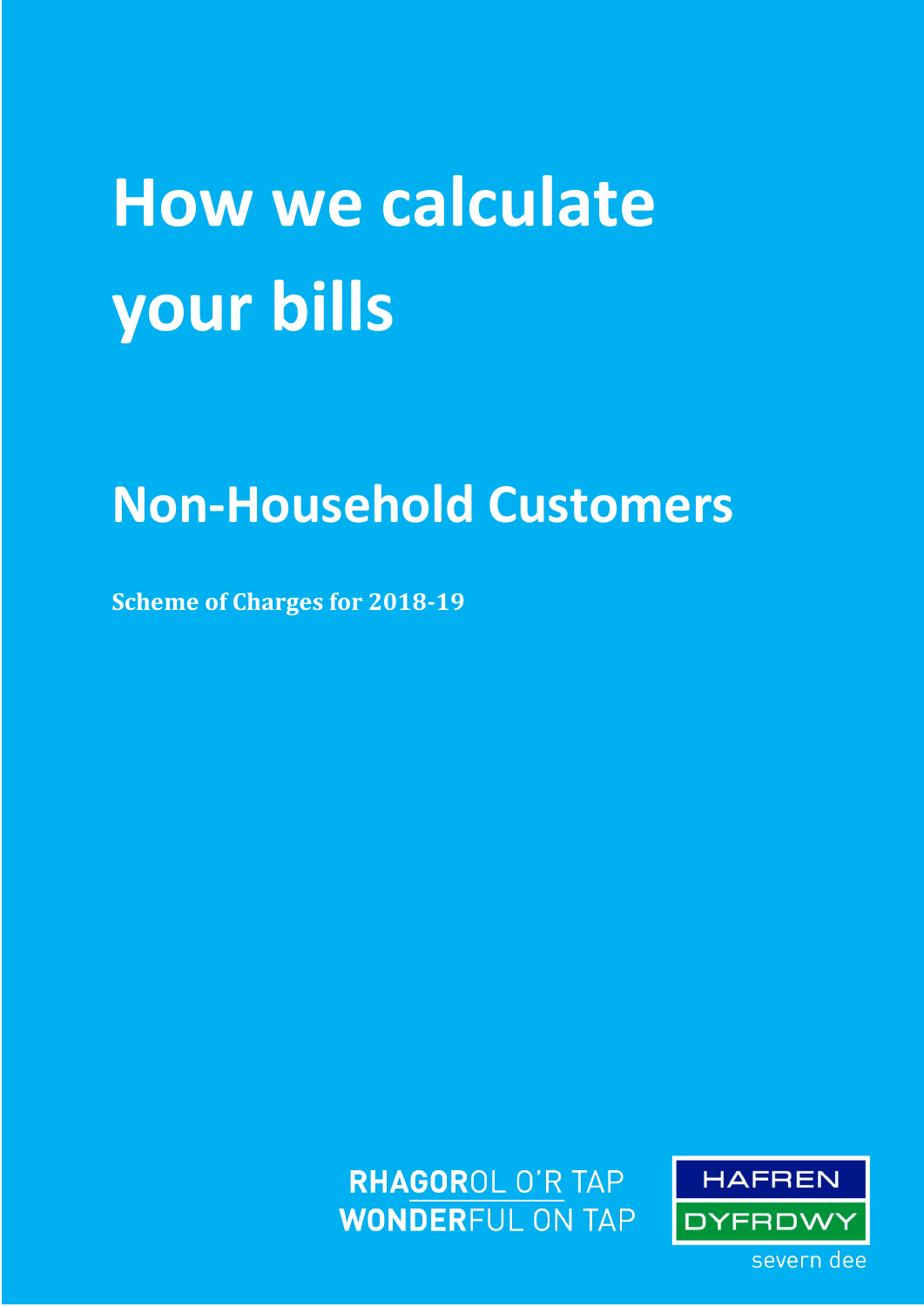## <span id="page-1-0"></span>**About this document**

### <span id="page-1-1"></span>**Non-Household Customer Scheme of Charges**

*1 April 2018 to 31 March 2019*

Our Non-Household Customer Scheme of Charges explains how we calculate your bills and how different charges apply to you. This document is spilt into three:

- The first part (A) gives a quick and easy guide to how we calculate your bills.
- The second part (B) provides a detailed legal overview and contains more technical information.
- The third part (C) sets out our charges for 2018-19.

This scheme is primarily for non-household retail customers. Retailers and operators of New Appointments and Variations (NAVs) should refer to our **[wholesale scheme of charges](https://www.stwater.co.uk/businesses/wholesale-charges/tariffs-and-charges/)**.

#### **Water services**

This section is broken down into information for properties that are *metered, unmetered* or those whose volume of water usage is *assessed*. Charges for water we supply may be subject to VAT at the standard rate for some types of non-household customers. Charges for waste water services (which we may bill on behalf of other companies) are zero-rated for VAT. Non-primary charges are also subject to VAT.

### **Developers**

If you are looking for more information on charges for developers then go to: **https://www.hdcymru.co.uk/developers**

### **Customer Information**

Customers planning to move to a new or other property within our area will be provided on request with information on the basis of charge for that property, subject to any consent that may be required from the current occupier of the property. Information will also be provided on any options and alternatives for charges that may be available.

### <span id="page-1-2"></span>**Any questions?**

Check out our *Frequently Asked Questions* on page 8. If you can't find the answer there, then please get in touch with us – A list of **contacts s**tarts on page 13.

*A table of contents for this document is shown on the next page.*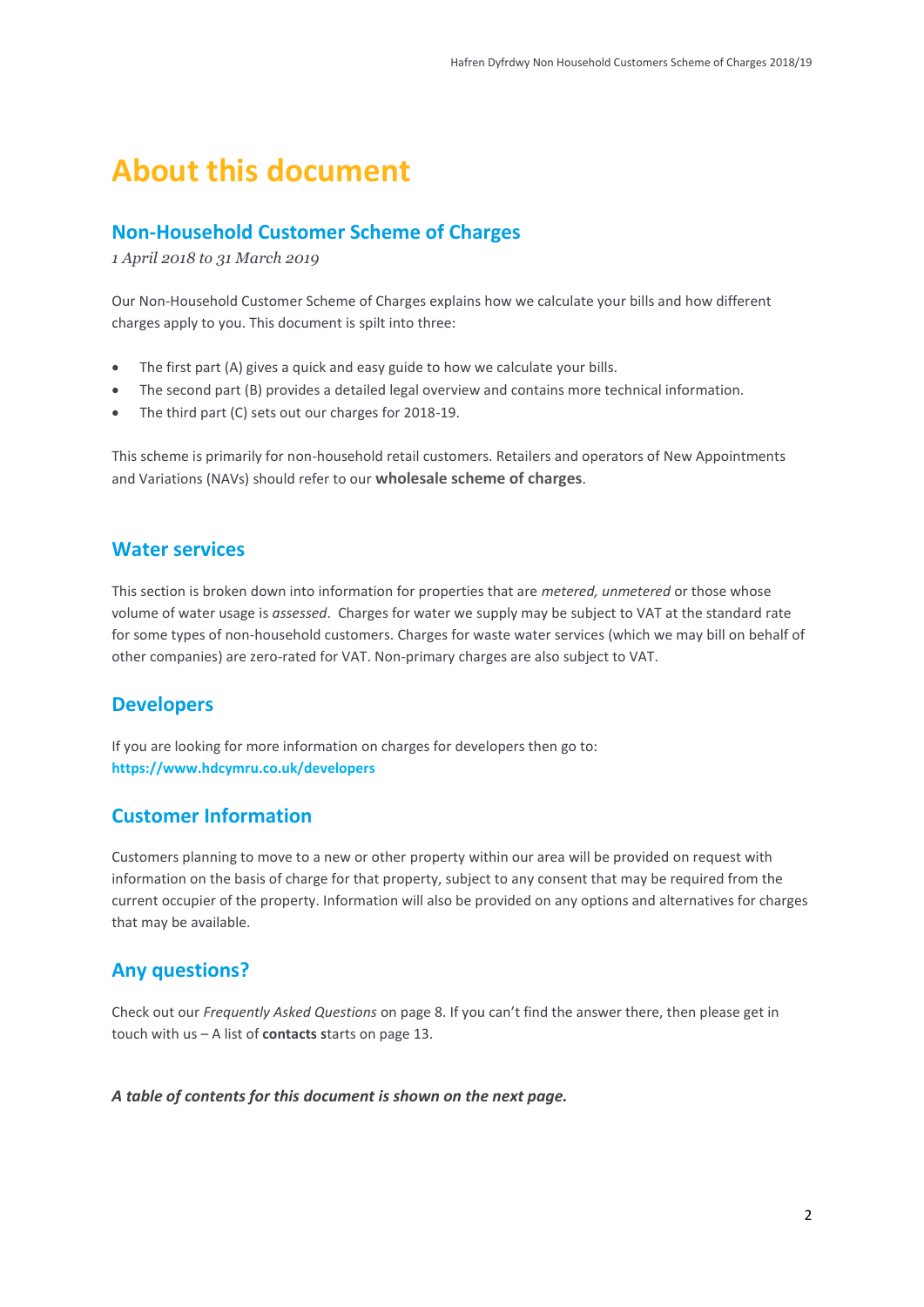# **Table of Contents**

| About this document                             | $\overline{2}$ |
|-------------------------------------------------|----------------|
| Non-Household Customer Scheme of Charges        | 2              |
| Any questions?                                  | 2              |
|                                                 |                |
| Section A: How we calculate your bills          | 4              |
| A1 Businesses and other organisations           | 4              |
| A1.1 How we charge you                          | 4              |
| A1.2 Unmetered charges                          | 5              |
| A1.3 How to get a meter (the free meter option) | 6              |
| A1.4 Metered charges                            | 7              |
| A1.5 Charges assessed by volume                 | 7              |
| A1.6. Sewerage charges                          | 8              |
| A2 Frequently asked questions                   | 8              |
| A3 Unhappy with our service- what to do         | 10             |
| A4 Useful contact numbers and addresses         | 13             |
|                                                 |                |
| <b>Section B: Scheme of charges</b>             | 14             |
| B1. Non-Household Scheme of Charges             | 15             |
| B1.1 Introduction                               | 15             |
| B1.2 Glossary                                   | 15             |
| B1.3 Period when this Scheme applies            | 17             |
| <b>B1.4 General principles</b>                  | 17             |
| <b>B2</b> Unmetered charges                     | 19             |

| B2.1 Unmetered charges for water and sewerage   | 19 |
|-------------------------------------------------|----|
| B2. 2 Unmetered charges - miscellaneous matters | 19 |
| B2.3 Free meter option                          | 20 |
| <b>B3 Metered charges</b>                       | 22 |
| B3.1 Metered charges water and sewerage         | 22 |
| B3.2 Intermediate and large user tariffs        | 27 |
| B3.3 Standby tariffs                            | 28 |
| B3.4 Metered supplies - miscellaneous matters   | 29 |
| B3.5 Charges for meter testing                  | 30 |
| B4 Assessed volume charges                      | 31 |
| B4.1 Assessed volume charges                    | 31 |
| <b>B5 Other charges</b>                         | 31 |
| B5.1 Trade effluent charges                     | 31 |
| B6 Charging and payment arrangements            | 35 |
| B6.1 Charging - unmetered supplies              | 35 |
| B6.2 Charging - metered supplies                | 36 |
| B6.3 Payment                                    | 36 |
|                                                 |    |
| <b>Section C: Non-household charges</b>         | 37 |
| C1 Introduction                                 | 37 |
| C2 Unmetered charges                            | 37 |
| C3 Metered charges - Water supplies             | 38 |
| C4 Metered charges - Sewerage services          | 40 |
| C5 Standby Charges                              | 42 |
| C6 Trade Effluent charges                       | 43 |
| C7 Other charges                                | 44 |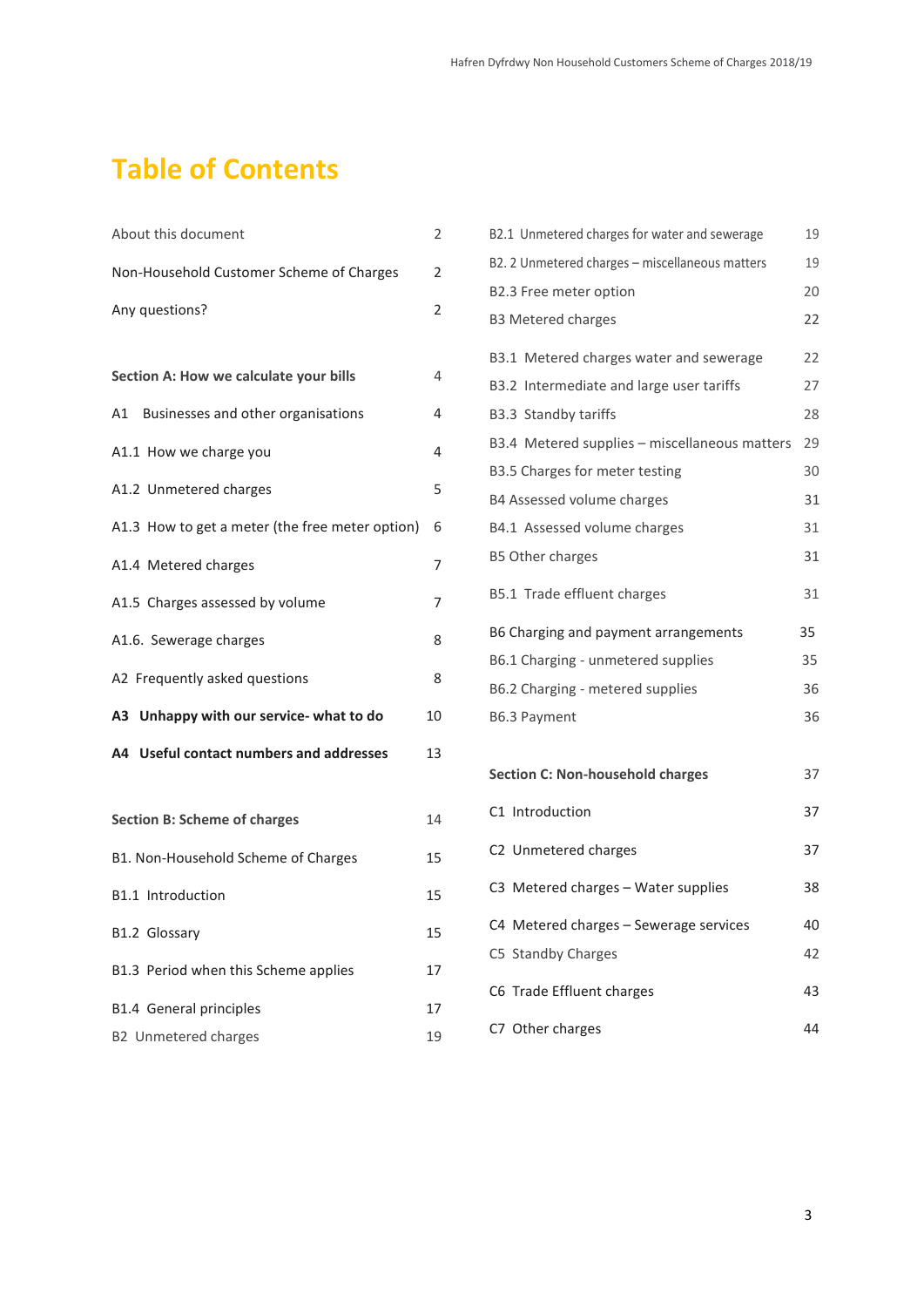# <span id="page-3-0"></span>**Section A: Guide to how we calculate your bills**

### <span id="page-3-1"></span>**A1: Businesses and other organisations overview**

This scheme is for any non-household customer, including businesses, public sector organisations, charities and other bodies – any premises that isn't defined as a household. You can read a full **definition** in the 'Glossary' section of this document which starts on page 15.

### <span id="page-3-2"></span>**A1.1 How we charge you**

There are three ways we charge for the water services we provide:

- Unmetered
- Metered
- Assessed volume

#### *VAT*

We apply VAT to charges for water we supply to customers whose main business activity is covered by divisions 1 to 5 of the Standard Industrial Classification (SIC) list. The sectors covered by these classifications are:

- Chemicals
- Construction
- Engineering
- Manufacturing
- Mining
- Textiles
- Utilities

Charges for waste water services and for water supplied to customers whose main business activities are outside the relevant SIC classifications are zero-rated for VAT.

#### *Why we can charge*

Although there may be no contract between you and **Hafren Dyfrdwy**, water and sewerage charges are payable under our "powers to charge", detailed in the Water Industry Act 1991. The Act entitles us to charge for services - in accordance with our Scheme of Charges (this document). Our Scheme of Charges has to comply with the 'Charges scheme rules' set by Ofwat - the Water Services Regulation Authority. For their contact details see page 11.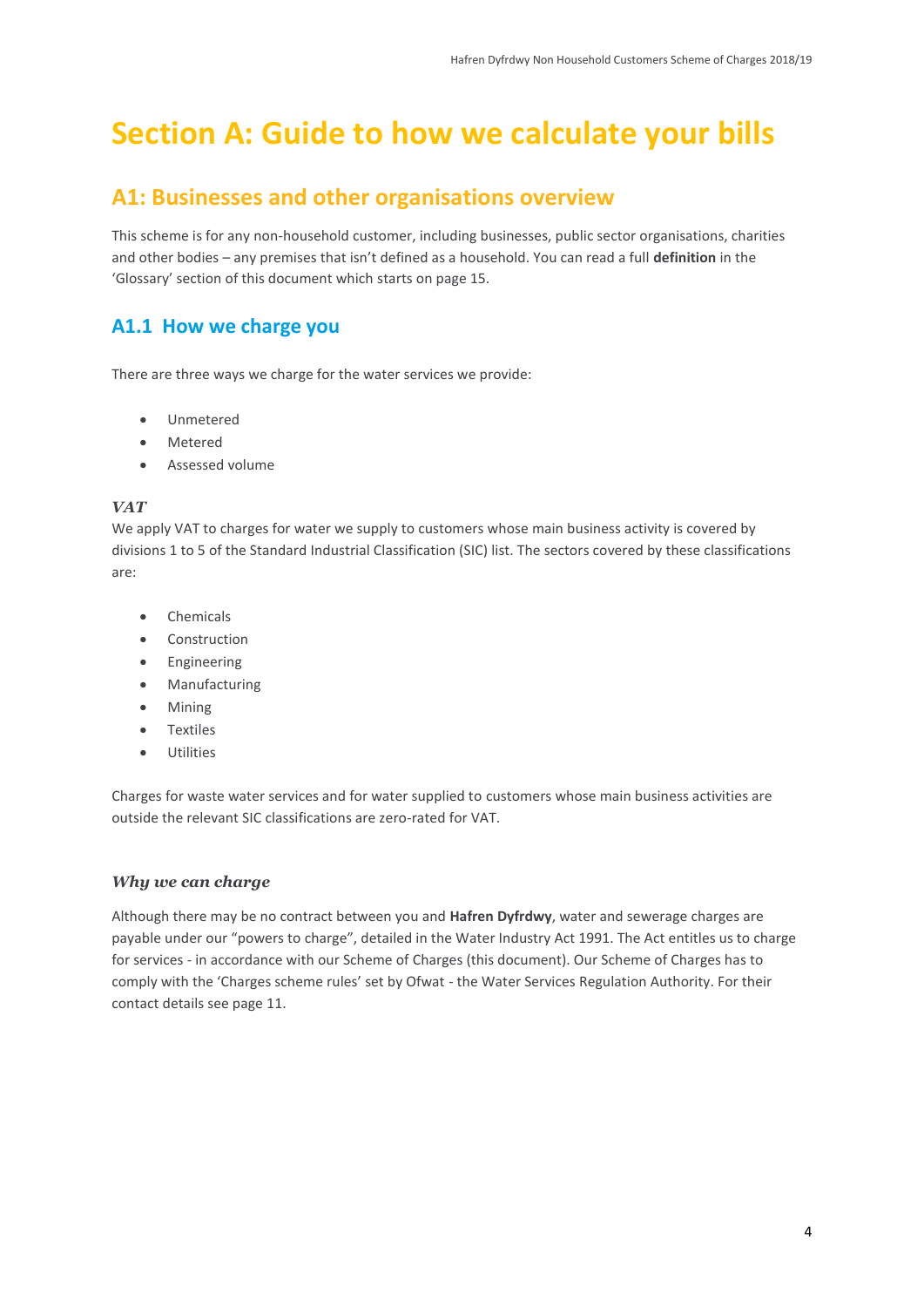### <span id="page-4-0"></span>**A1.2 Unmetered charges for businesses and other organisations**

If your property was built before April 1989, it is likely that you will be paying unmetered charges. These are also known as unmeasured charges. They are based on the 1989/90 rateable value of the property multiplied by a rate plus we add a basic charge known as a standing charge.

#### *Charging zones for unmetered charges*

As there are differences in the average levels of rateable value throughout our area, we vary our charges according to the area (or zone) you live in. There are four geographical zones in our region. This map provides a guide to the area covered by each zone. Please note Zone D is not shown on the map below as it is a very small area in Monmouthshire.



Unmetered business properties are charged for:

- Water supply
- Used water
- Surface water drainage

Charges for used water and surface water are paid to your sewerage company. The charges for each of these services is calculated by multiplying the rateable value of your property by the rates for the services that you receive. There is also a standing charge. The rates for each service are set out in the tables listed in **Section C** of this document.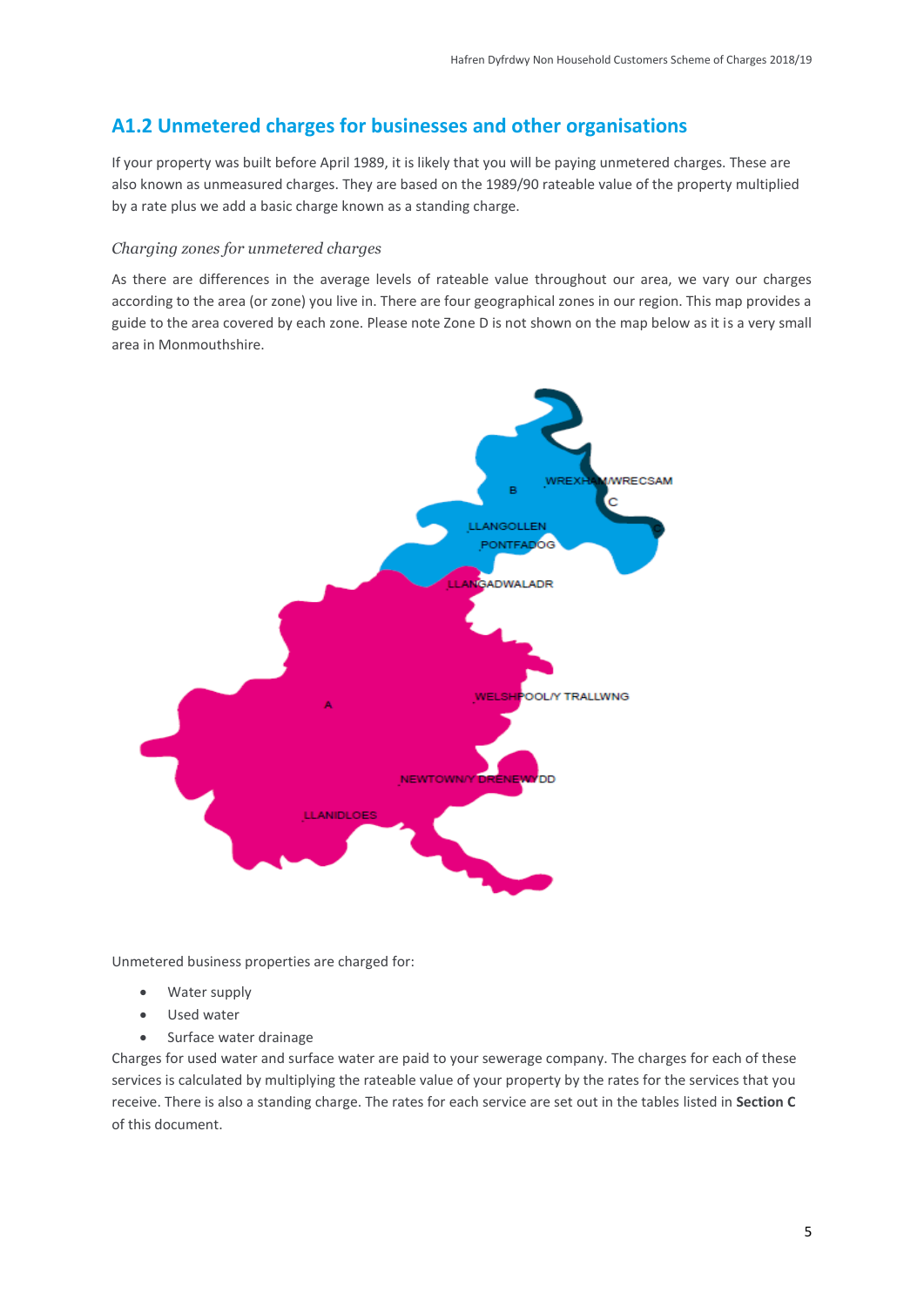If you can show that your property does not have any surface water draining to the public sewer, you will not have to pay surface water drainage charges. If you pay someone else for part of your surface water drainage (for example Canal and River Trust), you may be entitled to claim a reduction from your sewerage company. We can help you with this. Get in touch with us to find out more – or get an application form – using the contact details in section A.4 on page 13.

### <span id="page-5-0"></span>**A1.3 How to get a meter (the free meter option)**

#### *Applying for a meter*

Most businesses and other organisations in our region already have a meter or meters installed. If you don't, you can choose to have a water meter installed so that you only pay for the amount of water you actually use.

You can apply for a meter online at **https://hdcymru.co.uk/my-account/my-water-meter/apply-for-awater-meter/**. Alternatively, phone or write to us. Useful contacts numbers and addresses are on page 13.

The way in which metered water and sewerage charges are calculated is described in Section A1.4: Metered charges for businesses and other organisations - see below. For standard installation there is no charge - we explain what we mean by "standard installation" in the **[metering standard](https://www.stwater.co.uk/businesses/retailers/)** document on our website. For nonstandard installations we will provide a quotation for the work.

#### *Fitting the meter*

We will look at the most practical and economical place to fit your meter. This could be inside your property or outside in a boundary box, where we can access it easily. If we can fit a meter for you, we aim to install it within three months of receiving your application.

#### *When metered charges begin*

You start paying metered charges from either the date of installation or three months from your request for the meter, whichever is earlier.

If we fail to fit a meter within three months of your meter request, we will use the first meter reading following meter installation to estimate consumption during the period from three months after we received the request to the date that the meter was actually installed. Charges will be backdated to three months after we received your application*.* This makes sure that you still receive the full benefits of metering.

#### *When a meter can't be fitted*

Where metering is not reasonably practicable or involves unreasonable expense, we won't fit a meter. If you disagree with us, you can refer the matter to our regulator **Ofwat** (their contact details are on page 11).

Where we are unable to fit a meter - and you currently pay unmetered charges - you can choose to stay on unmetered charges or you can choose to pay assessed volume charges. When you opt for assessed volume charges, the start date for the new way of charging will be the date of your original application for a meter. The way in which assessed charges are calculated is described in Section A1.5: Charges assessed by volume.

If you already pay assessed volume charges because you or a previous occupier applied for a meter but it wasn't practical or economical to install one, it may appear that there is little point in applying for a meter. However, as meter technology is constantly improving, depending upon how long ago the failed meter fit took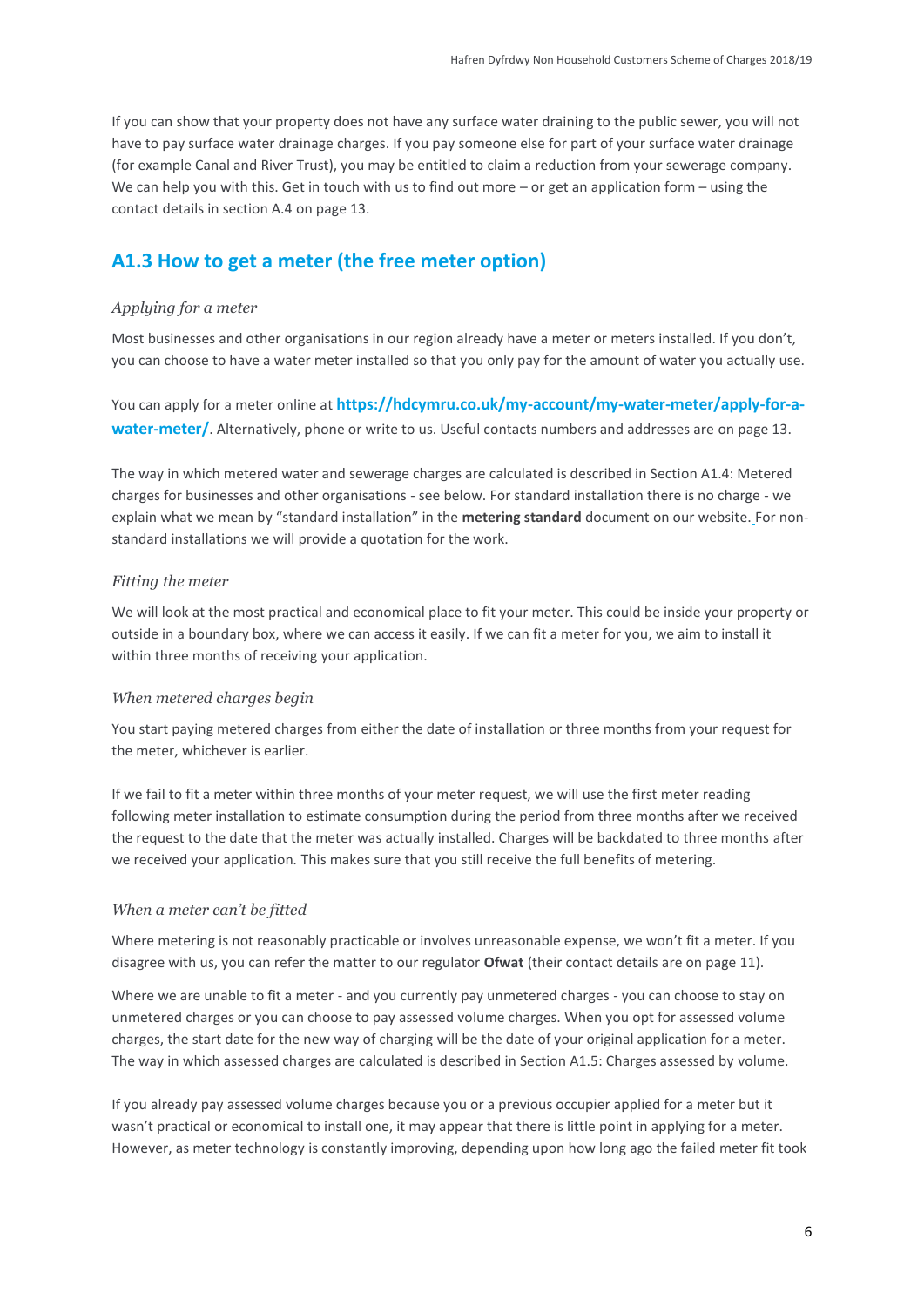place, it may now be possible to fit a meter. It costs nothing to find out. Alternatively, you can make any necessary alterations to the pipework yourself so that a meter can now be fitted.

### <span id="page-6-0"></span>**A1.4 Metered charges for businesses and other organisations**

If you have a water meter for your premises, your water bills are based on metered charges. These are also known as measured charges. The charges are based on the volume of water supplied to your property. The charges are:

#### *Water supply charge*

This is based on the volume of water supplied, based on actual meter or estimated meter reading. Our rates are set out in table 4.

#### *Used water charge*

As with the water supply charge, this is based on the volume of water (using an actual or estimated meter reading) that your household uses. Please note that we do not usually provide sewerage (used water) services for customers in **Zones B and C** as Dwr Cymru (Welsh Water) and United Utilities provide sewerage services in these areas.

#### *Standing charge*

As well as a water supply and used water charge, we also apply a standing charge that is based on the size of the meter. This covers the cost of maintaining and eventually replacing the meter. Current standing charges are set out in table 5(a) and 5(b).

#### *Intermediate and Large volume users*

Premises using more than 10,000 cubic meters of water in Zones A and D are described as intermediate users and premises using more than 50,000 cubic metres of water are eligible for our large users tariff - please see table 7(a).

In Zones B and C premises using more than 250,000 cubic metres of water are eligible for our large users tariff which is set out in table 7(b).

#### *Fixed Charge*

Premises located in Zones A and D are also subject to a fixed charge.

### <span id="page-6-1"></span>**A1.5 Charges assessed by volume**

If it is not practical to fit a meter, and your property does not have a rateable value, we base our charges on an assessment of the volume of water you use.

#### *Water supply charges*

Charges are based on our assessment of the water used. This assessment is based on a combination of the nature of the business and the number of full-time (or equivalent) employees. The rates we use are shown in table 2.

#### *Sewerage charges*

The used water charges paid to your waste water company will usually be charged on the same basis although surface water may be charged by property area.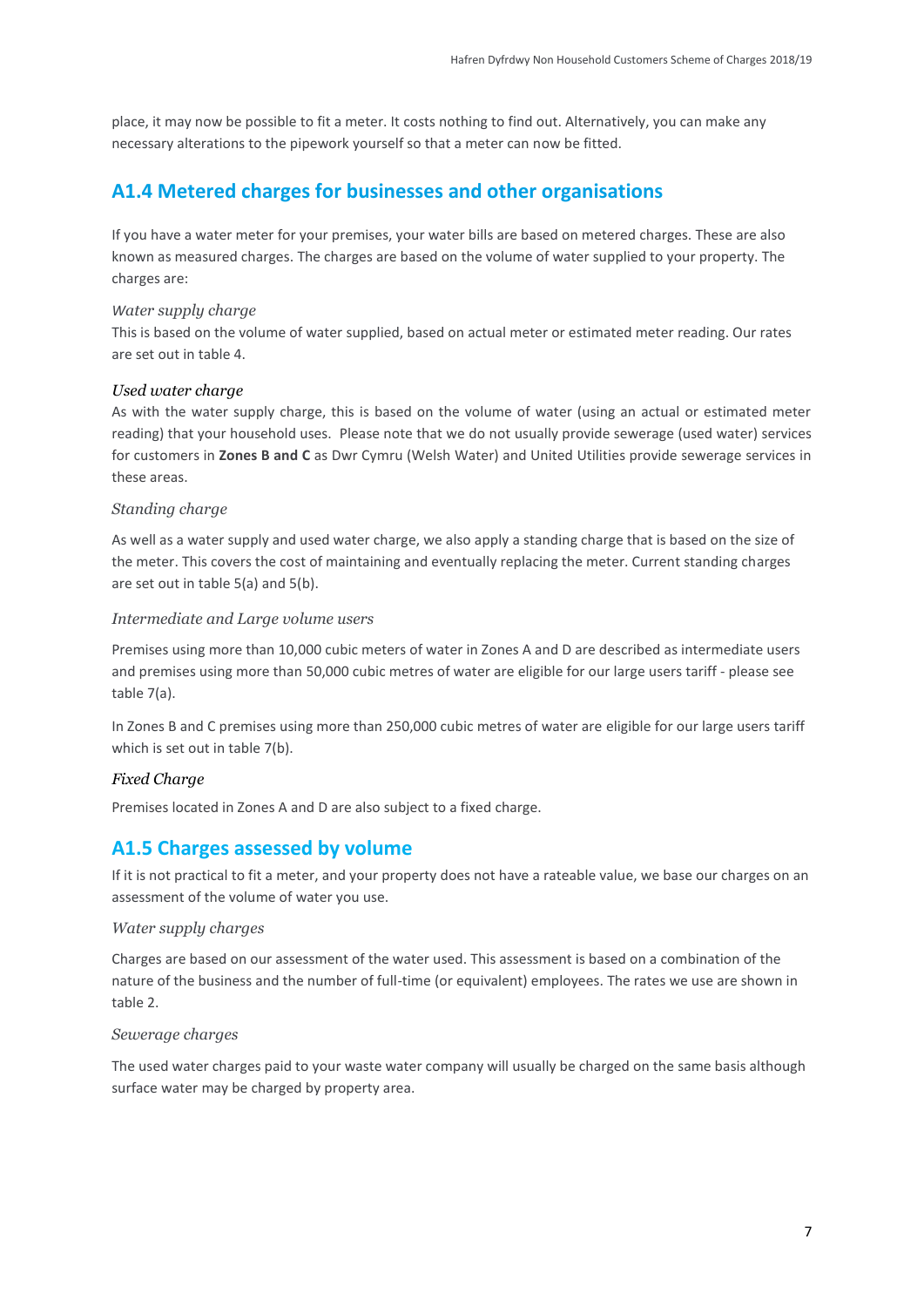### <span id="page-7-0"></span>**A1.6. Sewerage charges**

For customers in Zones B and C we do not provide any sewerage services. The company that provides sewerage services in these areas depends on where your property is located. The sewerage provider could be Dwr Cymru Welsh Water, United Utilities or Severn Trent. Your sewerage charge covers the cost of providing and operating the public sewers, storm water drains and sewerage treatment works. Sewerage charges are set by the company responsible. These sewerage charges are available on their websites – see the contact details on pages 13 to 14.

If you think that you are not connected for surface water drainage or are entitled to a reduction in the amount you pay you can contact our Customer Team using the details on page [13](#page-11-0) and they will help you with the application process to the sewerage company.

We send out bills on behalf of United Utilities and Welsh Water. This means that if you are not connected to a mains sewer, your water bill – whether it is for a measured or unmeasured supply – will contain your sewerage charge as well as your water charge from us.

### <span id="page-7-1"></span>**A2 Frequently asked questions**

#### *Why is my property metered? Do I have the right to be charged unmetered charges?*

Our policy is to meter all non-households wherever practicable. As rateable values were last calculated in 1989/90, any substantial alterations to a property after this date mean that it's no longer appropriate to base charges on a rateable value that is no longer valid. In these circumstances, if the property cannot be metered, we'll apply assessed volume charges. Where the property was built after April 1990, it will not have a rateable value and should usually be metered on connection. Where installing a meter would not be reasonably practicable or would involve unreasonable expense, assessed volume charges will be applied.

Your property must be metered if:

- the property is non-household or where the principal use of the property is for non-household purposes
- there is a swimming pool or pond over 10,000 litres, or where an automatic garden watering device (i.e. a hosepipe not held in the hand) is used
- it is a new property
- or where we need to separate a joint water supply pipe.

Where installing a meter in any of these circumstances would not be reasonably practicable or would involve unreasonable expense, assessed volume charges will be applied.

#### *I've moved property. Will it be metered?*

If you move into a property that is already metered, we will charge you on a metered basis. If the previous occupier of your new property was charged on an unmetered basis or on an assessed volume basis, we will normally continue to charge you on this basis. If your new property is not metered, you can apply to have a meter installed and pay on a metered basis if this is possible.

#### *I would like to have a meter installed. What should I do?*

Go to**: <https://hdcymru.co.uk/my-account/my-water-meter/apply-for-a-water-meter/>** or phone or write to us. Useful contacts numbers and addresses are on page 13.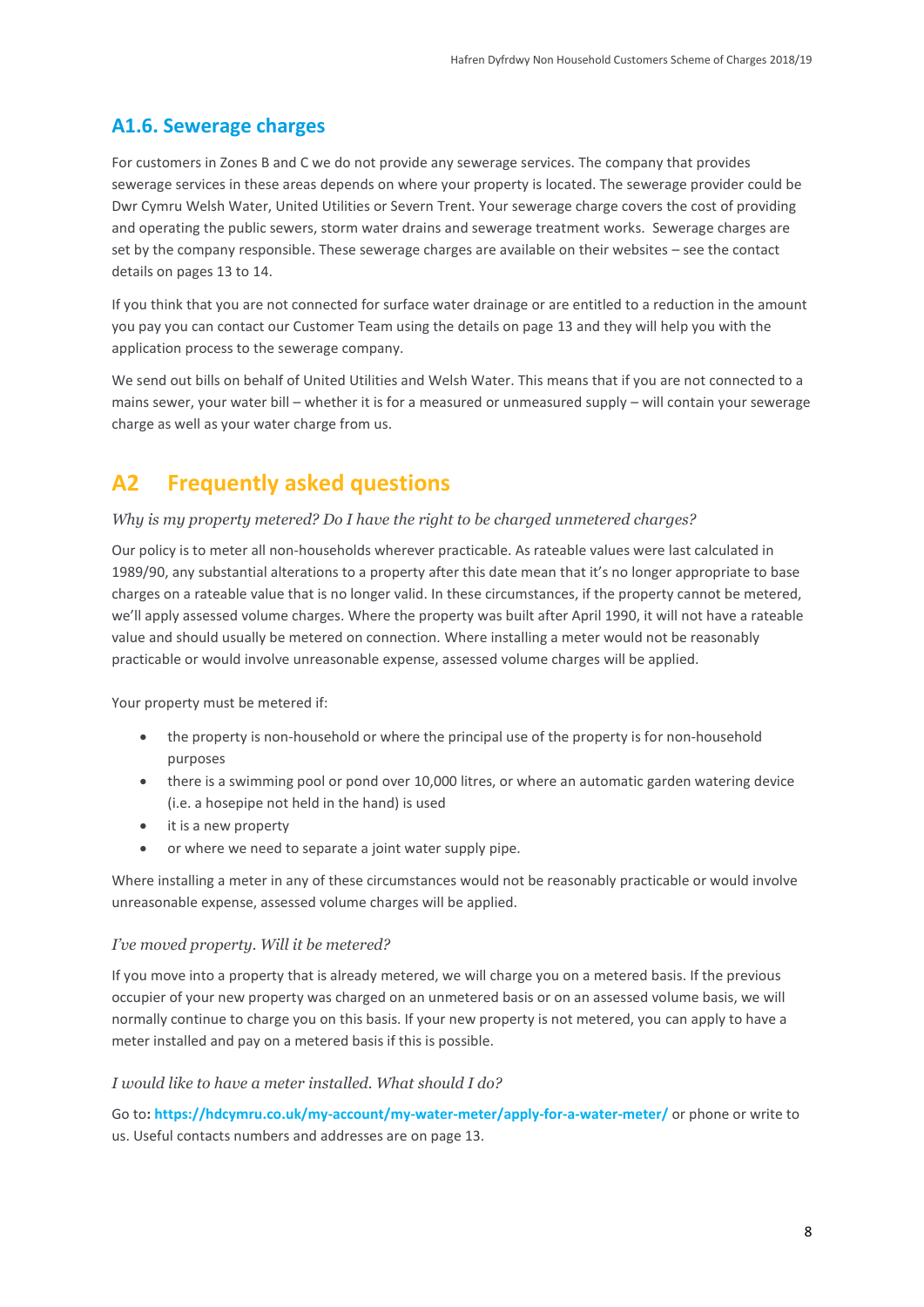#### *What happens if I alter my property?*

If you substantially alter a non-household property that we charge on the basis of rateable value, this will make the rateable value invalid. There is a more detailed explanation of what we mean by substantial alterations in our Glossary which starts on page 15. We will charge you an assessed volume charge, based on the number of Full Time Employees (FTE's) or the equivalent and the nature of the business. Alternatively, you can have a meter installed and pay on a metered basis. Where we need to install separate service pipes, a meter will need to be installed.

#### *Will I be charged if there is a leak?*

In general, we own the part of the supply pipe that we have laid. This is the part of the supply pipe up to our stop tap. After the stop tap, the pipe belongs to you and is called a private supply pipe. Usually, the stop tap is at the boundary of your premises. If it is on your premises, our part of the pipe ends at the stop tap.

A meter is normally located on the private supply pipe. So, if the leakage is recorded on the meter, it is likely that the leak is on your private supply pipe.

If there is a leak on a private supply you will have to pay for the water that has leaked unless you qualify for a leakage allowance. A leakage allowance will be given, and your bill adjusted, provided you have the leak repaired within 28 days and provided the leak was not caused by your negligence or by the act of a third party.

If the leak is on our supply pipe, we will not charge you for the water that leaked.

We only give one leakage allowance per customer per property. Where a customer can demonstrate to us that water lost through leakage has not gone to the sewer, we will also consider a non-return to sewer allowance.

You can find out more from our address shown in the useful contacts section on page 13, or in our Codes of Practice, available at **www.hdcymru.co.uk**

*My property is not connected for surface water drainage.*

- *Am I entitled to pay lower charges?*
- *Can I have these lower charges backdated to previous years?*

If your property has no connection at all to the public sewer for rainwater, you should only pay for used water. You can contact our Customer Support Team using the details on page [13](#page-11-0) and they will help you with the application process to your sewerage company.

#### *Why have I received a bill for more than one year's charges?*

While we strive to ensure that all bills for charges are correct, in the case of error we reserve the right to make retrospective adjustments. We will consider these on a case-by-case basis so that we can take into account the specific circumstances.

#### *I have been overcharged. Can I have a refund?*

If we have incorrectly overcharged you, we will make an adjustment to your bill to cover any overcharging. Where this results in your account being in credit, we will give you a refund.

#### *If my property is empty, will I have to pay any charges?*

Normal water and sewerage charges will continue to apply, until you tell us that you do not need a water supply for the property and that we can disconnect the supply. There will be no charge for water supply after the date that we receive this notification.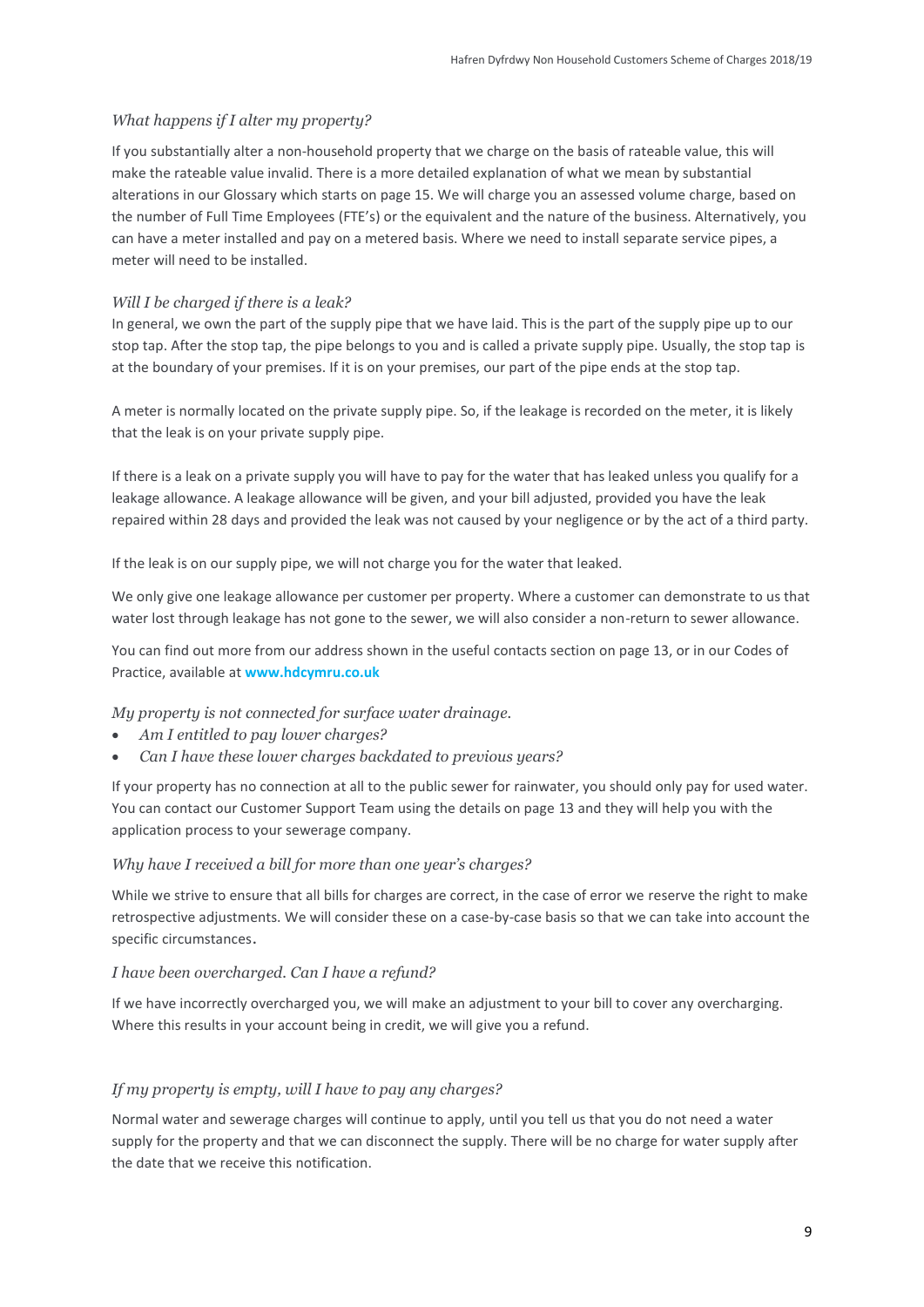#### *How can I pay my bill?*

We normally send unmetered bills in February/March each year with two payments due on 1 April and 1 October. You can choose to pay instead by eight monthly amounts, starting normally on 1 April or another date if we agree to this.

We normally send metered bills to non-households every six months. These bills are in arrears (covering the previous six month period) and these bills are due on demand. However, budget arrangements can be made with us.

We may bill more frequently (monthly, quarterly or half-yearly), depending on the volume of water used.

Details of how you can pay can be found in section B6.

#### *Where can I find out about other* Hafren Dyfrdwy *Water charges?*

Charges for some other services such as connecting properties to our network can be found under Developer Services at **https://www.hdcymru.co.uk/developers**. If you can't find the service you are looking for then please contact us.

### <span id="page-9-0"></span>**A3 What to do if you are unhappy with our service**

We strive to provide excellent customer service and we're committed to getting things right – first time, every time. If this doesn't happen, we'd really like to receive your feedback so we can work with you to put things right, and say sorry if we got it wrong.

Our customer care teams can deal with most questions and comments, and will work with you to help put things right or get the answers you need.

If you'd like to talk to us about anything to do with your bill, just call **0330 6780646** between 8am and 8pm Monday to Friday, and 8am to 1pm on Saturday.

For any questions about your water supply or sewerage service, our team is here to help 24 hours a day, 7 days a week on **08000 858033**.

If our team can't put things right straight away, you can talk to one of our Duty Managers – just ask and your call will be passed to them, or they can call you if you prefer.

You can also get in touch with us through our website at **www.hdcymru.co.uk**. You'll be able to get up to date information from your smartphone or tablet computer. From the website you can find out all about us, manage your account online and also see if anything is happening in your area that may affect your water or sewerage services.

#### *Step 1: What do I do if I'm still not happy?*

You can contact us through our website, email us **<https://www.hdcymru.co.uk/help-and-contact/contact-us/>** or if you prefer, write to us at the following address:

Hafren Dyfrdwy Customer Complaints PO Box 507 **DARLINGTON** DL1 9XF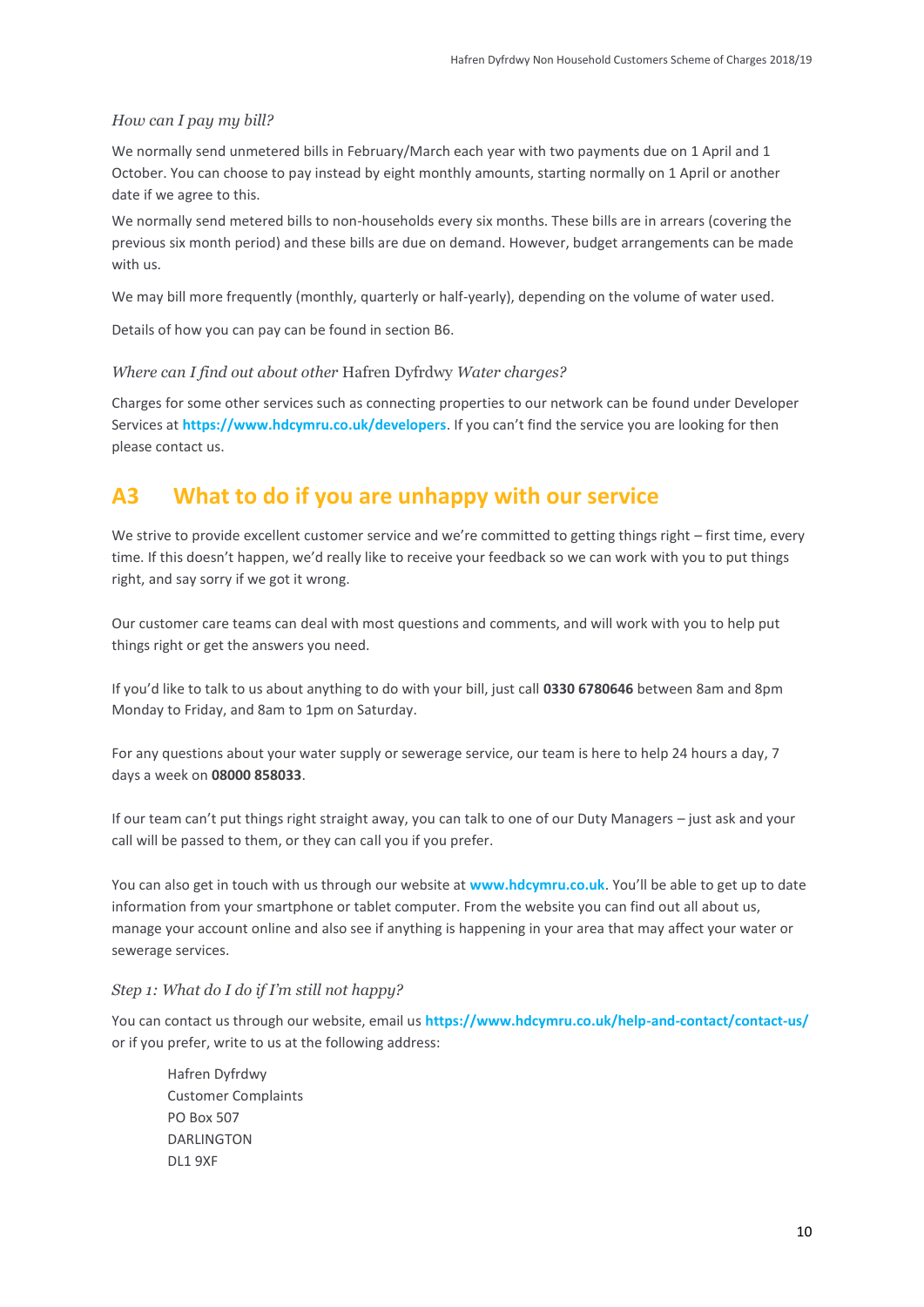Please include your phone number so we can get back to you as quickly as possible. If you write us a letter, we'll reply within 10 working days. If we don't, you could be entitled to payment under our Guaranteed Standards Scheme. More information can be found in our Codes of Practice – available on our website at **www.hdcymru.co.uk** or by using the contact details on page 13.

#### *Step 2: Can I have my case reviewed?*

If we still haven't been able to resolve your problem, we'll be happy to review your case. Just let us know and our teams will take another look at it.

Once you contact us, our team will carry out a full review and get back to you within 10 working days.

If you feel it would be better to deal with the issue face to face then we're happy to visit you anywhere within the **Hafren Dyfrdwy** Water area, or you can make an appointment to visit us.

*Step 3: The Consumer Council for Water*

If we've reviewed your case but you still think we could have done more, you can contact the Consumer Council for Water (**[www.ccwater.org.uk](http://www.ccwater.org.uk/)**) by writing to them at:

Consumer Council for Water 1st Floor, Victoria Square House Victoria Square Birmingham B2 4AJ

or by calling: 0300 034 2222

The Consumer Council for Water will advise customers about the dispute resolution powers that Ofwat may have regarding their complaint and any further steps that they can take should they feel that they need to take the matter further. You can contact Ofwat (**[www.ofwat.gov.uk](http://www.ofwat.gov.uk/)**) by writing to the following address:

Ofwat Centre City Tower 7 Hill Street Birmingham B5 4UA

or by calling: 0121 644 7500

You can find out more information about who to contact if you are unhappy with our service, and the options available to you, in our Codes of Practice – available at **www.hdcymru.co.uk** or by contacting us using the details above.

Your sewerage services may be provided by Dwr Cymru Welsh Water or United Utilities. If we bill sewerage services on their behalf, your bill will state who your sewerage company is. You can contact them using the details on page [13.](#page-11-0)

#### *Water Industry Redress Scheme (WATRS)*

If your complaint remains unresolved after it has gone through all the stages of our complaints procedure and has been reviewed by CCWater, you may be eligible to take your concerns to WATRS, the Water Industry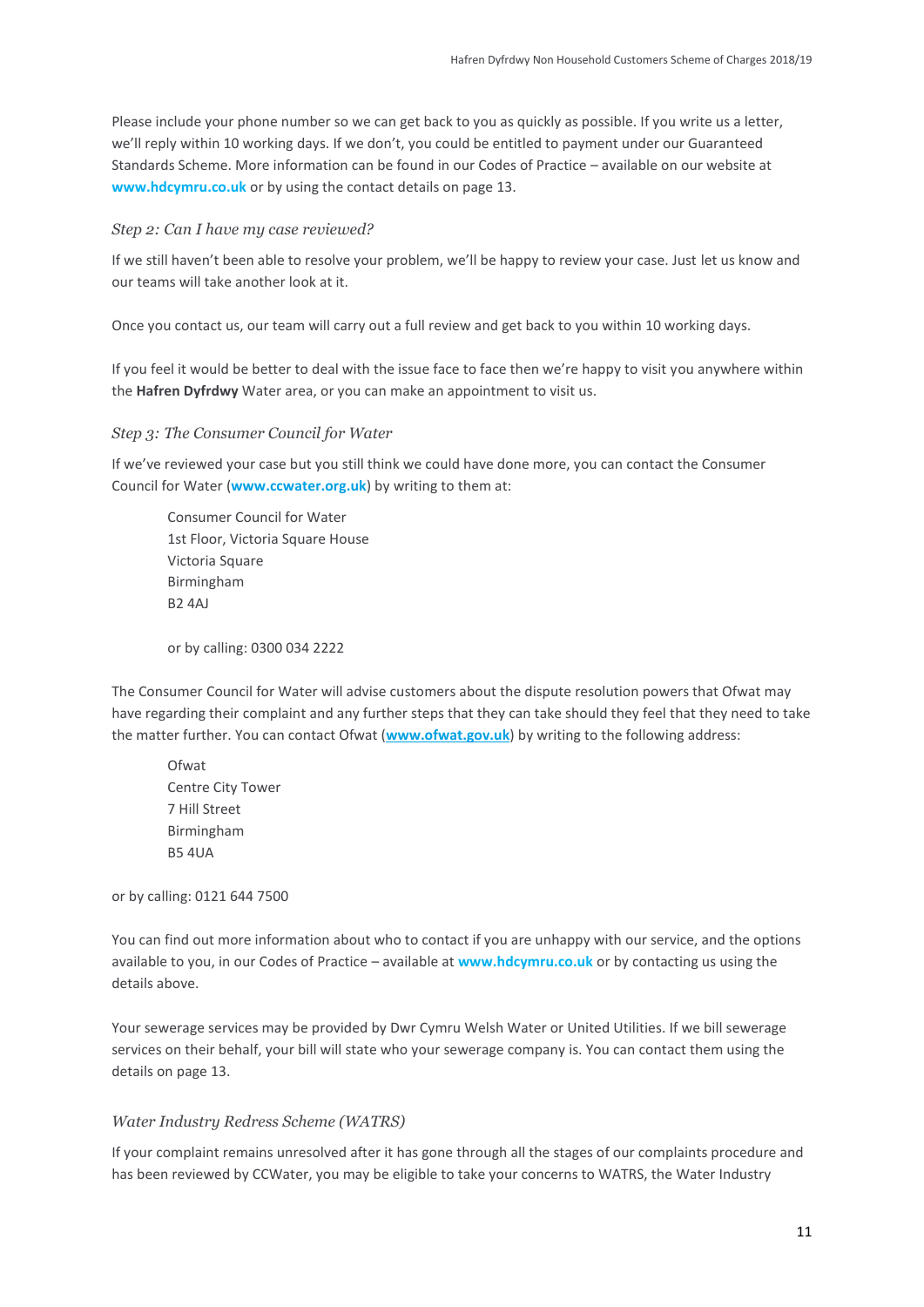Redress Scheme, which can provide an independent binding decision. Details on how and when to apply can be found at watrs.org or contact:

| Phone: | 020 7520 3801  |
|--------|----------------|
| Email: | info@watrs.org |

<span id="page-11-0"></span>Address: WATRS International Dispute Resolution Centre 70 Fleet Street London EC4Y 1EU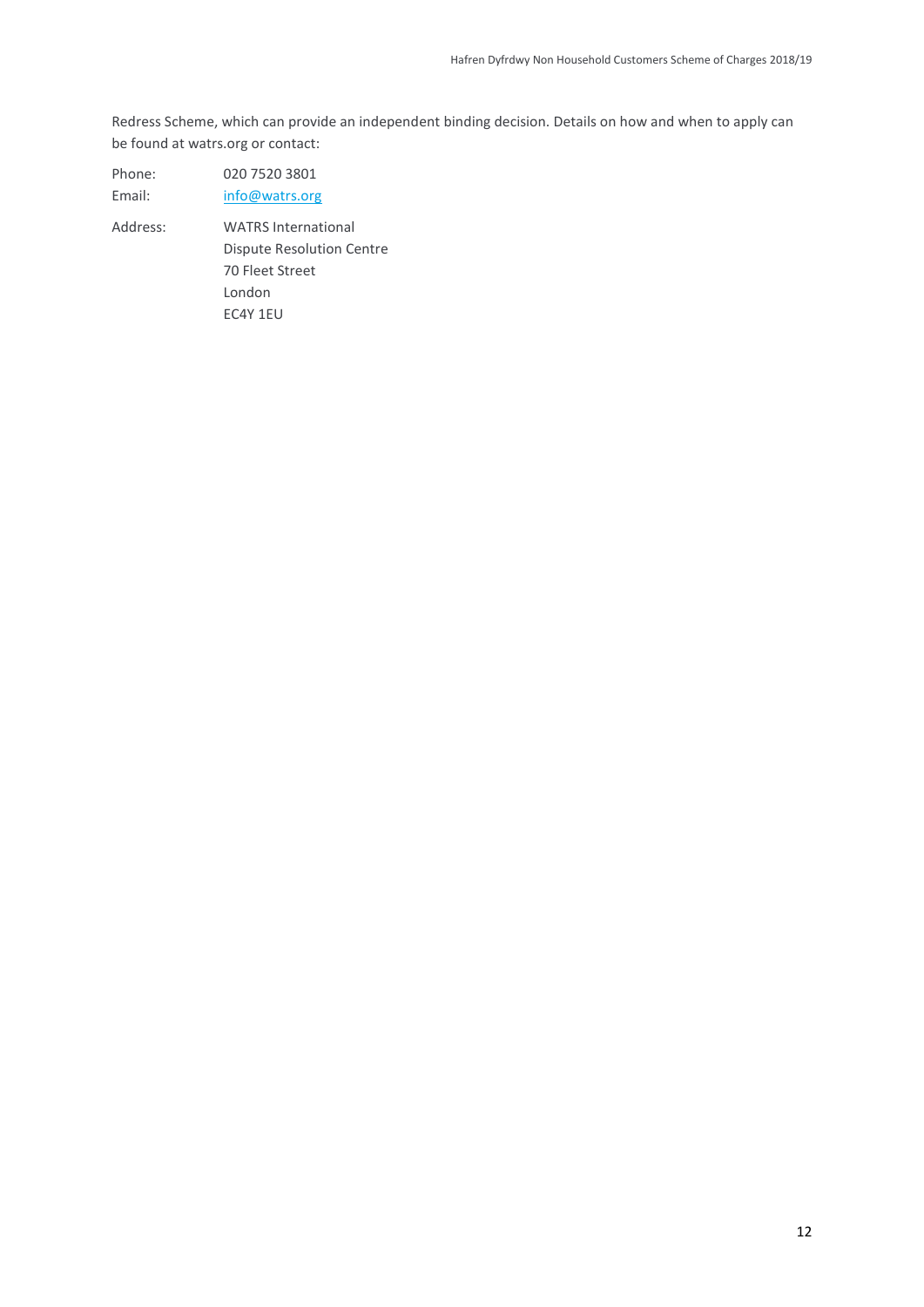### <span id="page-12-0"></span>**A4 Useful contact numbers and addresses**

| <b>General enquiries (including copies of any leaflets)</b> |                                                                                       |
|-------------------------------------------------------------|---------------------------------------------------------------------------------------|
| Web-site                                                    | www.hdcymru.co.uk                                                                     |
| Email                                                       | CustSupport@hdcymru.co.uk                                                             |
| Tel No:                                                     | 0330 678 0646                                                                         |
| Address:                                                    | Hafren Dyfrdwy<br>PO Box 507<br><b>DARLINGTON</b><br>DL1 9XF                          |
| Office hours:                                               | Monday - Friday 08.00 - 21.00<br>Saturday 08.30 - 17.30                               |
| <b>Meter option applications and Information</b>            |                                                                                       |
| Web-site                                                    | www.hdcymru.co.uk/my-account/my-water-meter/apply-for-a-water-meter/                  |
| Tel No:                                                     | 0330 678 0646                                                                         |
|                                                             | Queries on water quality, pressure, supply, sewerage or leaks                         |
| Non urgent Tel No:                                          | 0330 678 0646                                                                         |
| Urgent 24 hours:                                            | 0800 085 8033                                                                         |
| Dwr Cymru Welsh Water                                       |                                                                                       |
| Web site                                                    | www.dwrcymru.com                                                                      |
| Address                                                     | <b>Customer Services</b><br>Dwr Cymru Welsh Water<br>PO Box 690<br>Cardiff<br>CF3 5WL |
| Tel No:                                                     | <b>Billing</b><br>0800 152 145<br>Operational 0800 085 3968                           |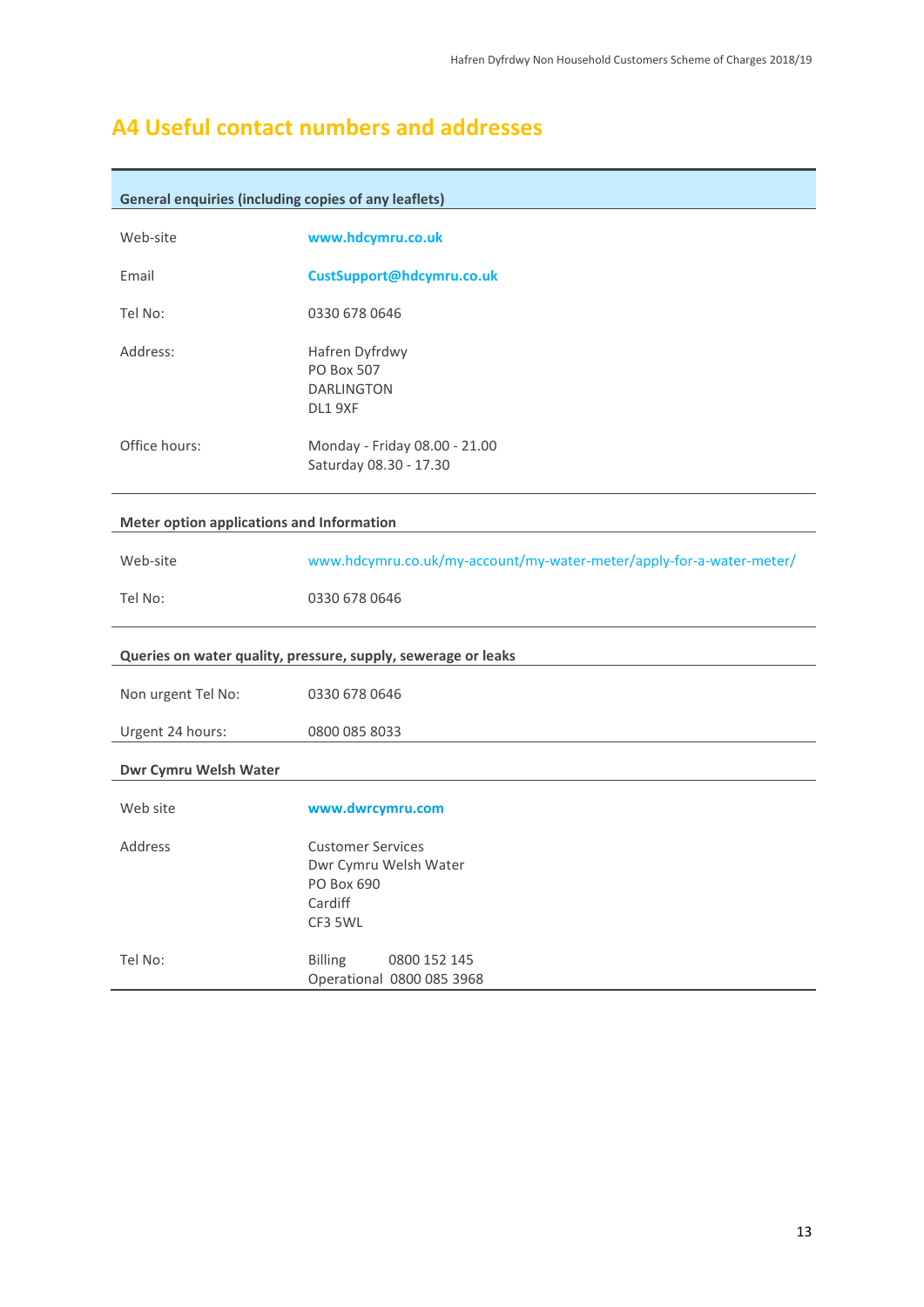| <b>United Utilities plc</b> |                                                                                                      |
|-----------------------------|------------------------------------------------------------------------------------------------------|
| Web site                    | www.unitedutilities.com                                                                              |
| Address                     | United Utilities Plc<br><b>PO Box 450</b><br>Warrington<br><b>WA55 1WA</b>                           |
| Tel No:                     | <b>Billing enquiries:</b><br>0800 912 7237<br>Operational issues: 0345 672 3725                      |
| <b>Severn Trent</b>         |                                                                                                      |
|                             |                                                                                                      |
| Web-site                    | stwater.co.uk                                                                                        |
| Email                       | customercare@severntrent.co.uk                                                                       |
| Address:                    | Severn Trent Water Limited<br><b>Customer Care</b><br>PO Box 5310<br>Coventry<br>CV <sub>3</sub> 9FJ |

#### *Standpipe hire*

<span id="page-13-0"></span>Our designated contractor for standpipe hire is Aquam Water Services who will handle all new applications for the hire of temporary water standpipes for use on **our** network. Their contact details are:

Internet: **<https://www.aquamcorp.co.uk/water-services/partners/hafren-dyfrdwy/severn-dee>** 

For submitting standpipe meter readings email: **[hafrendyfrdwy@aquamcorp.co.uk](mailto:hafrendyfrdwy@aquamcorp.co.uk)**

By Phone: **0330 058 5038**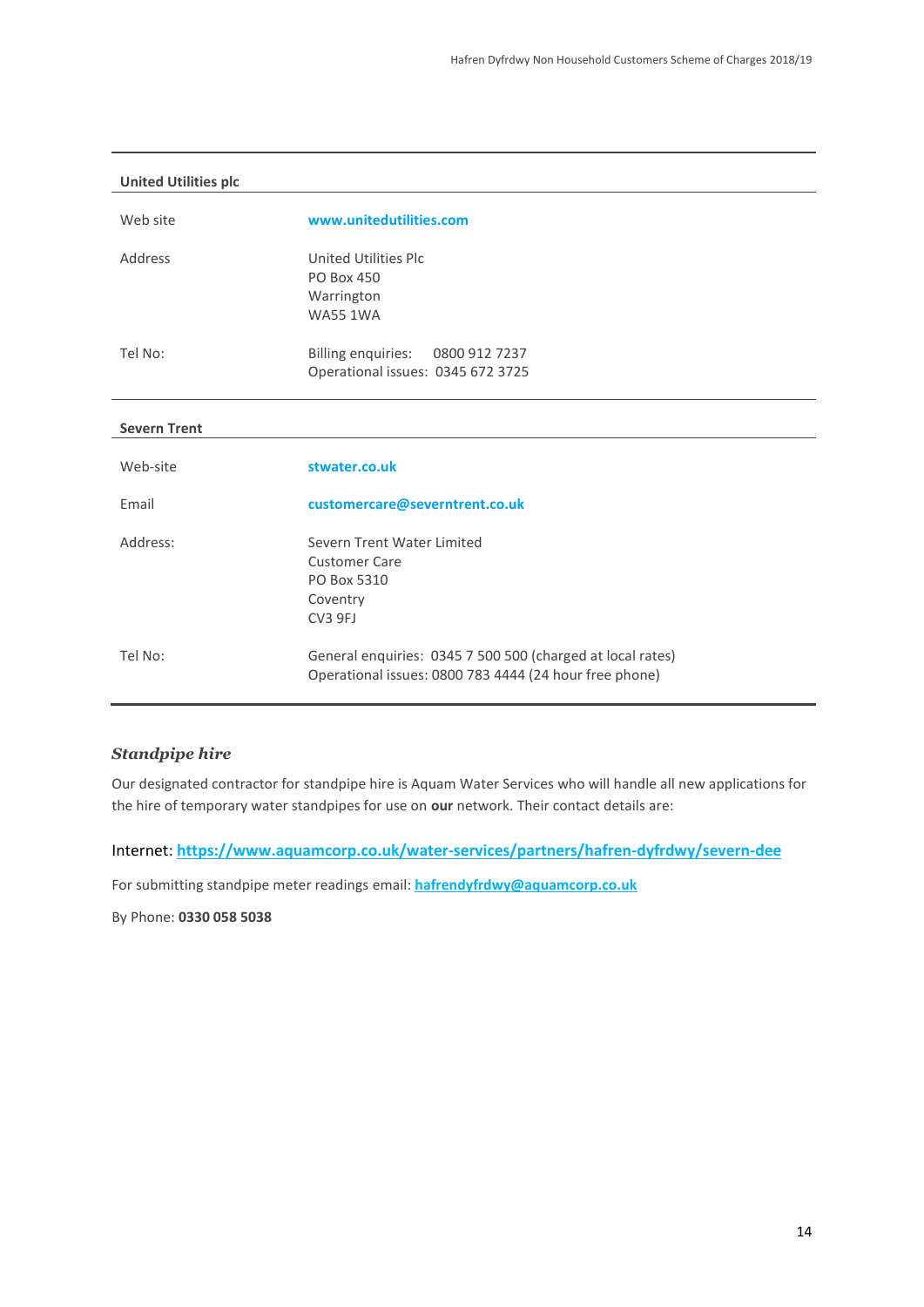# **Section B: Scheme of Charges for 2018-19**

### <span id="page-14-0"></span>**B1. Introduction to the Non-Household Scheme of Charges**

### <span id="page-14-1"></span>**B1.1 Introduction**

This "Scheme of Charges" contains the Non-Household customer charges of **Hafren Dyfrdwy** made under the provisions of the Water Industry Act 1991 and **Ofwat Charging Rules** for the period 1 April 2018 until 31 March 2019. The Scheme of Charges is **our** legal description of the methodologies and bases used in calculating **our** charges.

### <span id="page-14-2"></span>**B1.2 Glossary**

Unless covered by the section immediately below, words used in this Scheme have the same meaning as under the Interpretation Act 1978 as applied to the interpretation of an Act of Parliament.

Clause and sub-clause headings are for convenience only and shall not affect the interpretation of this Scheme. In this Scheme, unless the context requires a different interpretation:

*"appointment window"* means a period of time on a specified date that **we** have agreed with a third party;

*"bulk supply"* means a supply agreement made under section 40 of the **Act**;

*"Common Billing Agreement"* means an agreement between **us** and any other person under which that person has agreed to pay charges for water supply or sewerage services (or both) in respect of two or more **household premises** which have a common supply pipe and, in any case where that agreement relates to one of those services only, are also subject to a similar agreement for common billing between that person and the undertaker providing the other service;

*"common occupation"* is where a premise or premises consists of a number of co-located buildings, or similar structures and/or land that have adjoining boundaries or that are separated only by transport infrastructure, and a single customer occupies the premises and is responsible for the payment of water bills in respect of those premises;

*"household premises"* means any building or part of a building which is occupied as a separate private dwelling-house (or which, if unoccupied, is capable of being occupied as a separate private dwelling-house), and includes a caravan or a boat or similar structure designed or adapted for use as a place of permanent habitation;

*"meter"* means **our** meter;

*"New Appointment", "Inset Appointment" or "NAV"* refers to a New Appointment or Variation granted under section 8 of the **Act**;

*"normal working days"* are Monday to Friday and exclude Bank Holidays;

*"normal working hours"* are 9:00am to 5:00pm on normal working days;

*"occupier"* includes, at any time when a premises is unoccupied: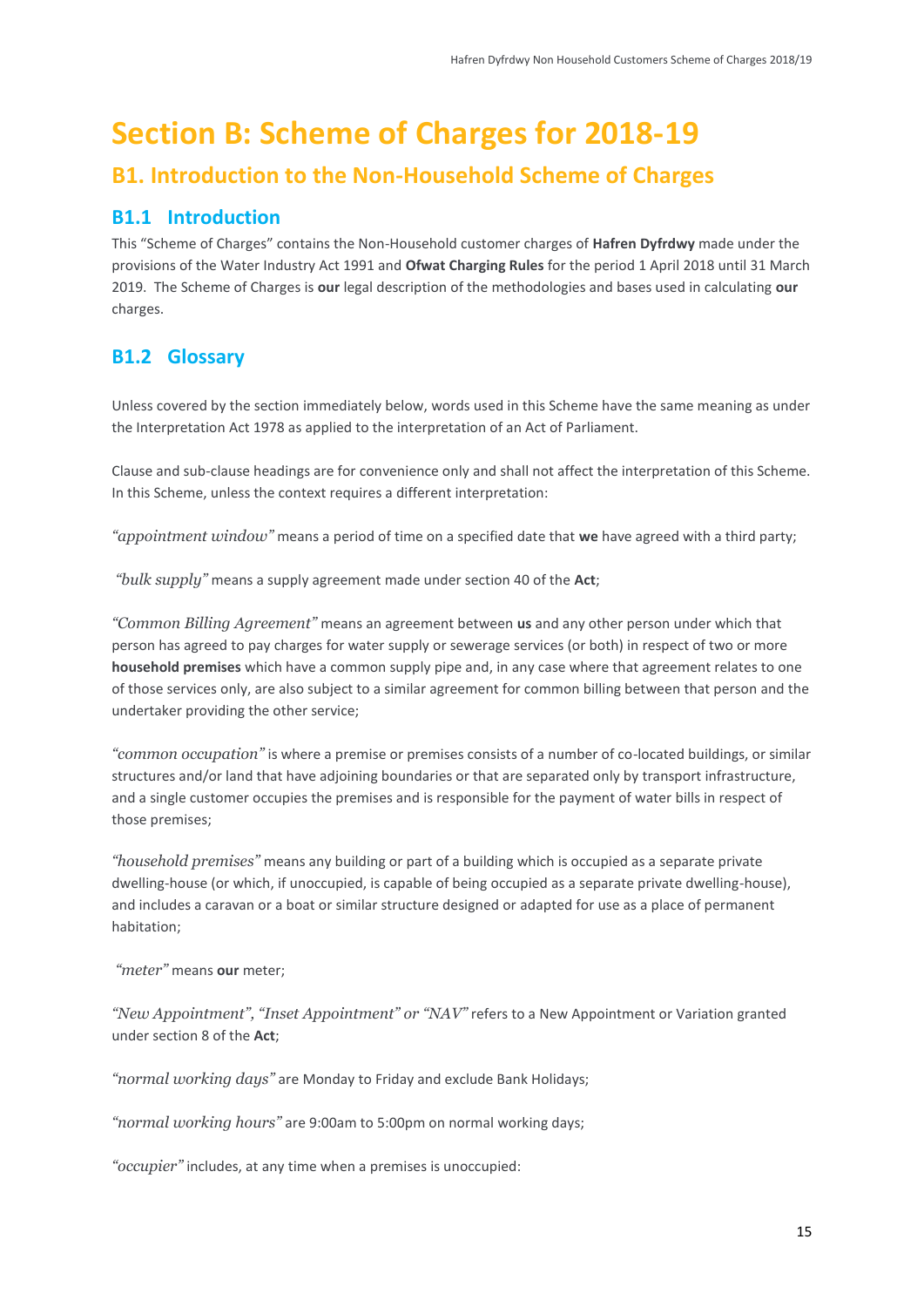- any person to whom **we** provide services in relation to such premises;
- any person entitled to exclusive occupation of the premises or to prevent third parties from interfering with, occupying or entering the premises;
- any person who has sufficient control over the premises to owe a duty of care towards those who come lawfully onto the premises;
- any person who maintains premises furnished or otherwise ready for occupation, including where appropriate the owner of such premises;

*"Ofwat"* means the Water Services Regulation Authority;

*"Ofwat charging rules"* means rules issued by the Water Services Regulation Authority for the charging year under sections 66E and 117I of the **Act**;

*"our water area"* means the water services area of Hafren Dyfrdwy as defined in **our** Instrument of Appointment as a water undertaker for the purposes of the Act;

*"our sewerage area"* means the sewerage services area of **Hafren Dyfrdwy** as defined in **our** Instrument of Appointment as a sewerage undertaker for the purposes of **the Act**;

*"owner"*, *"valuation officer"* and *"water hereditament"* shall have the meanings given to them by the 1967 Act as they applied before that Act was repealed;

*"plot"* for the purposes of this Scheme includes a building, buildings, part of a building and/or land that is or will be occupied by one or more **occupiers** to which water is supplied, whether directly or indirectly, through a single connection to the public mains supply;

*"premises"* for the purposes of water supply and sewerage charges includes a building, buildings, part of a building and/or land occupied by one or more **occupiers** to which water is supplied, whether directly or indirectly, through a service pipe that is owned by **us**, and where the context permits, includes **rateable value premises**;

*"rateable value"* means, in relation to a **rateable value premises**, the **rateable value** of that **rateable value premises** as at 31 March 1990 as assessed under the 1967 Act;

*"rateable value premises"* means a hereditament (a premises or unit of property shown as a separate item in a **valuation list** made under the 1967 Act);

*"substantially altered"* means substantially physically altered, subjected to a material change of use, split into different and separate units or merged with another **premises**, in circumstances where the **rateable value** or values of the **premises** in question relating to the situation prior to such event are in **our** opinion no longer appropriate;

*"supply pipe"* means any part of a service pipe which **we** could not be, or have been, required to lay under section 46 of the Act;

*"the Act"* means the Water Industry Act 1991;

*"the 1967 Act"* means the General Rate Act 1967;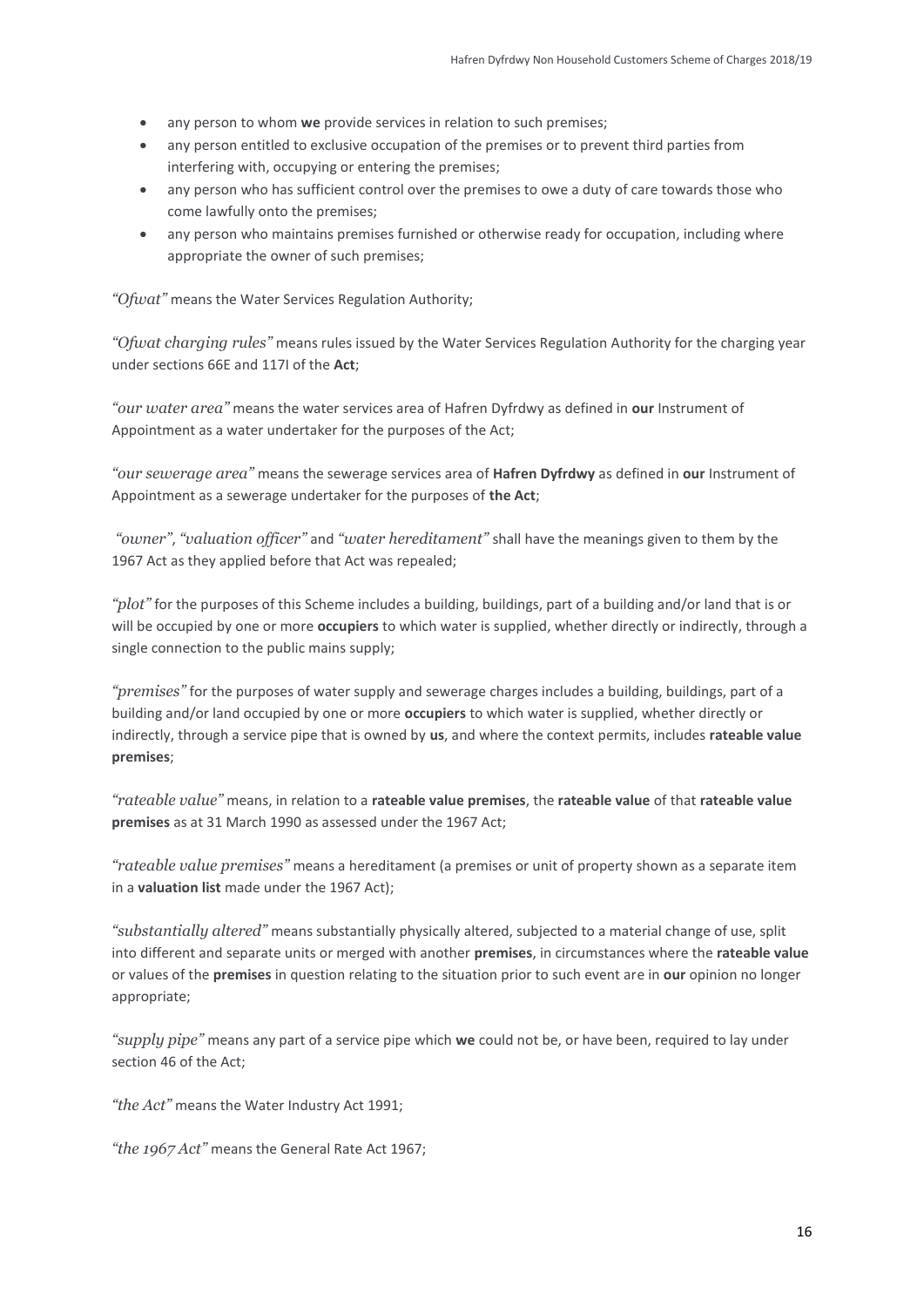*"the Licence"* means the Instrument of Appointment by the Secretary of State for the Environment of Hafren Dyfrdwy as a Water and sewerage Undertaker under the Water Act 1989;

*"valuation list"* means the list in which the **rateable value** or value representing the **rateable value** was entered under the provisions of the 1967 Act;

*"we", "us"* or *"our"* refers to Hafren Dyfrdwy;

*"year"* means the period of 12 months beginning 1 April in one calendar year up to and including 31 March in the following calendar year;

and words and expressions used in this Scheme shall have the same meaning as in any relevant provision of the Act.

### <span id="page-16-0"></span>**B1.3 Period when this Scheme applies**

This Scheme will apply for the period 1 April 2018 until 31 March 2019.

### <span id="page-16-1"></span>**B1.4 General principles**

Under section 142 of the Water Industry Act 1991, **we** have the power to fix, demand and recover charges from any persons to whom **we** provide services, in accordance with **our** Charges Scheme. **We** have made this Scheme under section 143 of **the Act** and it complies with the 'Charges scheme rules' set by Ofwat. This Scheme fixes the charges for the services or facilities provided by **us** and in connection with the following:

- the supply of water (apart from the supply of water in bulk);
- the provision of sewerage and sewage disposal services (including the reception treatment and disposal of the contents of **cesspools**); and
- the conveyance, reception and treatment of **trade effluent** discharged under a **trade effluent consent**.

This Scheme applies to non household premises subject to any conditions imposed under section 55 and 56 of the Act. However, for non household premises, **we** also have the power under section 142 of the Act to charge in accordance with the terms of a written agreement. If you are a non household customer and **we** have entered into a written agreement with you, if there is any conflict between the terms of the agreement and this Scheme, the terms of the agreement will continue to apply.

We usually do not provide sewerage services for customers in Zones B and C (see map on page 5) as Dwr Cymru (Welsh Water) and United Utilities provide sewerage services in these areas.

**We** apply charges in this Scheme in accordance with **the Act** and **the Licence** and any taxes imposed by law on these charges shall be recoverable in addition to the charges.

- (i) Where **premises** are occupied by more than one **occupier**, all occupiers of the **premises** shall each be jointly and severally liable for the applicable charges and **we** may collect all charges from any one of the occupiers in such proportions as **we** deem fit.
- (ii) Where in this Scheme: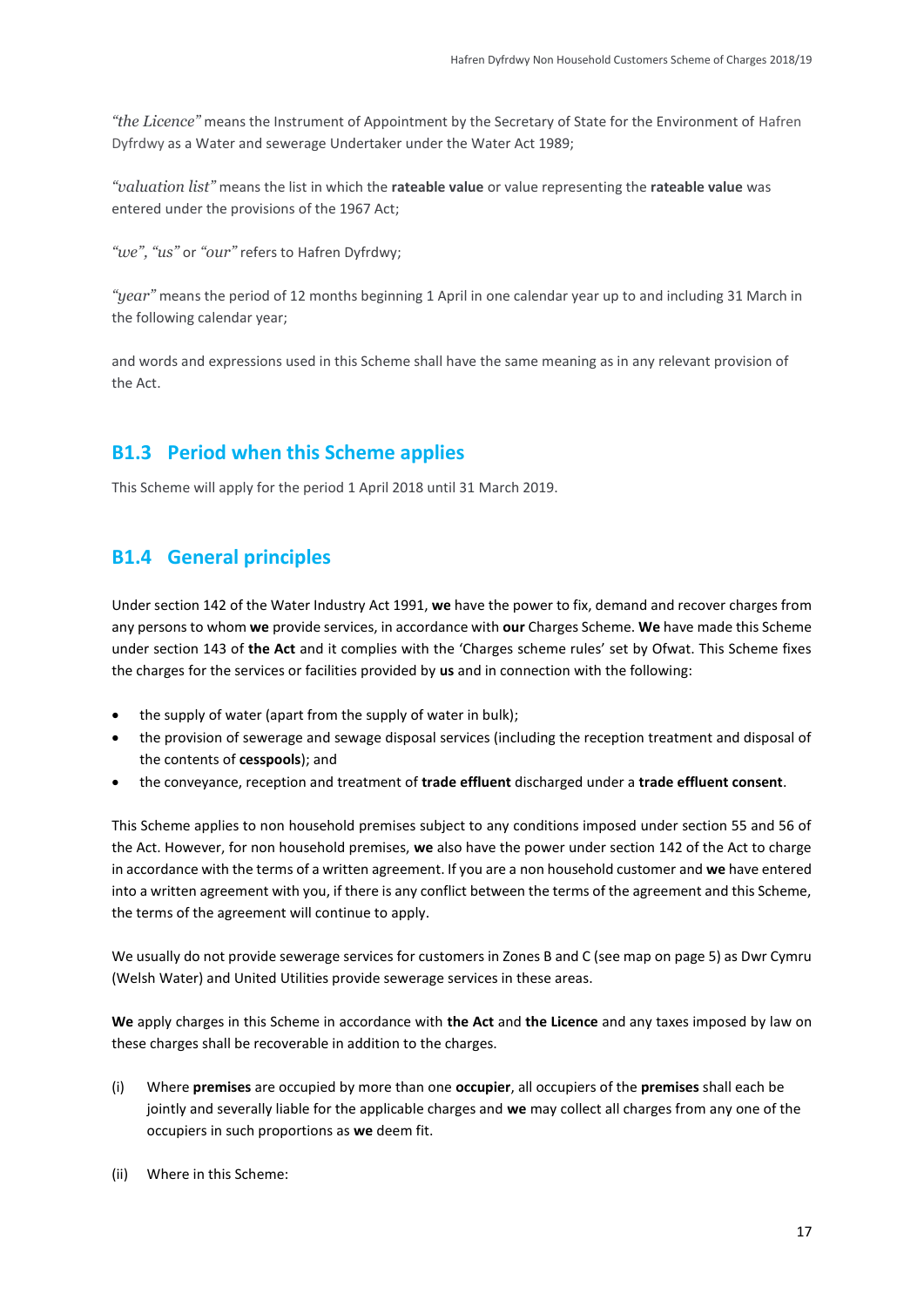- (a) any charge is a percentage; or
- (b) a percentage reduction of another charge, the resulting charge will be rounded up or down to the nearest two decimal places.
- (iii) **We** may, where appropriate, require some non-household customers to provide security for the payment of future charges for services provided for non-domestic purposes.

In cases where a non-household property is disconnected for non-payment, **we** reserve the right to ask for a security deposit equivalent to 90 days consumption, as a condition of reconnection of the property.

- (iv) For unmetered customers, liability accrues on a daily basis by virtue of occupation of the **premises**. **We** may demand payment on account of this liability as set out in section B6.1 below based on an assumption that the **occupier** will remain in occupation for the remainder of the year. However, if it is necessary to calculate the extent of any debt outstanding on any particular day when:
	- a) the customer vacates the **premises**; or
	- b) the customer enters into any formal insolvency procedure [to include but not limited to liquidation (whether compulsory or voluntary), administration, receivership, administrative receivership, any agreement for the benefit of or composition with its creditors generally (including entering into a company or individual voluntary arrangement), bankruptcy, debt relief order or takes or suffers any similar, analogous or equivalent procedure],

**we** will apportion any charges for the current charging year on a daily basis up to the date the **premises** was vacated or the date immediately before the relevant insolvency procedure became effective (the insolvency date). Where this gives rise to a credit balance, this will either be applied to any other account that the customer holds with **us** or will be paid to the customer as appropriate. Any apportioned charges after the change of occupation or the insolvency date will be payable by the occupier of the **premises** on the next day of occupation or the day after the insolvency date and will not fall to be payable by the previous **occupier** or will not fall within the relevant insolvency procedure as the case may be.

- (v) **We** may refer your account to a debt collection agency, working on **our** behalf, to determine your circumstances and/ or to collect the outstanding charges. Before doing so, **we** will write to you giving you the choice to pay the debt in full so as to avoid a referral and notifying you that a compensatory charge of up to £39.00 will be added to your account if a referral is made. **We** will waive this compensatory charge if **we** are satisfied that there is or has been genuine hardship
- (vi) Surface water drainage charges form part of sewerage charges and remain payable unless the customer can demonstrate to **our** satisfaction that there is no direct or indirect surface water drainage to a **public sewer** from the **premises** or from any **common area** next to that **premises**. Where the customer can demonstrate this to **our** satisfaction, the surface water drainage charge will cease to be payable from:
	- (a) In the cases of **premises** occupied for the first time prior to 1 April 2014, 1 April 2014. Surface water drainage charges for the period prior to this date will be deemed to be correct and will remain payable irrespective of the fact that this service may not have been provided.
	- (b) In the case of **premises** occupied for the first time on or after 1 April 2014, the date that the customer making the application occupied the **premises**.
- (vii) **We** may charge non-household customers a fee for payments that have not been received on time.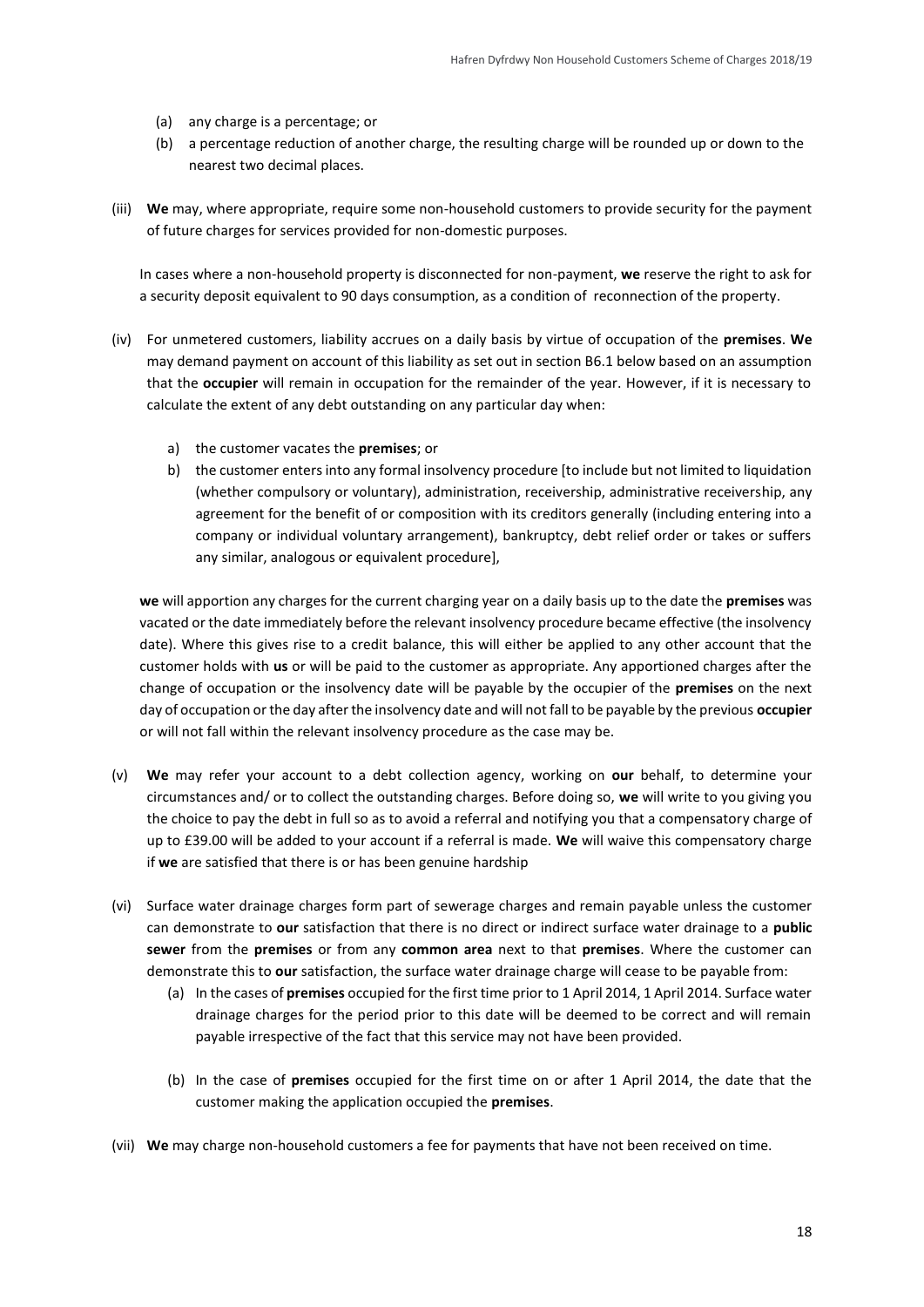- (viii) **We** may require non-households to pay interest on overdue accounts. This will usually be calculated at the rate of 1.5% above the GIR (10 year nominal par) rate calculated by the Bank of England.
- (ix) Where the surface water drainage element of sewerage charges are based on chargeable area, this area will be deemed to be correct unless the customer can demonstrate to **our** satisfaction that the chargeable area has reduced or is smaller than the area used for charging purposes. Where the customer can demonstrate this, the surface water drainage charge will only be based on the reduced chargeable area from 1 April in the year in which the application is made. Surface water drainage charges prior to this will be deemed to be correct and will remain payable.
- (x) In accordance with section 147 of **the Act, we** will make no charge for water taken for the purpose of extinguishing fires. In addition, **we** will not charge for:
	- (a) water taken by a fire authority for any other emergency purposes;
	- (b) water taken for testing fire extinguishing equipment or training persons for fire-fighting;
	- (c) the availability of water for any of the purposes mentioned in this section.

### <span id="page-18-0"></span>**B2 Unmetered charges**

#### <span id="page-18-1"></span>**B2.1 Unmetered charges for water and sewerage**

- (i) Where **we** supply water and/or provide sewerage services and a **meter** has not been used for charging purposes, **we** will normally calculate the annual charges as follows:
	- (a) For water supply, a fixed charge plus an amount calculated by multiplying the **rateable value** of a **rateable value premises** by the rate per pound of rateable value for the appropriate charge zone (see tables 1 and 2 in Section C of this document).
	- (b) For sewerage services, a fixed charge plus an amount calculated by multiplying the **rateable value** of the **rateable value premises** by the relevant rate in the pound for the appropriate charging zone for the service (or services) that the property receives or benefits from (see tables 1 and 2 in Section C of this document).
- (ii) Where **we** are satisfied that the **occupier** of any **rateable value premises** does not receive, take or have access to a supply of water, **we** will not charge water supply and used water charges. **We** may require that the water supply is disconnected before this is the case. The surface water only charge may continue to apply. This is subject to a maximum charge per year (see tables 1 and 2 in Section C of this document);
- (iii) The unmetered charges are different for different parts of **our water area** and **our sewerage area.** This is because of **our** policy to equalise the amount of **our** unmetered charges on a per capita basis between **our** four charging zones. The charges for each zone are shown in table 1 (in Section C of this document) and the area of each zone is shown on page 5.

#### <span id="page-18-2"></span>**B2. 2 Unmetered charges – miscellaneous matters**

(i) Where a property drains directly to one of **our** sewage treatment or disposal works, via a private drain or sewer or a combination of the two, the charge for sewerage services will be 72% of the used and surface water or used water only charge.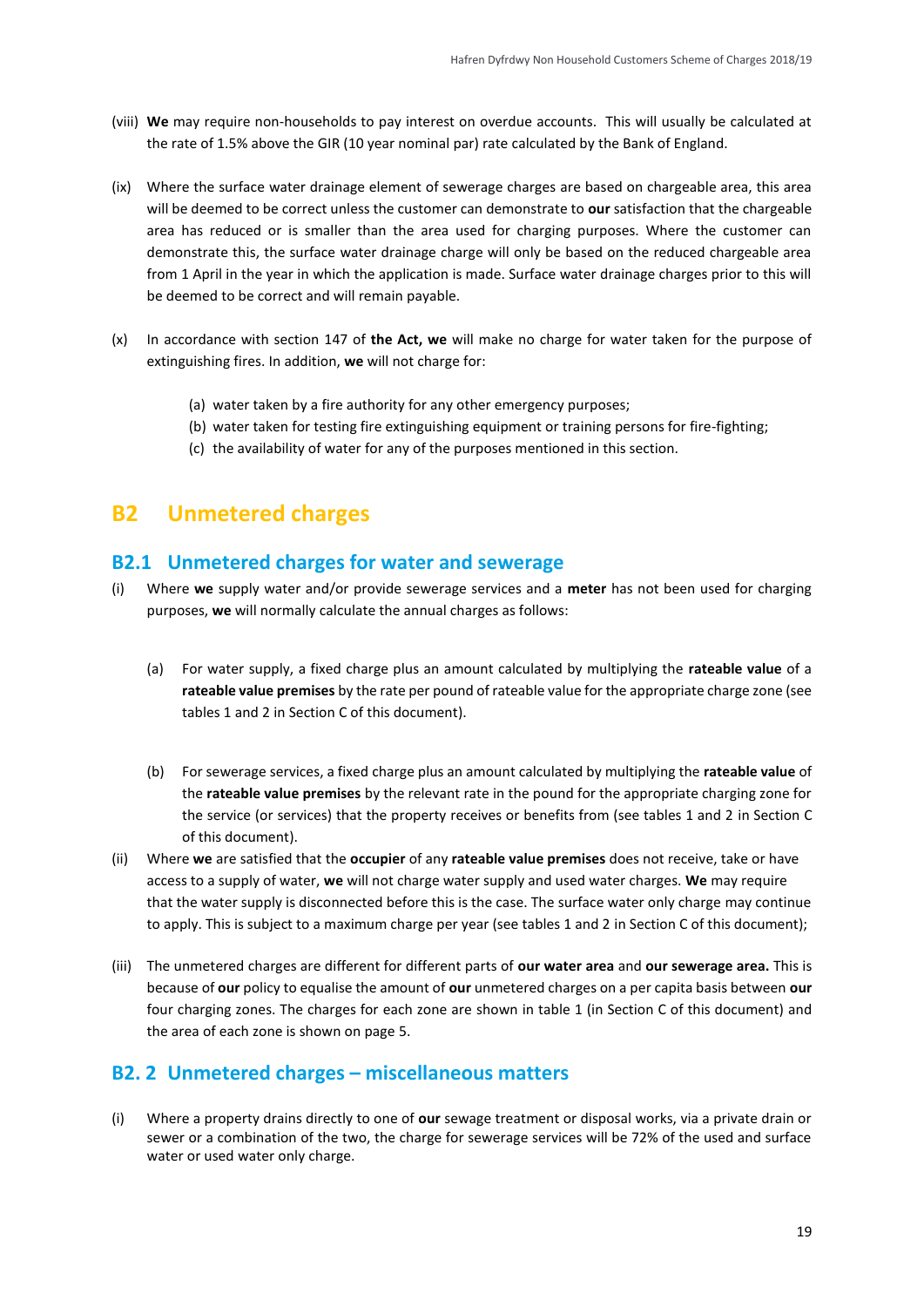- (ii) Charges may be based on **our** assessment of the volume of water supplied to, and used water discharged from, the property which would give the same charge as if the property was charged for water supply and used water on the basis of its **rateable value**.
- (iii) Except where it is covered elsewhere in this Scheme, **we** will reduce or refund any charge or part of a charge made under this Scheme or any earlier Scheme where **we** are satisfied that:
	- (a) the **rateable value** shown in the **valuation list** is certified by the **valuation officer** as having been excessive;
	- (b) the **rateable value** used to calculate the charge was not the same as that in the **valuation list**; or
	- (c) the relevant service was not provided to the **rateable value premises** in question.
- (iv) **Rateable value premises** of any water undertaker in any charging zone will be charged by multiplying the used and surface water charge in table 1 in Section C of this document by 17% of the **rateable value** of the **premises** unless we agree otherwise.

#### <span id="page-19-0"></span>**B2.3 Free meter option**

(i) The **occupier** of any property receiving an unmetered supply can, if after obtaining any necessary consents of third parties, ask **us** for a **meter** to be installed free of charge and for charges to be calculated on the basis of the volume of water supplied instead of **rateable value.**. This meter will be installed in a location and manner approved by **us,** and will be subject to the standing and fixed charges which are explained below.

**We** will accept requests for a **meter** made on our website **https://hdcymru.co.uk/my-account/my-watermeter/apply-for-a-water-meter**, or alternatively applications can be made in writing to the address shown in useful contact numbers and addresses section on page 13.

#### *Meter location*

- (i) Where it is not possible to install a meter in our preferred location we will consider installing the meter in an alternative location if this is practicable and does not involve unreasonable expense. The occupier may choose an alternative location and we will install the meter there if it is practicable to do so and the occupier pays any additional expenses incurred.
- (ii) The **meter** will remain **our** property. Once the **meter** has been installed if the **occupier** wishes to have it re-sited, **we** must carry out the work and there will be an additional charge. If the **occupier** or a person living with them is registered with us for special assistance, there will be no charge for re-siting the meter.

#### *Protection of and damage to the meter*

**We** own and are responsible for the maintenance of the **meter** and any equipment associated with it. You must take all reasonable care of the **meter** and must not cover or obstruct the **meter** in any way. You must allow **us** reasonable access to your **premises** in order for **us** to access the **meter**. If **we** incur a cost in accessing or re-siting the **meter** because you have covered or obstructed it, then **we** will charges you for these costs.

It is a criminal offence under section 175 of the Act to interfere with, wilfully damage or remove the **meter**. This means that you must not remove it or instruct anyone to remove it for you. If you are convicted of doing any of these things, you could face a fine imposed by the Magistrates Court.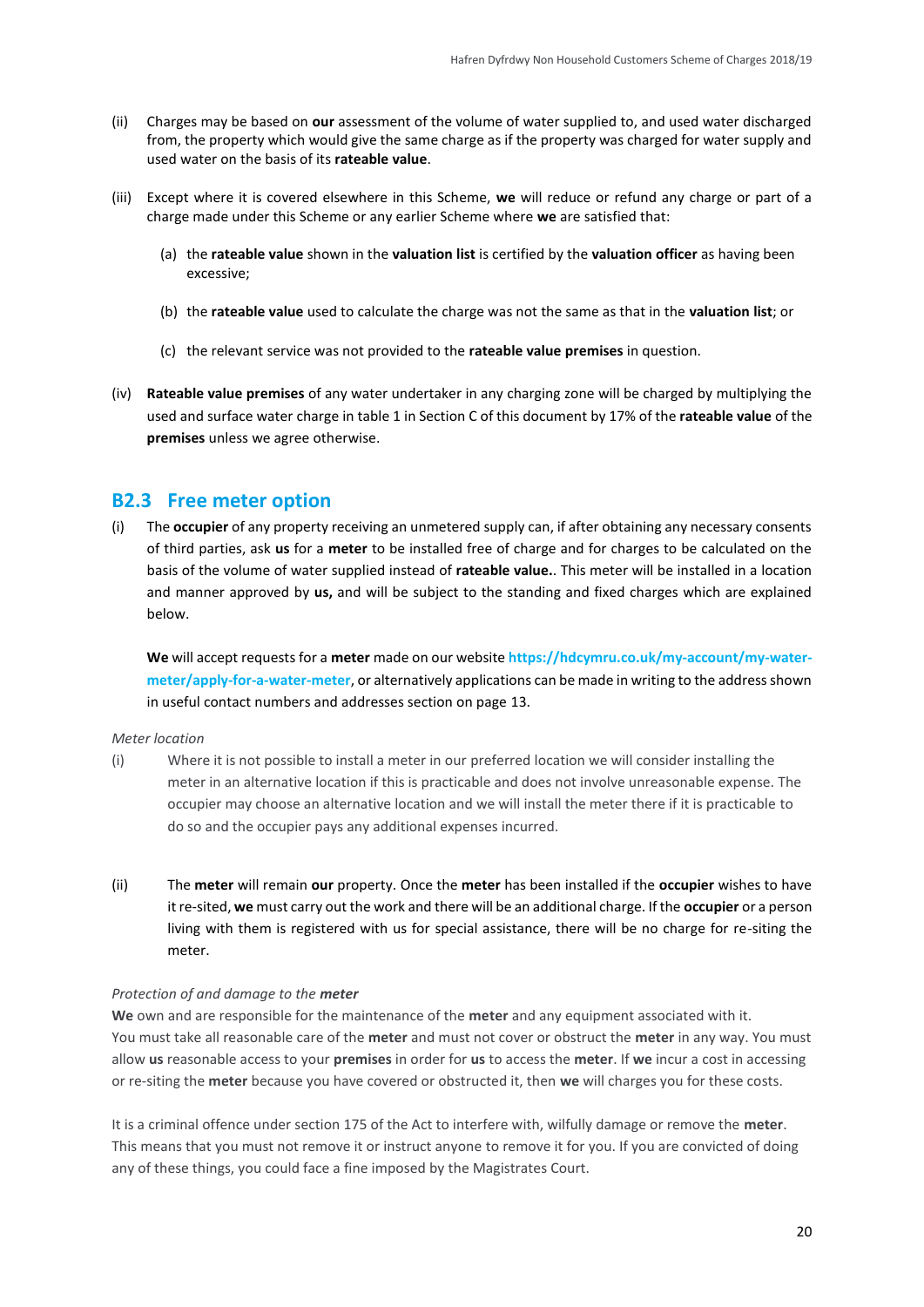#### *Meter installation time*

Although **we** aim to install a **meter** within three months of receiving a request for installation, as described above, there may be times where **we** are unable to do so. Where this happens, **we** will use the first meter reading after installation to calculate charges for the period from three months after **we** received the request notice to the date the **meter** is installed. This calculation of charges shall be binding upon the **occupier**.

#### *Meter installation not reasonably practicable or unreasonably expensive*

(v) If **we** consider that it is not reasonably practical or it would involve unreasonable expense **we** will not install a **meter**. In such cases, including those where a shared **meter** agreement is not possible or appropriate, the **occupier** may opt to pay the appropriate assessed volume charges detailed in section B4.1 below instead of a charge based on the **rateable value** of the **premises**.

**We** consider reasonable expense to be the cost of installation of a single meter fitted externally at the property boundary/start of the supply pipe and reasonable reinstatement. When we assess additional expenses over and above those reasonably incurred, **we** will consider the cost of the following:

- service pipe separation;
- installation of additional **meters** on a supply;
- alterations to existing plumbing to enable a **meter** to be installed; and
- installation in an alternative location if requested by the **occupier**.

You can refer a dispute concerning any case where **we** refuse to install a **meter** to **Ofwat** for determination.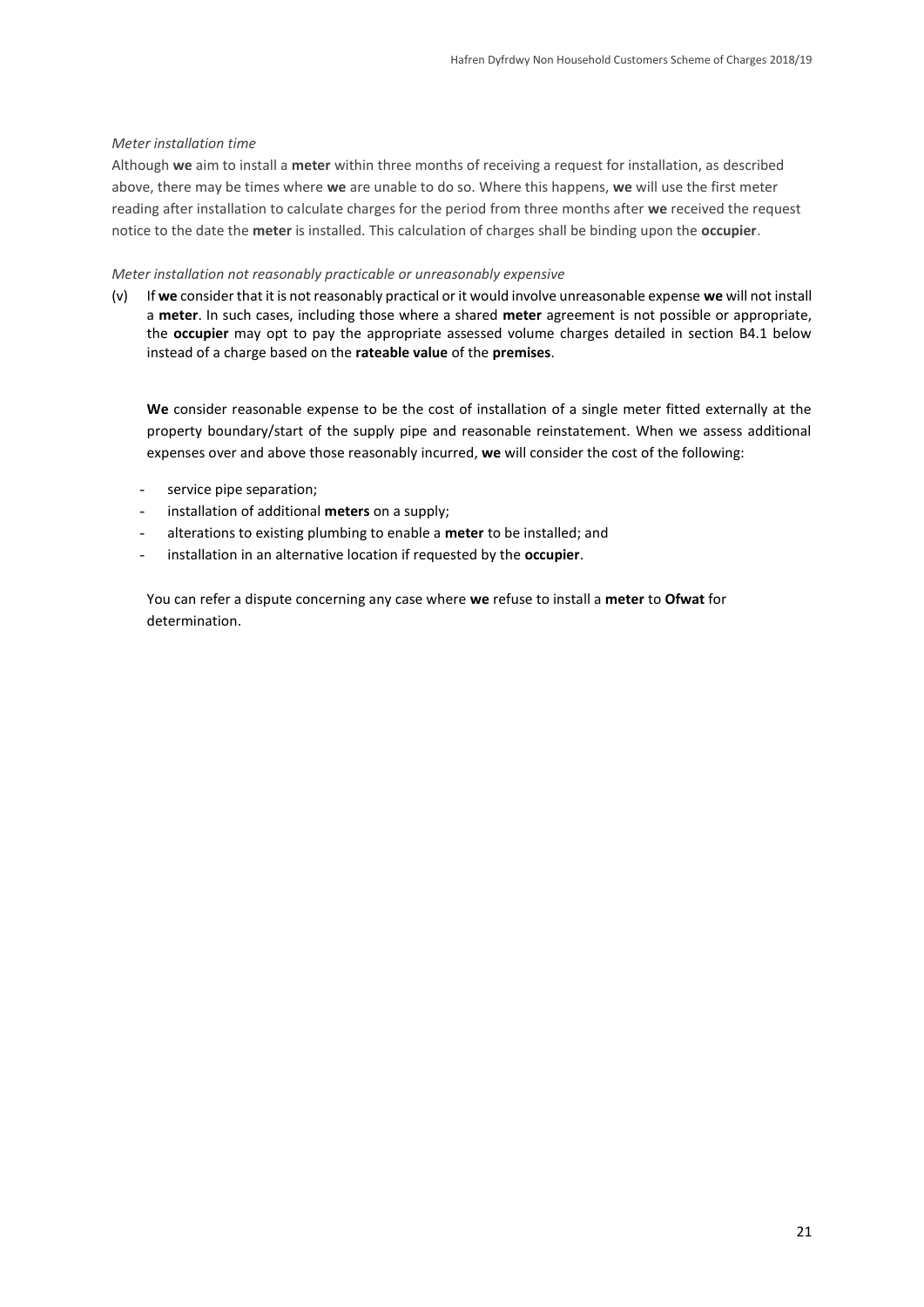### <span id="page-21-0"></span>**B3 Metered charges**

### <span id="page-21-1"></span>**B3.1 Metered charges water and sewerage**

#### *Compulsory metering policy*

- (i) Unless **we** have specifically agreed otherwise in writing, all water **we** supply will in the following circumstances be supplied through a **meter**:
	- a) where **we** already supply water to the **premises** through a **meter**;
	- b) where on or after 1 April 1989 **we** make a new supply of water to the **premises** or require a separation of the supply pipe;
	- c) where an **occupier** (including a previous **occupier**) has opted to have the supply metered and has not reverted to unmetered charges within the applicable deadline;
	- d) where the **premises** is located in an area covered by **our selective metering programme** and there is a change of **occupier**, provided that the new **occupier** has not been billed for unmetered charges at the **premises**;
	- e) where the **premises** are non-household **premises**;
	- f) where water **we** supply is used or passed through a sprinkler, automatic garden watering device or a hosepipe not held in the hand;
	- g) where there is a swimming pool at the **premises** with a capacity greater than 10,000 litres, unless the **occupier** of the **premises** can satisfy **us** that no water **we** supply is at any time used to automatically fill the pool or automatically maintain or increase the level of water in it.

#### *Circumstances where there is no compulsory metering on change of occupier*

(ii) Where there is a change in occupation of a non-household **premises** which is charged for water and sewerage services on an unmetered basis, unless the **premises** has been substantially altered (see section B4.1(c)) or is in one of the categories of **premises** that must be metered listed above (section B3.1(i)), the basis of charge will remain unchanged for the new **occupier**.

#### *Liability for metered charges*

(iii) Where the supply to a **premises** is metered and the charges are volume based, the person liable for the payment of charges may continue to be liable to pay such charges after they have ceased to be the **occupier** of the **premises**. This applies where such person has failed to notify **us** that they are leaving the **premises** at least two **normal working days** before they do.

The charges for which the person will be liable will be those for the period ending on the date on whichever of the following first occurs after they cease to occupy the **premises**:

- (a) where they inform **us** of the ending of their occupation less than two **normal working days** before, or at any time after, they cease to occupy them, the twenty-eighth day after **we** have been informed;
- (b) any day on which any **meter** would normally have been read in order for the amount of the charges to be determined;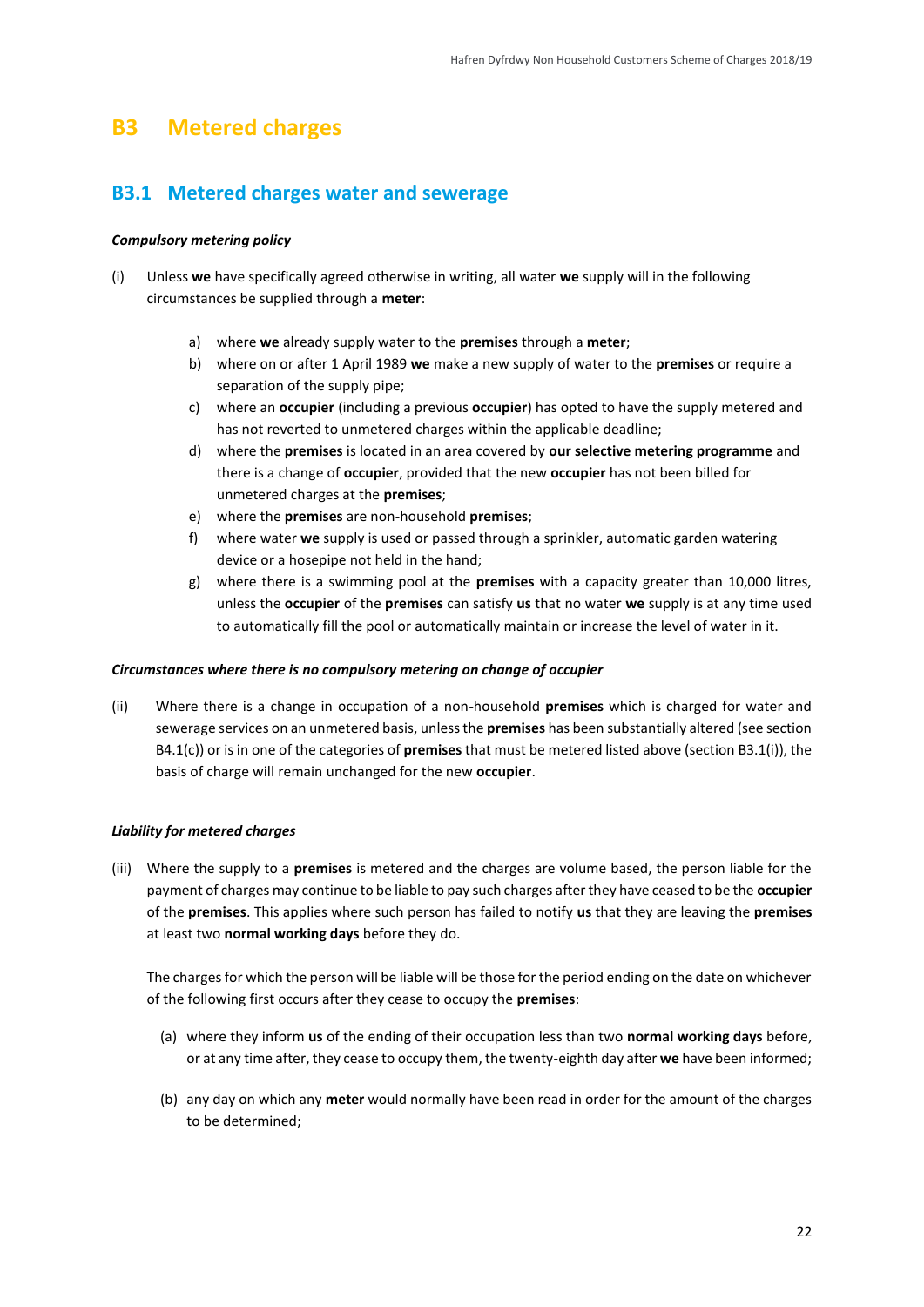(c) any day on which any other person informs **us** that they have become the new **occupier** of the **premises**.

#### *Water supply charge*

(iv) Water **we** supply through one or more **meters** to any **premises** will be charged to the **occupier** at the standard water supply charge in table 4 in Section C of this document, unless **we** agree otherwise, or one of the following tariffs applies: the intermediate user tariff, large user tariff, or the standby tariff (see sections B3.2 and B3.3).

This charge will be due on demand and apply from 1 April 2018 except for monthly-billed customers when it will apply from the first meter reading on or after 1 April 2018.

Non-household **premises** will usually receive a bill every month, every three months or every six months.

**We** will aim to base at least one bill each billing **year** (1 April to 31 March) on an actual meter reading.

#### *Water supply standing charges*

(v) In addition to the charges set out above, there is a standing charge related to the size of the **meter**  measuring the supply to the **premises** (see tables 5(a) and 5(b) in Section C of this document.

#### *Water supply fixed charge*

*(vi)* A fixed charge related to the volume of water **we** supply to the **premises in Zones A and D** also applies (see table 6 in Section C of this document).

These standing and fixed charges will apply from the appropriate date set out above. Unless **we** agree otherwise, these charges will be due on demand and apportioned for each billing period or on a daily basis for periods less than or greater than the normal billing period.

#### *Sewerage charges*

(vii) Where **we** provide sewerage services to a single **premises** whose water supply is metered, unless another company bills and collects charges on **our** behalf, sewerage and sewage disposal charges to the **occupier** of the **premises** will have the following elements:

#### *Used water charges*

(a) with effect from 1 April 2018 or the first relevant water supply or **used water meter** reading on or after 1 April 2018 for monthly-billed **premises** (except where **used water** charges are billed with **trade effluent** charges under section B5.1, a charge per cubic metre of **used water** discharged directly or indirectly to a **public sewer** is payable at the rates shown in table 8 in Section C of this document.

#### *Direct connection to our sewage treatment works*

Where a property drains directly to one of our sewage treatment works or disposal works, via a private drain or sewer or a combination of the two, the volumetric charge for **used water** will be as shown in table 8 in Section C of this document.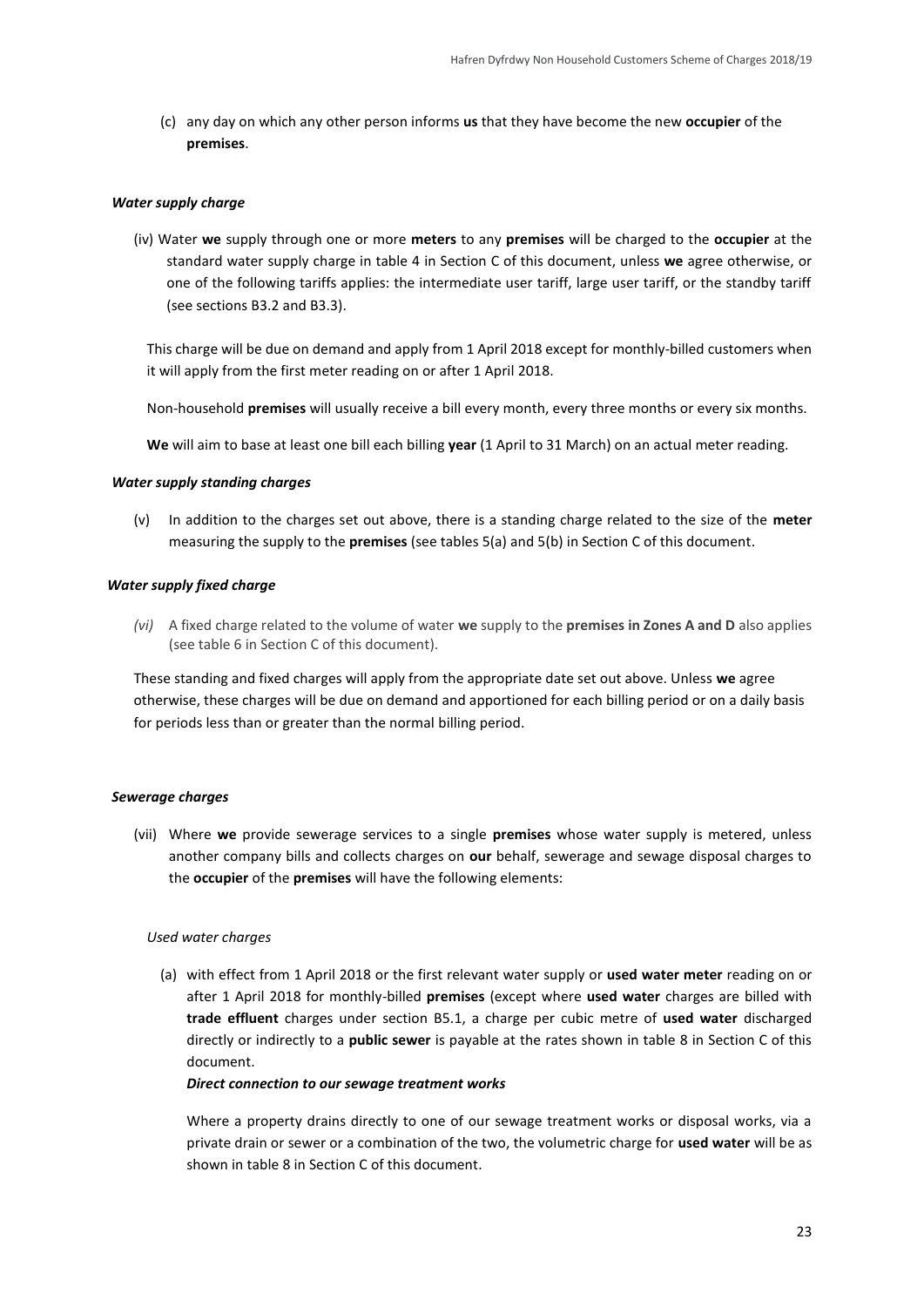#### and

#### *Surface water drainage charges*

(b) the charge or charges based on

the **rateable value** of the **premises** as specified in section B2.1 above (see table 11 in Section C of this document);

or

the charge based on the chargeable area as specified in B3.1(xii) below (see table 10 in Section C of this document).

See section B3.1(xii) below to see which applies.

and

#### *Sewerage fixed charge*

(c) the fixed charge or charges related to the services provided and volume of water supplied to the **premises** (see table 9 in Section C of this document).

Unless **we** agree otherwise the fixed and surface water drainage charges will be due on demand apportioned for each billing period, or on a daily basis for periods less than or greater than the normal billing period.

#### *Water out equals water in less losses*

(viii) **We** will calculate used water charges on the basis that the volume of "water out" is the same as the volume of "water in". The volume of "water in" will be based upon the **meter** records of water supplied to or taken at the **premises**, **trade effluent** discharged from the **premises** and (where **we** cannot get such **meter** records) all other reliable information available to **us** at the time. This will subject to the paragraph below, be binding on the person liable to pay the charge (for the purposes of this clause "the **occupier**").

The unit charge is set at a level that acknowledges "normal losses". This covers miscellaneous non-returns to the sewer, e.g. evaporation from cooking, clothes washing, bathing, hot water equipment and garden watering. **We** make no specific adjustment for losses that are higher than "normal" levels, such as evaporation from swimming pools, but customers may opt to meter their own discharge as described in section B3.1(ix) below.

#### *Customer measurement of water out*

- (ix) If the **occupier** is not satisfied with the volume of **used water** calculated by **us,** they may:
	- (a) install and maintain at their own expense their own meter(s), gauge recorder or other apparatus **we**  approve on a water fitting, pipe or drain of the **premises** in question in a location and manner also approved by **us** in order to determine a more accurate measurement of the volume of **used water** discharged to the **public sewer**;

and

(b) provide to **us** full details of the volumes of water or **used water** recorded in accordance with **our**  requirements.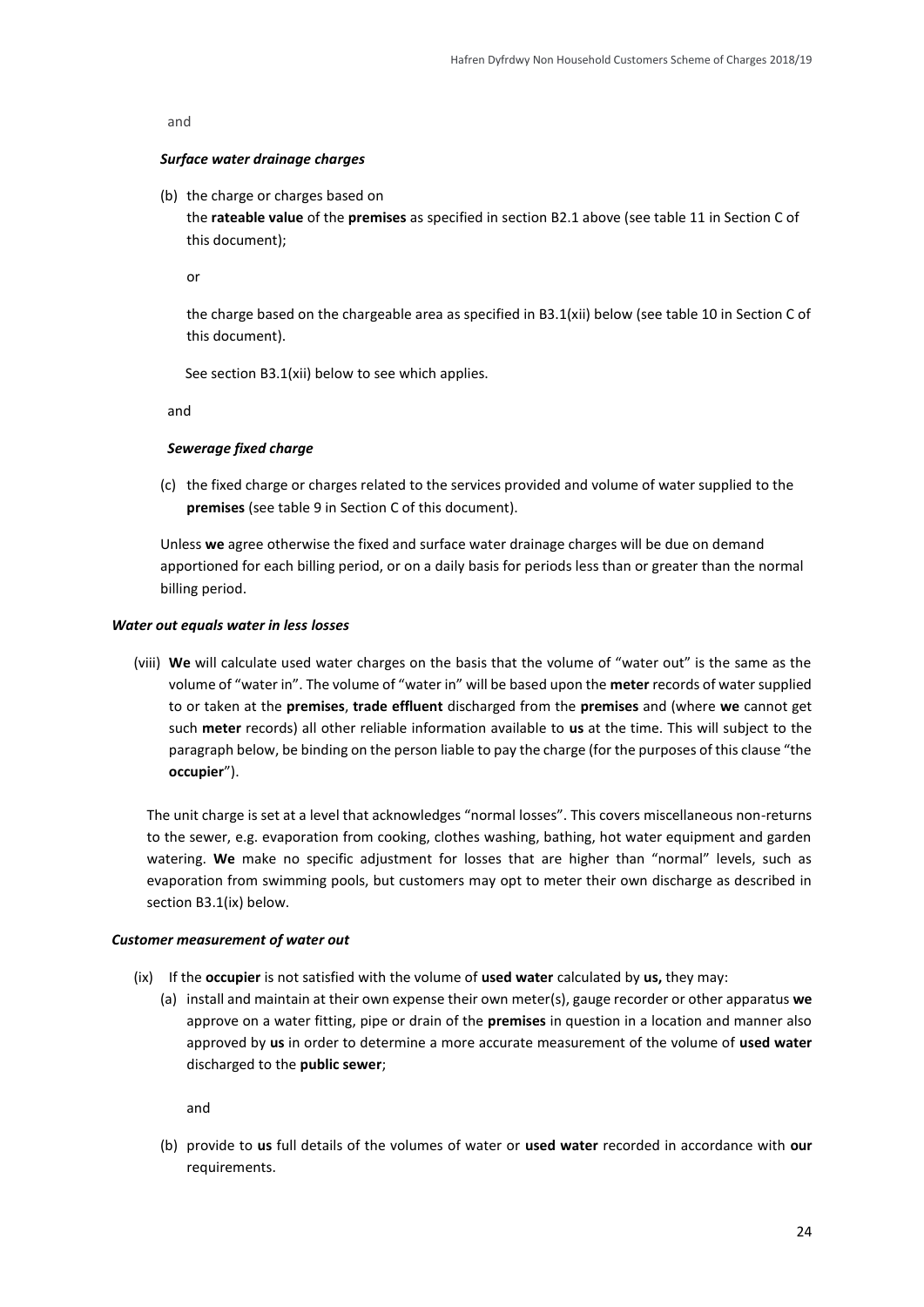(x) As long as **we** are satisfied as to the accuracy of the volume of water or **used water** recorded by the meter(s), gauge recorder or other apparatus installed by the **occupier**, **we** will use this information to determine the volume of **used water** discharged to the **public sewer**.

If **we** are not satisfied or if the **occupier** fails to provide full details of the relevant volumes to **us** by the due date or otherwise in accordance with **our** requirements **we** will base the charge on **our** assessment of the volume of **used water** discharged as described in section B3.1(vii)(a) above.

#### *Rainwater harvesting systems*

- (xi) Where a **rainwater harvesting system** is installed from which water discharges to a **public sewer** after use **we** will calculate charges on the following basis:
	- (a) Where the supply to the **premises** is metered, **we** will require the system to be installed in such a way that the water that is used and subsequently discharged (the "water-out") can be measured by means of a meter installed on the **rain harvesting system**.

The volume of "water-out" will be charged at the rates shown in **table 8 in Section C** of this document and be in addition to any charges calculated on the basis of (vii) above.

Where the **occupier** is also liable for the surface water drainage charge, as specified in section B3.1(vii)(b) above (including where the **premises** does not receive a water supply), **we** will reduce the chargeable area as defined in section B3.1 (vii) by the area from which rainwater is harvested.

Where the supply to the **premises** is not metered the charges as set out in sections B2.1, B2.2 above or B4.1 below will apply.

#### *Property surface water*

- (xii) An **occupier** liable for the surface water drainage charge specified in:
- section B3.1(vii)(b) above, or
- section B3.4(ii) (including where the premises does not receive a water supply),

will pay the charge in table 10 if:

(a) they opt in writing to pay the charge. This option is not available for places of religious worship (as defined in section 39(2) of the 1967 Act);

or

(b) they opt, or **we** require them, to have the water supply to the **premises** metered (except if the **premises** is a place of religious worship as defined) above in (a)):

or

(c) **we** have notified the **occupier** prior to this Scheme coming in to effect that they will be charged on this basis;

The charge will apply from:

- in the case of (a), the date we receive the notification from the customer and all relevant information **we** may require;
- in the case of (b), the date of the approved installation;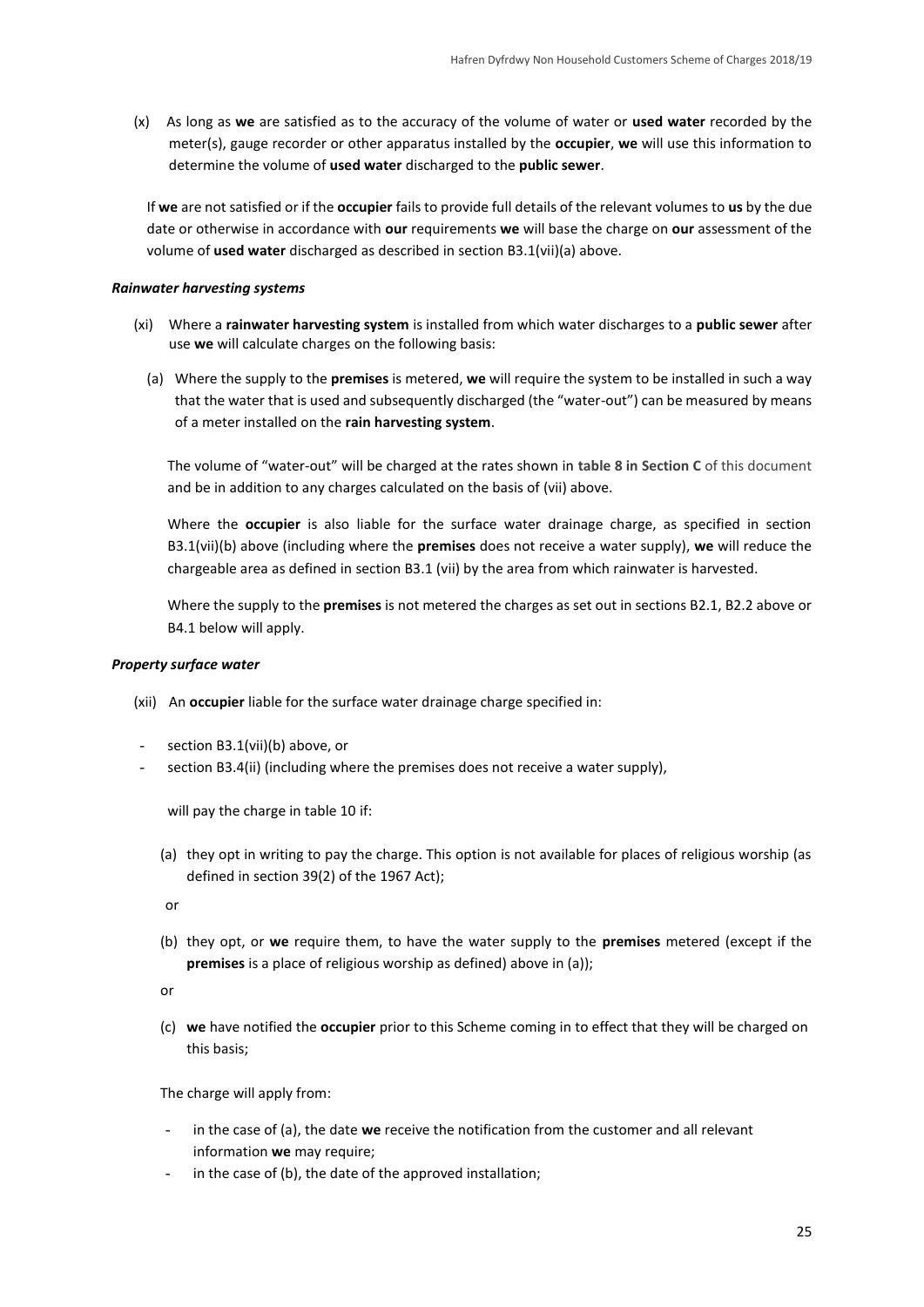in the case of (c), from 1 April 2018 or the first relevant water supply or **used water meter** reading on or after 1 April 2018 for monthly billed **premises** (except where used water charges are billed with trade effluent charges in which case please see section B5.1 below);

"Chargeable area"

- includes the total site area of the **premises** (whether or not the surface area is permeable), including the boundary of the **premises** and all land belonging to the **premises** (whether or not separated at any point by a highway or other public right of way), but
- excludes any area or areas that in total are more than 10% of the total site area of the **premises** and from which in **our** opinion no surface water or groundwater drains or could drain either directly or indirectly to the **public sewer**.

This includes:

- permanently grassed or cultivated areas;
- playing fields;
- farmland;
- racecourses;
- sports grounds;
- golf courses;
- parkland;
- soakaways;
- areas of land on which no building can legally be built;
- any other area from which in our opinion no surface water drains or could drain directly or indirectly to the **public sewer**.

#### *Site area surface water – special cases*

- (xiii) We will charge community **premises** as if their chargeable area was in the band of 100–199 square metres. For a place of religious worship (as defined in (xi)(a) above) the charge payable is based upon a notional **rateable value** of zero rather than the chargeable area of the **premises**.
- (xiv) We will charge **transitional scheme premises** on the basis of the notional Band T. The charge will apply until such time as:
	- (i) the **occupier** opts to pay the charge based on the **premises** chargeable area;

or

(ii) there is a change of **occupier** of the **premises**;

or

- (iii) **we** have notified the customer that the relevant charge based on the **premises** chargeable area is less than the charge currently paid by the **occupier** based on Band T.
- (xv) Where a number of **premises** in separate occupation have a **common area**, the chargeable area for each **premises** will include a proportionate part of the **common area** calculated by dividing the **common area** pro rata to the site area of each of the separate non-household **premises**.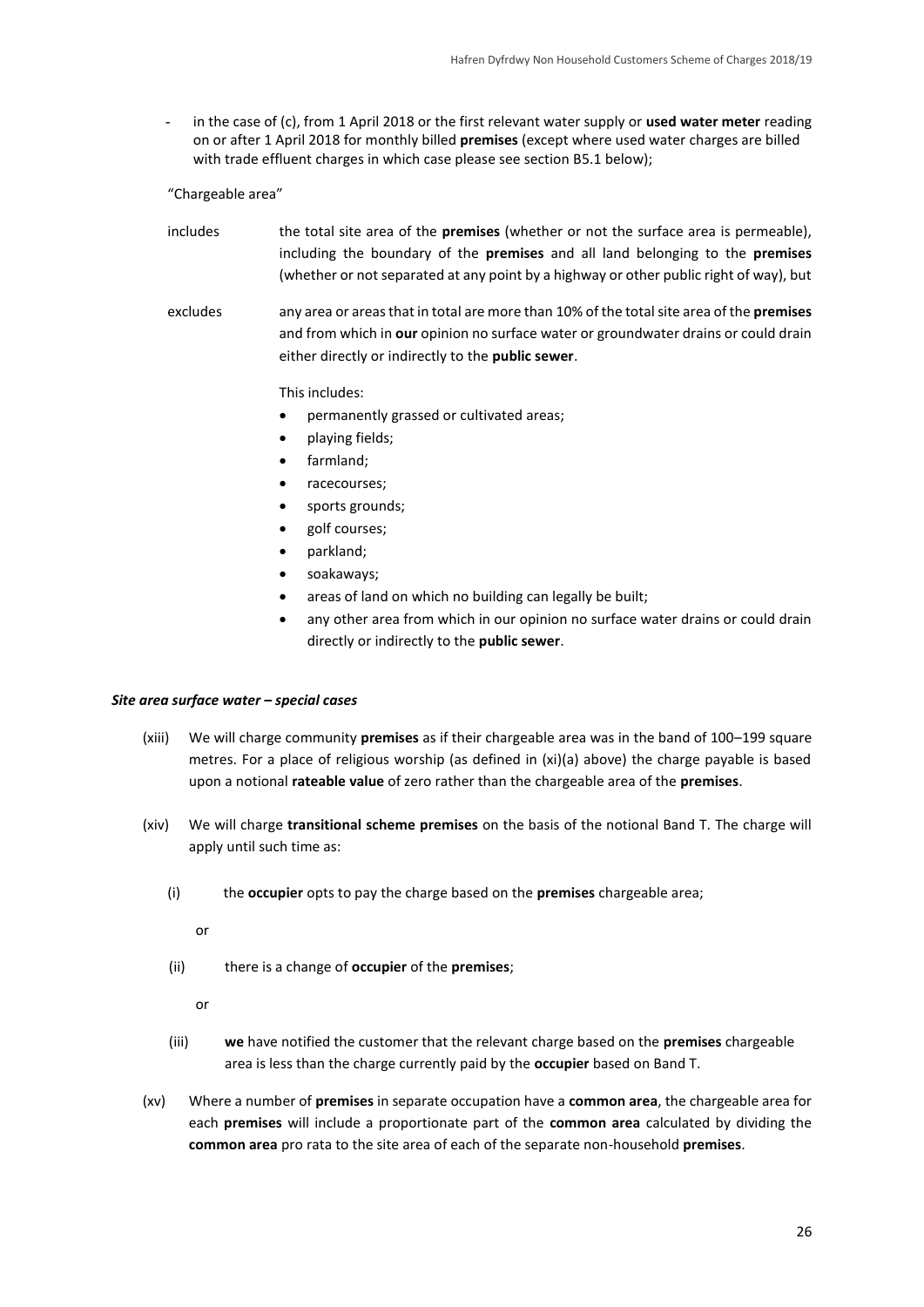- (xvi) Where there is access between a **household premises** and a non-household **premises**, apart from by a highway, occupied by the same person, the charge payable for both such **premises** shall be calculated by aggregating the total site area of both **premises** and applying the charges for nonhousehold **premises**.
- (xvii) Where the customer makes a claim on the appropriate form and can satisfy **us**that no surface water or groundwater drains directly or indirectly from the **premises** or any **common area** next to those **premises** to a **public sewer**, the surface water drainage charge shall cease to be payable from:
	- a. In the case of **premises** occupied for the first time prior to 1 April 2014, 1 April 2014. Surface water drainage charges prior to this date will normally be deemed to be correct and will remain payable irrespective of the fact that this service may not have been provided;
	- b. In the case of **premises** occupied for the first time on or after 1 April 2014, the date that the customer making the application occupied the **premises** (see section B1.4(vi) above).
- (xviii) Where the customer can satisfy **us** that the chargeable area in respect of which they are billed is larger than is applicable the customer may be entitled to a reduction in their sewerage charge to reflect this. Any adjustment to the charges payable will, normally only be made from 1 April in the **year** in which the claim is made (see section B1.4 (vii) above).

### <span id="page-26-0"></span>**B3.2 Intermediate and large user tariffs**

The tariffs in this section (B3.2) apply to non-household **premises**.

#### *Intermediate user tariff*

Premises in Zones A and D using between 10,000 and 49,999 cubic metres of water are described as "Intermediate" users and those using 50,000 cubic metres or more are described as **"Large"** users - see table 7(a) in Section C of this document.

(i) In Zones A and D, where **we** provide the **occupier** of a single **premises** with more than 10,000 cubic metres of water per **year** but less than 49,999 cubic metres (inclusive), unless the standby tariff (see section B3.3) applies or **we** agree otherwise, **we** will charge the **occupier** of the **premises**for the 12 consecutive monthly billing periods after 1 April, in addition to the standing and fixed charges detailed in section B3.1(v) and (vi) the charges in table 7(a) in Section C of this document.

**We** will apportion the annual fixed charges for each billing period on a daily basis for periods less than or greater than the normal billing period.

#### *Large user tariff*

*In Zones A and D large users are those using 50,000 cubic metres or more. In Zones B and C*, premises using *250,000 cubic metres of water per annum or more are described as "Large" users. The charges for these customers in Zones B &C are set out in table 7(b) in Section C of this document.*

(ii) Where **we** provide the **occupier** of a single **premises** with more than **50,000** cubic metres of water per **year** in Zones A and D or for Zones B and C **250,000** cubic metres of water per **year**, unless the Standby tariff (see section B3.3) applies or **we** agree otherwise, **we** will charge the **occupier** of the **premises** for the 12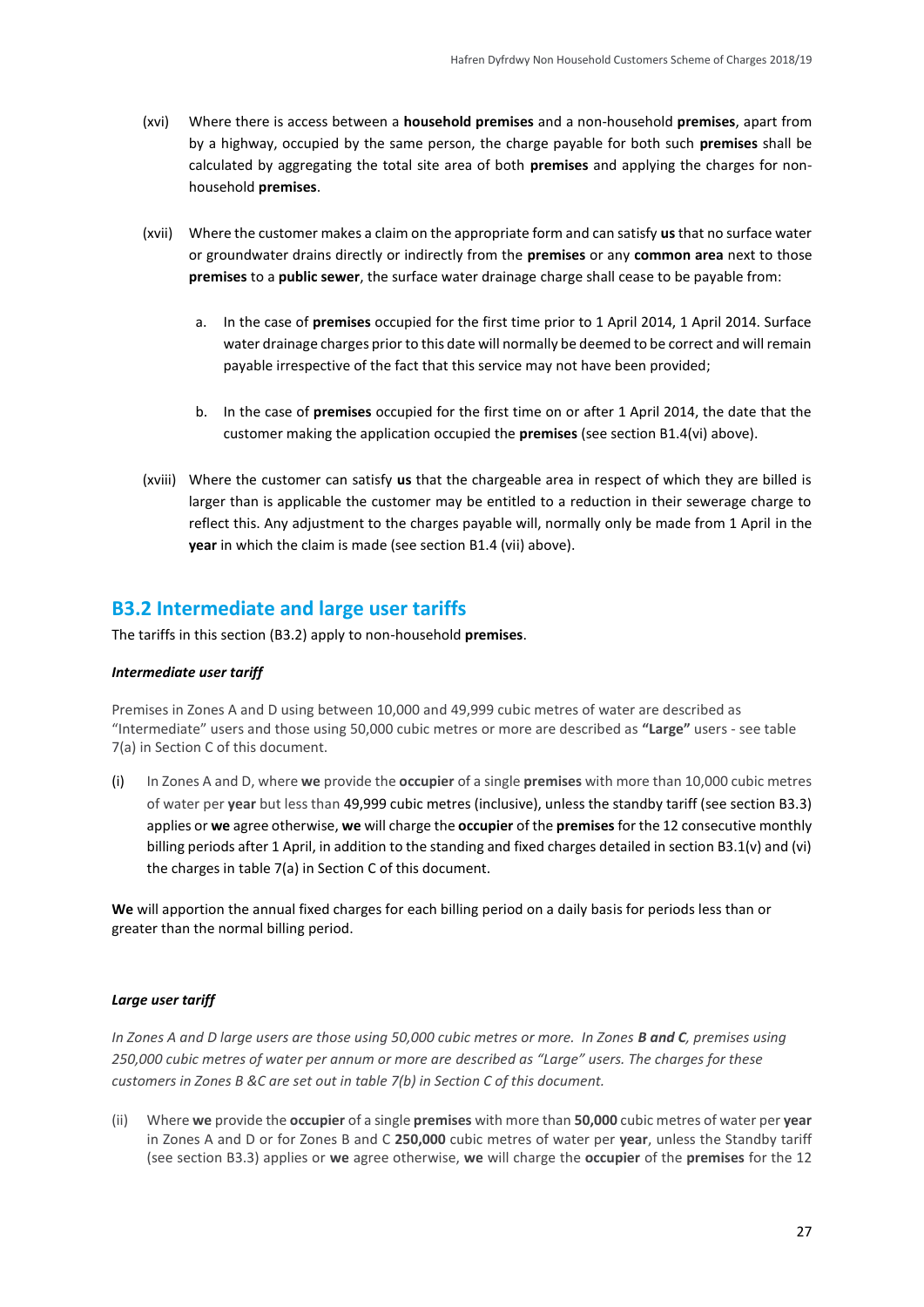consecutive monthly billing periods after 1 April, in addition to the standing and fixed charges detailed in section B3.1(v) and (vi) the charges in table 7(a) or 7(b) *in Section C of this document.*

**We** will apportion the annual fixed charges for each billing period on a daily basis for periods less than or greater than the normal billing period.

Where **we** supply the **occupier** of a single premises for Zones A and D 50,000 cubic metres or more and for Zones B and C of water 250,000 cubic metres or more, **we** may at any time during the charging period notify the **occupier** of changes to one or more elements of the tariff. **We** will provide the effective date for any changes in **our** notification.

For the purposes of the above intermediate and large user tariffs, **we** will assess in advance the volume of water that **we** believe **we** will supply to the **premises**. **We** will use the information available to **us** at the time and the **occupier** will pay the appropriate intermediate or large user tariff throughout the period. At the end of the period, **we** will reconcile the volume of water actually supplied with the rates set out above. Any overpayment will be credited to the **occupier**'s account and any underpayment shall be payable by the **occupier** on demand.

#### <span id="page-27-0"></span>**B3.3 Standby tariffs**

The tariffs in this section (B3.3) apply to non-household **premises**.

- (i) Where **we** supply water through one or more **meters** to the **occupier** of a single premises located in Zones A and D and that **premises** also has access to an alternative source of water, other than the water **we**  supply, which is capable (both legally and physically) of supplying at least 10,000 cubic metres, the **occupier** of that **premises** will be charged on the standby tariff (instead of the standard metered, intermediate user or large user tariff above) and may elect to secure a standby supply.
- (ii) Where a standby supply applies, the **occupier** of the **premises** must notify **us** in writing of the maximum required volume of water ("the notified volume") for the period from 1 May to 30 September ("peak") and for the period from 1 October to 30 April ("off-peak") by 1 April and will pay the following charges:
	- (a) The capacity charges shown in table 12 in Section C of this document, payable irrespective of whether **we** supply any water.
	- (b) The volume charges shown in table 13 in Section C of this document, payable for all water **we** supply, irrespective of the notified volumes.
	- (c) Meter size standing charges The appropriate standing charges related to size of the **meter** measuring the supply to the **premises** - see **table 5** in Section C of this document.
	- (d) Fixed charge

The appropriate fixed charge relating to the volume of water **we** supply to the **premises** - see table 6 in Section C of this document.

(e) Premium charges

In addition to the charges under (a), (b), (c) and (d) above, the following charges shall apply in the circumstances described below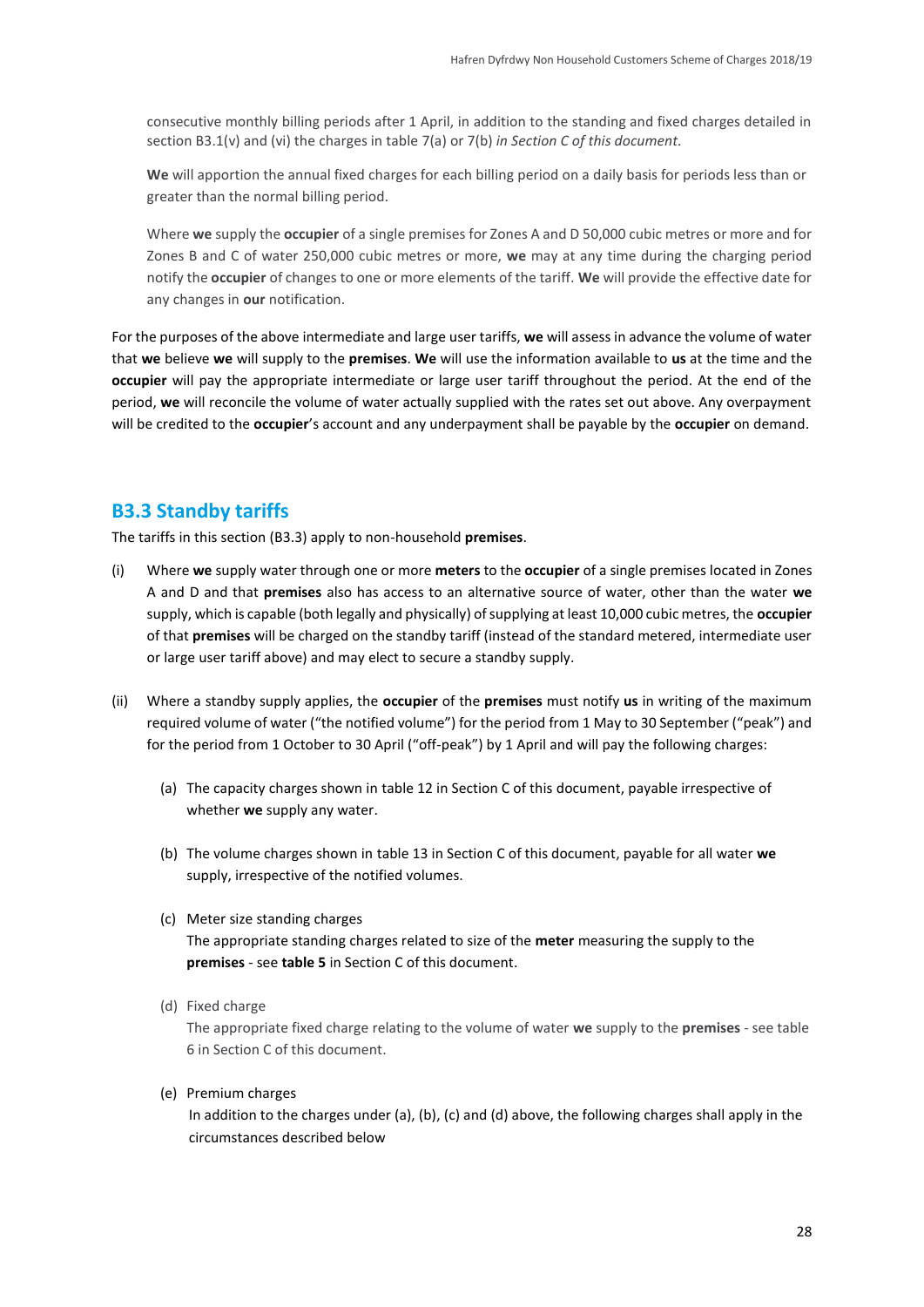Where the notified volume is exceeded for either or both of the periods **we** will make a charge of twice the appropriate capacity charge in table 14, (excluding the standing charge) for each cubic metre of water supplied in excess of the notified volume for the relevant period.

Where the **occupier** elects for a maximum volume of zero, or in circumstances where it is taken to have been notified as zero (see below), the **occupier** must give **us** at least twenty-four hours notice before using **our** supply. In addition to the appropriate charges set out in (b) and (c) above they will pay the premium charges in table 14 in Section C of this document.

- (iii) The above charges will be due on demand (unless **we** agree otherwise) from the first relevant meter reading on or after 1 April.
- (iv) **Our** decision about the excess over and above the notified maximum volumes will be binding on the person liable to pay the charges.
- (v) Where the **occupier** of a single **premises** as described above does not elect to secure a standby supply, or does not provide the information as specified in section B3.3(ii) above by 1 April, the maximum volume required for both the peak and off-peak periods shall be taken to be zero.
- (vi) If **we** consider that **we** could not supply either or both of the notified volumes and revised notified volumes cannot be agreed by 15 April, **we** will advise the **occupier** and the notified volumes will be taken to be zero.
- (vii) If **we** identify that an operational network problem may occur in circumstances where a notified volume (including circumstances where it is taken to be zero) is exceeded, **we** reserve the right to downsize the relevant **meter** or **meters** to an appropriate size for the notified volume.
- (viii) Where it can be shown to **our** satisfaction that none of the water **we** supply through a **meter** or **meters**  could be used to increase the supply of water to any part of the **premises** to which water from the alternative source is supplied, the **occupier** of the **premises** will pay the appropriate charges relating to those **meters** and any water supplied through them as set out in B3.1 (iv), (v) and (vi) or section B3.2 above, as appropriate, instead of the standby tariff.

#### <span id="page-28-0"></span>**B3.4 Metered supplies – miscellaneous matters**

*Meter reading not obtained*

(i) If **we** are unable to read a **meter** we will calculate an estimated reading based upon previous consumption. This calculation will be binding upon the person liable to pay the charge. Appropriate adjustments will subsequently be made when **we** take or receive an actual meter reading at a later stage where possible.

#### *Single meter supplying multiple premises*

(ii) Where **we** supply water through a single **meter** to a number of properties in separate occupation, **we** may charge the **occupiers** of the individual properties on an unmetered basis unless the **occupier** of one of the properties in question or some other person has agreed in writing with **us** to be legally responsible for payment of all metered water supply charges in respect of water supplied by us through the single meter.

*Leakage allowance and non-return to sewer allowance*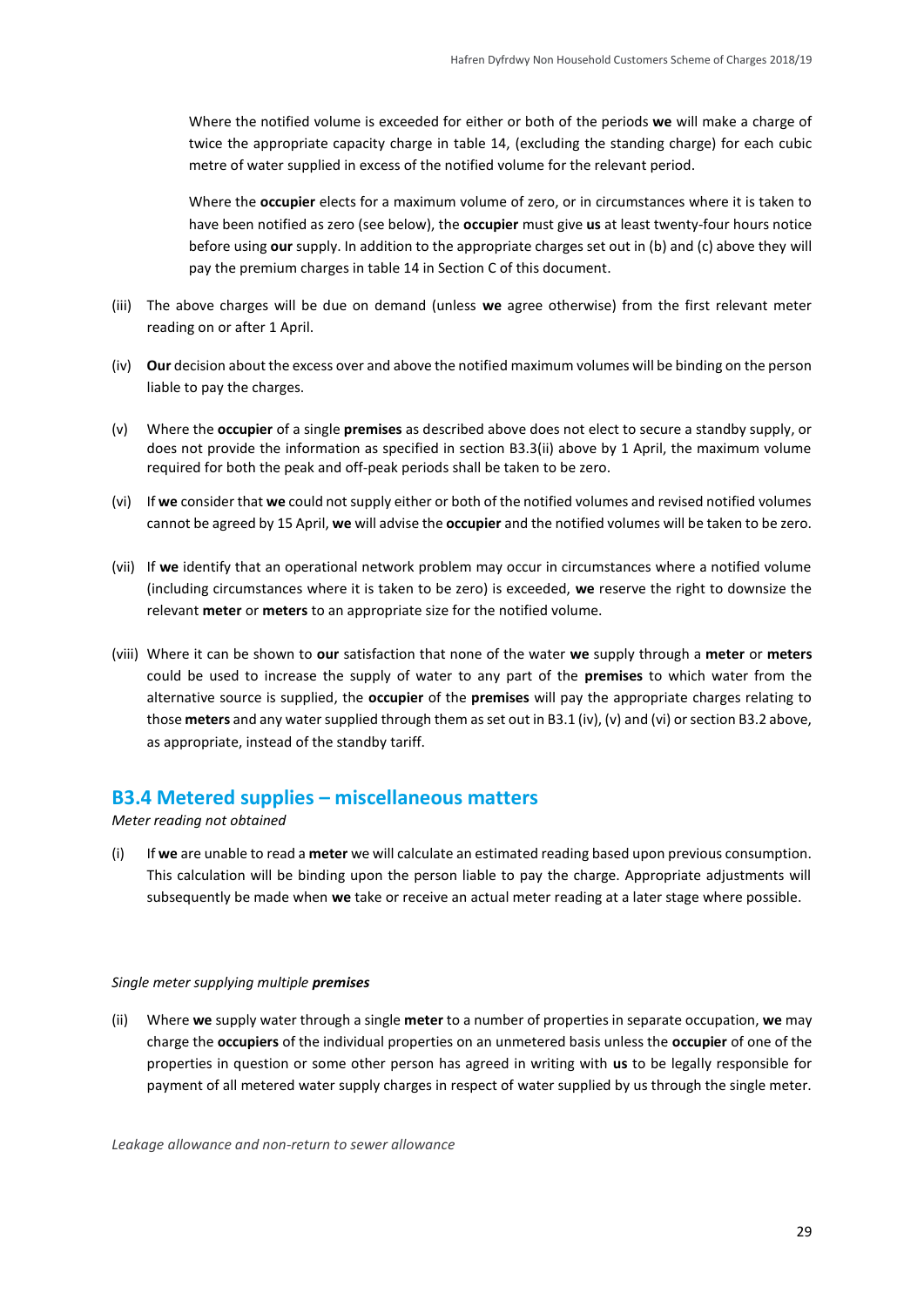**(iii)** If there is a leak on a supply to a premises that is charged on a measured basis, we will make an adjustment to the charges payable provided that the leak is repaired promptly, was not caused by the occupier's negligence, by the negligence of the owner of the pipe or by the negligence of any third parties acting on their behalf and was not a leak that the **occupier**should have known about and could have repaired sooner. **We** will also apply an allowance to the charges payable for sewerage for water that has not returned to the sewer. **We** will only make one allowance during the **occupier**'s period of occupation. **We** have a Code of Practice which covers leakage, a copy of which is available on our website **deevalleywater.co.uk.** 

#### *Temporary disconnection*

- (iv) Where a customer requests that a metered supply be temporarily disconnected and then requests for that supply to be reconnected
	- (a) within twelve months of the disconnection, there will be a reconnection fee in addition to the appropriate charges for the period when the supply was disconnected.
	- (b) more than twelve months after the disconnection, there will be a reconnection fee but there will be no charges for the period when the supply was disconnected.

#### *Meter downsizing*

(v) Where **we** supply water through a **meter** or **meters** greater than 15mm in size, the **occupier** may request in writing for **us** to carry out an "assessment of usage" with a view to downsizing the **meter**(s). If, in **our**  opinion, it is reasonably practicable and if it does not involve unreasonable expense, **we** will, if the **occupier** has obtained any necessary permissions, replace the **meter**(s) with more appropriate, smaller sized **meter**(s) free of charge.

#### *No compulsory metering on change of occupier*

Unless the **premises** has been substantially altered (see section B4.1 (c)) or is in one of the categories of **premises** that must be metered (see section B3.1 (i)), where there is a change in occupation of a nonhousehold **premises** which is charged for water and sewerage services on an unmetered basis, the basis of charge will remain unchanged for the new **occupier**

#### <span id="page-29-0"></span>**B3.5 Charges for meter testing**

- (i) If **we** are asked to prove the accuracy of a **meter**, and on testing the **meter** it is found to be recording within the limits set out in the Measuring Equipment (Cold Water Meter) Regulations 1988, **we** will recover from the person requesting the test a fee which will be:
	- (a) for the removal and testing of **meters** up to and including 28mm in size the charge shown in table 22 in Section C of this document;
	- (b) for the removal and testing of **meters** over 28mm in size the charge shown in table 22 in Section C of this document;
	- (c) For a **non-standard meter test**, for meters over 28mm in size the actual cost of removing, testing and installing a replacement meter.
	- (d) For abortive calls, fees will apply as shown in table 22.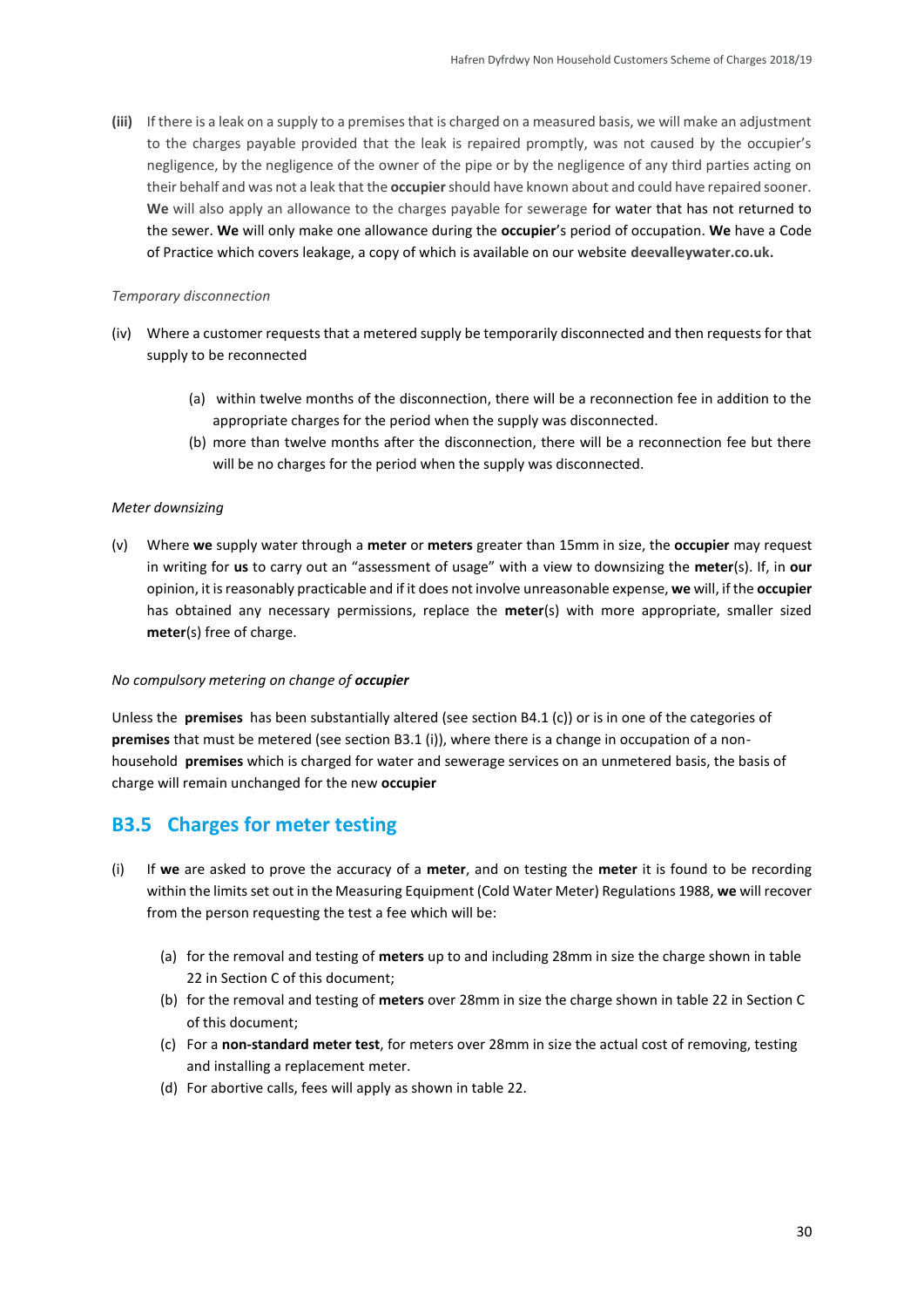### <span id="page-30-0"></span>**B4 Assessed volume charges**

### <span id="page-30-1"></span>**B4.1 Assessed volume charges**

The assessed volume charges in table 2 will apply per **year.** They will accrue on a daily basis and be payable on demand on a daily basis by the **occupier** of a **premises** for each billing period in the following circumstances:

- (a) where an **occupier** has requested a **meter** under the option scheme but it is not practicable for a **meter** to be installed, or it would involve unreasonable expense, and the **occupier** of a property opts to pay the tariff below instead of charges based on the **rateable value** of the **premises**;
- (b) where a **premises** is located in an area covered by **our selective metering programme** and it is not reasonably practicable for a meter to be installed, or it would involve unreasonable expense, and the **occupier** of a property opts to pay the tariff below instead of charges based on the **rateable value** of the **premises**;
- (c) where a non-household **premises** that is charged on an unmetered basis is **substantially altered**;
- (d) where there is no appropriate **rateable value** and **we** consider that it is not reasonably practicable or it would involve unreasonable expense for the supply to be metered;
- (e) where **we** consider that it is not reasonably practicable or it would involve unreasonable expense for the supply to a non-household **premises** to be metered;
- (f) Where despite several visits and written requests **we** are still unable to obtain access to install, read and/or maintain **our** meter.

### <span id="page-30-2"></span>**B5 Other charges**

### <span id="page-30-3"></span>**B5.1 Trade effluent charges**

*Who we will charge*

- (i) Charges shall be payable on demand by:
	- (a) any person making a discharge of **trade effluent** in accordance with a **trade effluent consent** (whether directly or indirectly through any intermediate sewer or drain) to a **public sewer** or **sewage treatment works** at any time during the period to which this Scheme relates;

or

(b) any person to whom a **trade effluent consent** applies or has been given and, who at the time the **trade effluent** is or is authorised to be discharged described in (a) above, occupies the **premises** from which the discharge is made:

or

(c) any person making a discharge of effluent, which is however not deemed a trade effluent to be received (whether directly or indirectly through any intermediate sewer or drain) to a **public sewer** or **sewage treatment works** at any time during the period to which this scheme relates.

(any such persons above being referred to below as "the discharger")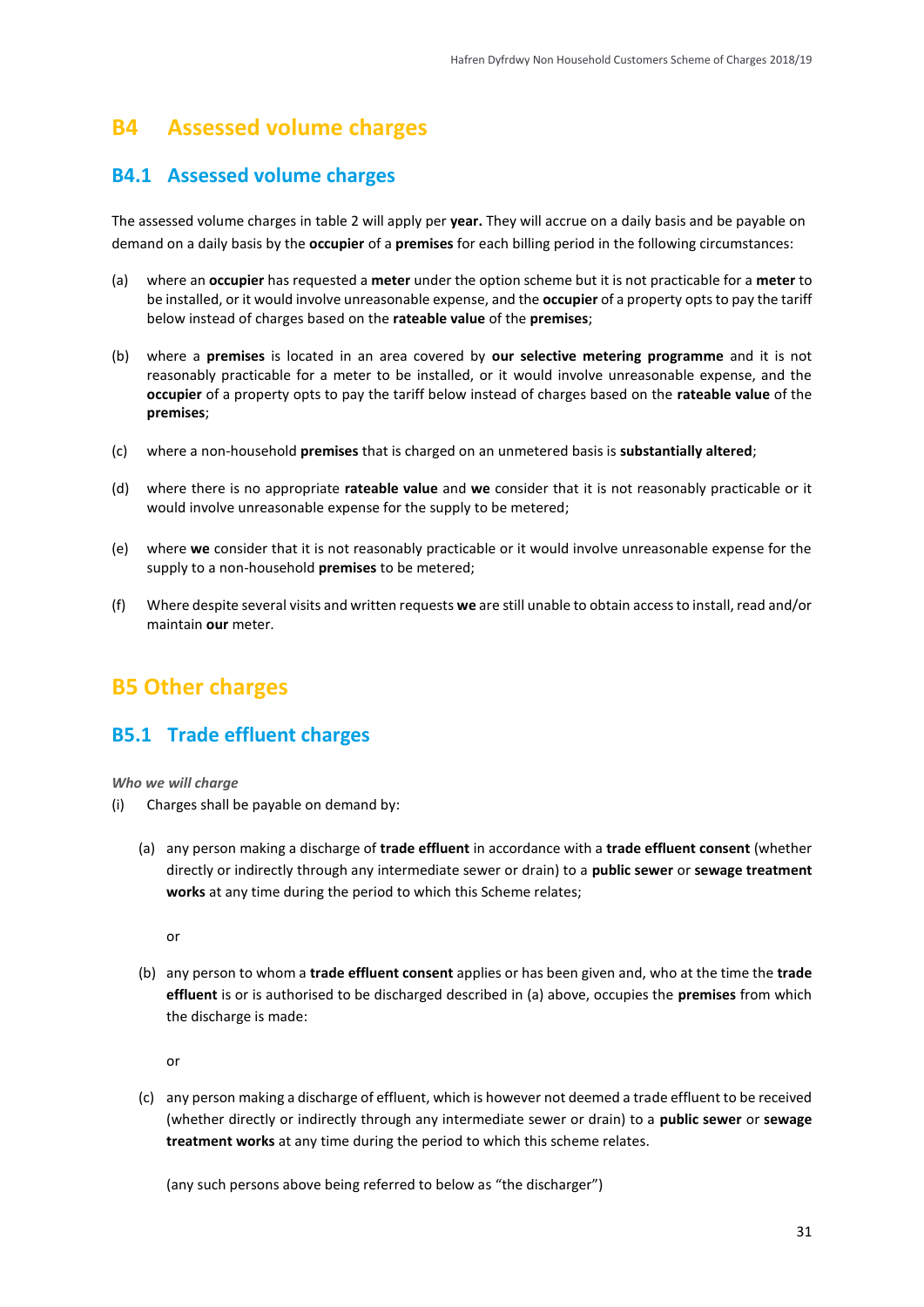(d) Dischargers may be required to enter into a performance guarantee arrangement linked to their permission to discharge.

#### *Basis of charge*

- (ii) Subject to below, **our trade effluent** charges have four elements, "R", "V", "B" and "S", shown in tables 15 to 18 in Section C6 of this document.
- (iii) The charges in table tables 15 to 18 include the cost of routine sampling and monitoring of **trade effluent** discharges.
- (iv) Where the **trade effluent** does not receive the conveyance or treatment process giving rise to any of the charging elements in tables 15 to 20, that particular charging element will not be included in the charge to the discharger.
- (v) Where, at or in connection with a **sewage treatment works**, **we** have installed particular pipes, plant or machinery, operated it in a particular manner or have used particular chemical treatment to specifically deal with the removal of a residual of a **trade effluent** discharged from **trade premises**, **we** may make an appropriate additional charge. This charge will be in respect of the additional costs **we** have incurred in the installation or operation of such pipes, plant or machinery, the use of such chemical treatment or the carrying out of any associated research and development work.

#### *Calculation of charges payable*

- (vi) Subject to section B1.1, section B1.2, section B1.4 and below the charge to be paid by the discharger for **trade effluent** discharged to the **public foul water sewer** or **sewage treatment works** will be calculated as the sum of:
	- the volume of **trade effluent** discharged in cubic metres multiplied by the charges per cubic metre for R and V in tables 15 to 18; and
	- the biological load of the **trade effluent** discharged in kilogrammes multiplied by charge per kg for B in tables 15 to 18; and
	- the suspended solids load of the **trade effluent** discharged in kilogrammes multiplied by charge per kg for S in tables 15 to 18.

subject to (viii) below and to the **fixed charges** in table 19.

"R" is the charge for the reception and conveyance of the **trade effluent** in the **public foul water sewer**

"V" is the charge for the volumetric treatment of the **trade effluent** comprising the provision of all necessary

- (a) pumping stations with rising mains **we** consider to form part of **our sewage treatment works**
- (b) inlet works, including screening, comminution, grit removal and pre-aeration facilities
- (c) primary settlement units (other than storm treatment works), together with in cases where biological treatment is provided, the financing costs associated with biological treatment final settling tanks
- (d) tertiary treatment facilities

and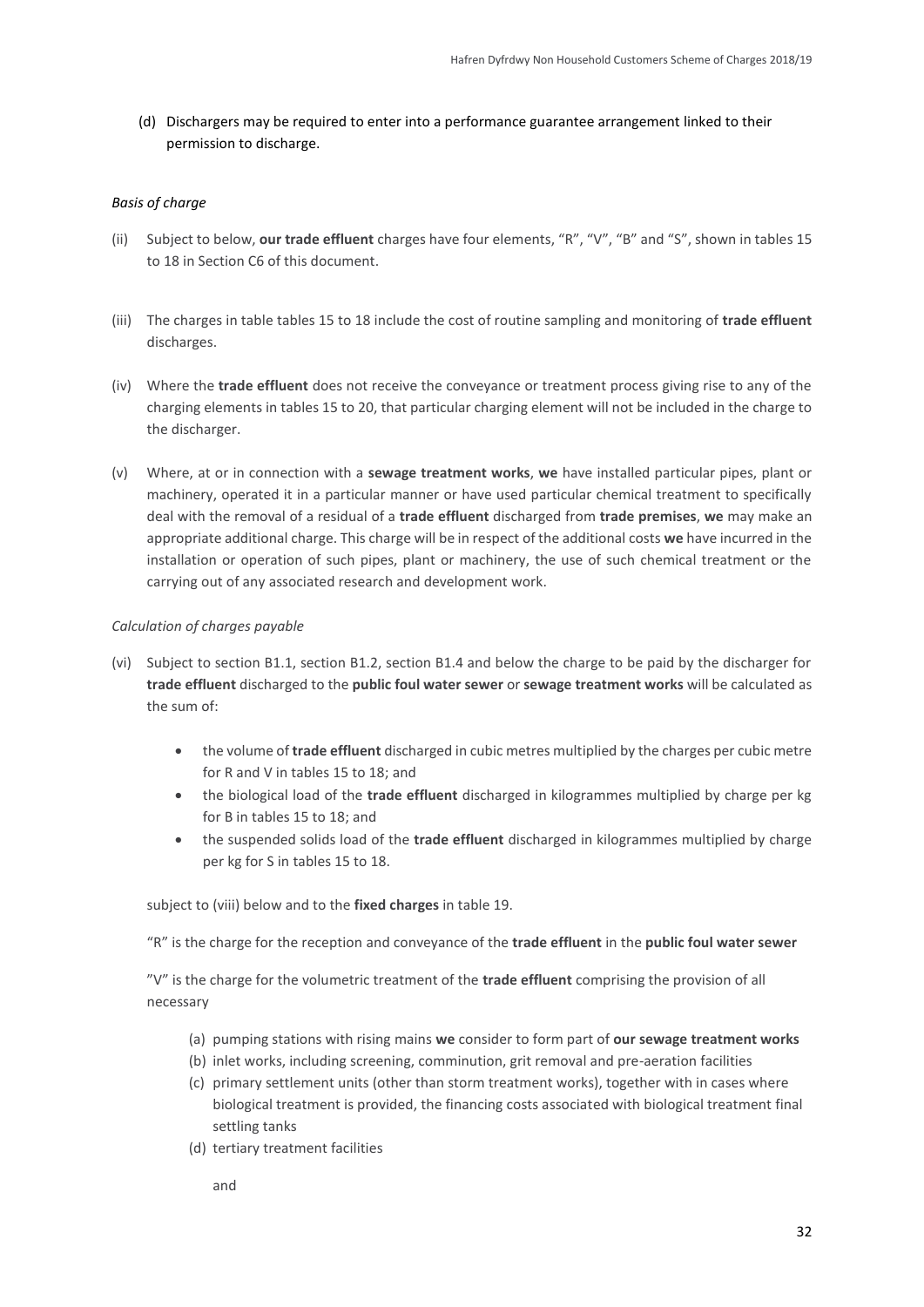(e) outfalls for crude or treated sewage

Where **we** provide no biological treatment the charge per cubic metre to the discharger for volumetric treatment will be based on a proportion of the element of charge reflecting the exclusion of all financing costs associated with biological treatment final settling tanks.

"B" is the charge for the biological treatment of the **trade effluent** comprising:

- (a) the provision of all necessary biological filtration plants (including humus sludge removal and pumping facilities)
- (b) the provision of all necessary activated sludge plants, including settled sludge removal and returned sludge pumping facilities

and

(c) the proportion of total sludge treatment and disposal costs associated with secondary sludge treatment and disposal.

The biological load is calculated from the arithmetic mean of the Chemical Oxygen Demand from acidified dichromate (COD) in milligrams per litre of the **trade effluent** determined on a sample or samples taken after one hour of quiescent settlement.

In cases where **we** decide it is appropriate after joint investigation with the discharger, **we** may make the assessment of COD on a different basis.

"S" is the charge for the treatment and disposal of primary sludges arising from the reception and treatment of the **trade effluent**, comprising the provision of all facilities necessary for:

(a) the pumping or otherwise conveying (e.g. by tanker) of primary sludge to treatment and disposal

and

(b) the dewatering and treatment of primary sludge (including its conditioning, consolidation, drying, storage, incineration and disposal).

The suspended solids load is calculated from the arithmetic mean of the amount in milligrams per litre of the Total Suspended Solids (SS) in the **trade effluent** determined on a shaken sample.

- (vii) A discharger who in accordance with a **trade effluent consent** makes a discharge of **trade effluent** to a **public surface water sewer**, will pay the charge shown in tables 15 to 18 per cubic metre of **trade effluent** discharged.
- (viii) Where the whole **trade effluent** volume or one of its separate components contains an unbalanced concentration of ammonia, a revised chargeable COD value will be calculated and used in the calculation detailed in (vi) above.

**We** consider a **trade effluent** volume or one of its components to be imbalanced where the ammonia concentration exceeds 5% of the average settled COD concentration.

(ix) The fixed charges shown in **table 19** will apply for each **trade effluent consent** that has been given or applies to the discharger. Unless **we** agree otherwise these will be due on demand and apportioned to the billing period. Where there are multiple sources of discharge to a single consented point of discharge,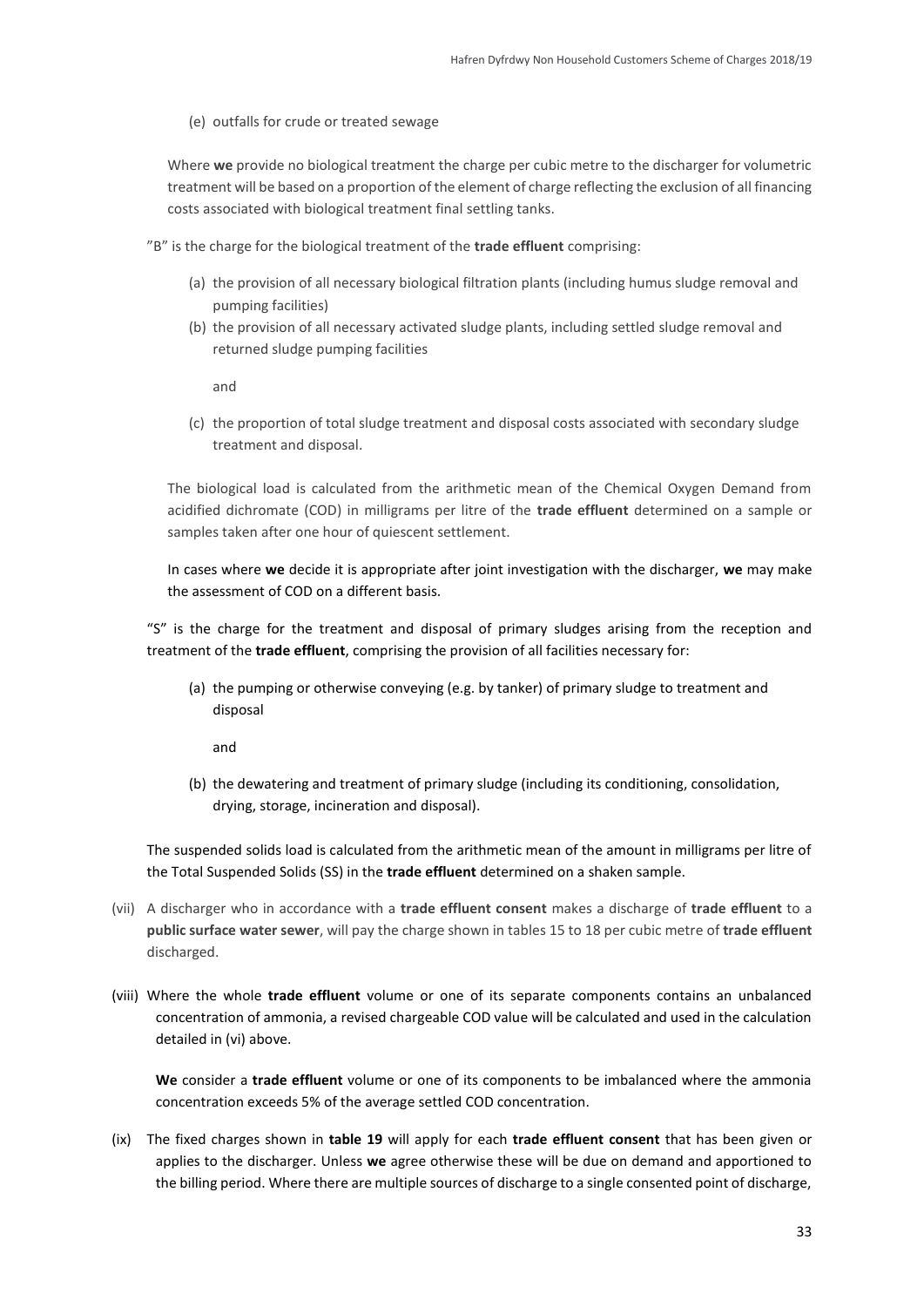the fixed charges will apply to each source of discharge that has its own sampling point at any time during a half **year** period.

- (x) Where a discharge is legally a **trade effluent** discharge but in **our** opinion is insignificant in volume and strength and is therefore unlikely to require any further action by **us** after the initial application is processed, **we** will charge for the discharge as if it was **used water**.
- (xi) Subject to (ix) and (xv) below, **we** will determine the charge to be paid by the discharger, unless **we** agree otherwise with the discharger, based on samples of the **trade effluent** discharged from the discharger's **trade premises**. Samples will be taken either by the discharger or **us** and analysed by **us** during the period for which charges are levied or earlier results will be used where **we** believe sufficient information already exists for charging purposes.
- (xii) Subject to (xiii) below, for the purposes of calculating the charge, the volume of **trade effluent** deemed to be discharged from any **trade premises** will be calculated by **us** on the basis of the volumes of water taken at or supplied to, or **used water** or **trade effluent** discharged from the **premises** as recorded by the **meter**, **meters,** gauge recorder or other apparatus. These must be installed in a manner and location **we** approve in accordance with the terms of the relevant **trade effluent consent**.
- (xiii) The discharger shall provide **us** with full details of the recordings and readings of the volumes of water, **used water** or **trade effluent** at the **trade premises** on or before such dates and in accordance with such arrangements as **we** may require in order to calculate the volume of **trade effluent** discharged. Where:
	- (a) **we** are no longer satisfied that the meter, meters, gauge recorder or other apparatus is or are accurately recording the volumes to be measured;

or

(b) the discharger fails to provide **us** with full details in accordance with **our** requirements;

the charge will be based on **our** assessment of the volume of **trade effluent** discharged after taking into account all relevant information. Such assessment will be binding on the discharger.

(xiv) Where the quantities of **trade effluent** authorised to be discharged are expressed in any **trade effluent consent** only in gallons, charges will be levied on the quantities actually discharged converted at the rate of 4.546 cubic metres to one thousand gallons.

#### *Application of the Scheme in particular cases*

(xv) For the **trade effluents** shown in table 20 in Section C6 of this document **we** have assessed trade effluent charges determined on sampled standard strength figures for such effluents in terms of chemical oxygen demand and suspended solids. These charges will apply for these **trade effluents** unless the discharger, after giving **us** notice in writing prior to 1 April 2016, opts to have the **trade effluent** discharged from their **premises** sampled individually to determine its strength and provides in due time a sampling point which is satisfactory to **us** in order to enable samples to be taken.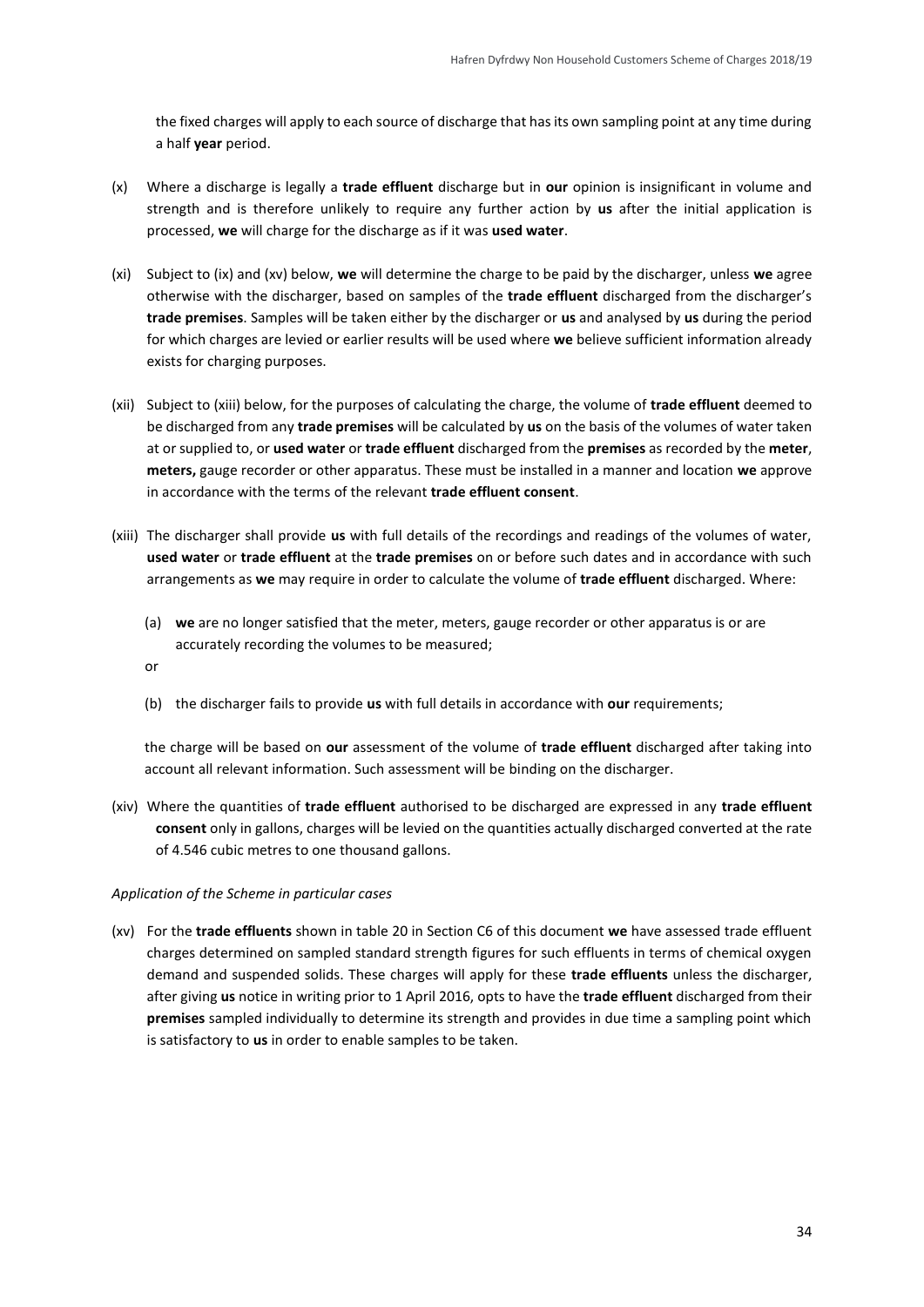### <span id="page-34-0"></span>**B6 Charging and payment arrangements**

### **B6.1 Charging and payment arrangements - unmetered supplies**

#### *Charges payable by the occupier*

(i) Unless **we** agree otherwise, all unmetered charges under this Scheme for water supplied or sewerage services provided by **us** shall be payable by the **occupier**.

#### *Unmetered charge due 1 April*

(ii) Subject to section B1.4(iv) above and as appears below all unmetered charges shall be due and payable on 1 April 2018, unless the person responsible for the unmetered charges is also responsible for a metered water supply charge and / or sewerage charge or sewage disposal charge not based on **rateable value** for the same **premises** (or **premises** of which the same **premises** forms a part).

#### *Instalment arrangements*

- (iii) The person liable to pay any such charge based on **rateable value** may, except where that person is also liable as described in (ii) immediately above, elect to pay the charge in a manner **we** approve, either:
	- (a) in two as near as may be equal amounts on 1 April and 1 October 2018 respectively
	- (b) in eight consecutive as near as may be equal amounts commencing on 1 April 2018 or such date after this as **we** may agree and continuing on the corresponding day of each of the seven following months; or
	- (c) by such other number of amounts and/or upon such other dates as **we** may from time to time approve (for example, people experiencing difficulty with payment can ask to pay weekly or fortnightly).

and in these circumstances the charge shall be due and payable in the amounts and on the dates so prescribed or approved.

- (iv) If liability for any charge based on **rateable value** begins after 1 April 2018 the proportionate part of the charge for the remainder of the **year**, calculated on a daily basis, shall unless **we** have approved any alternative payment arrangements, be due and payable immediately. However, if liability first occurs prior to 1 October 2018 and the proportion of the charge due up to that date is paid on demand, the remainder of the charge may, subject to any approved alternative arrangements, be paid on 1 October 2018.
- (v) If immediately before the coming into operation of this Scheme a person has not paid to **us** all outstanding arrears of charges due to **us** under any prior Charges Scheme, that person shall pay the outstanding charges in such amounts and on such dates as **we** may specify. Such outstanding charges shall then be due and payable in the amounts and on the dates specified.
- (vi) Where a person paying charges by instalments fails to pay any amount on the date on which it became due and payable **we** shall be entitled after giving written notice of such failure to treat the outstanding amount as immediately due and payable and recover all such amounts which have not yet fallen due.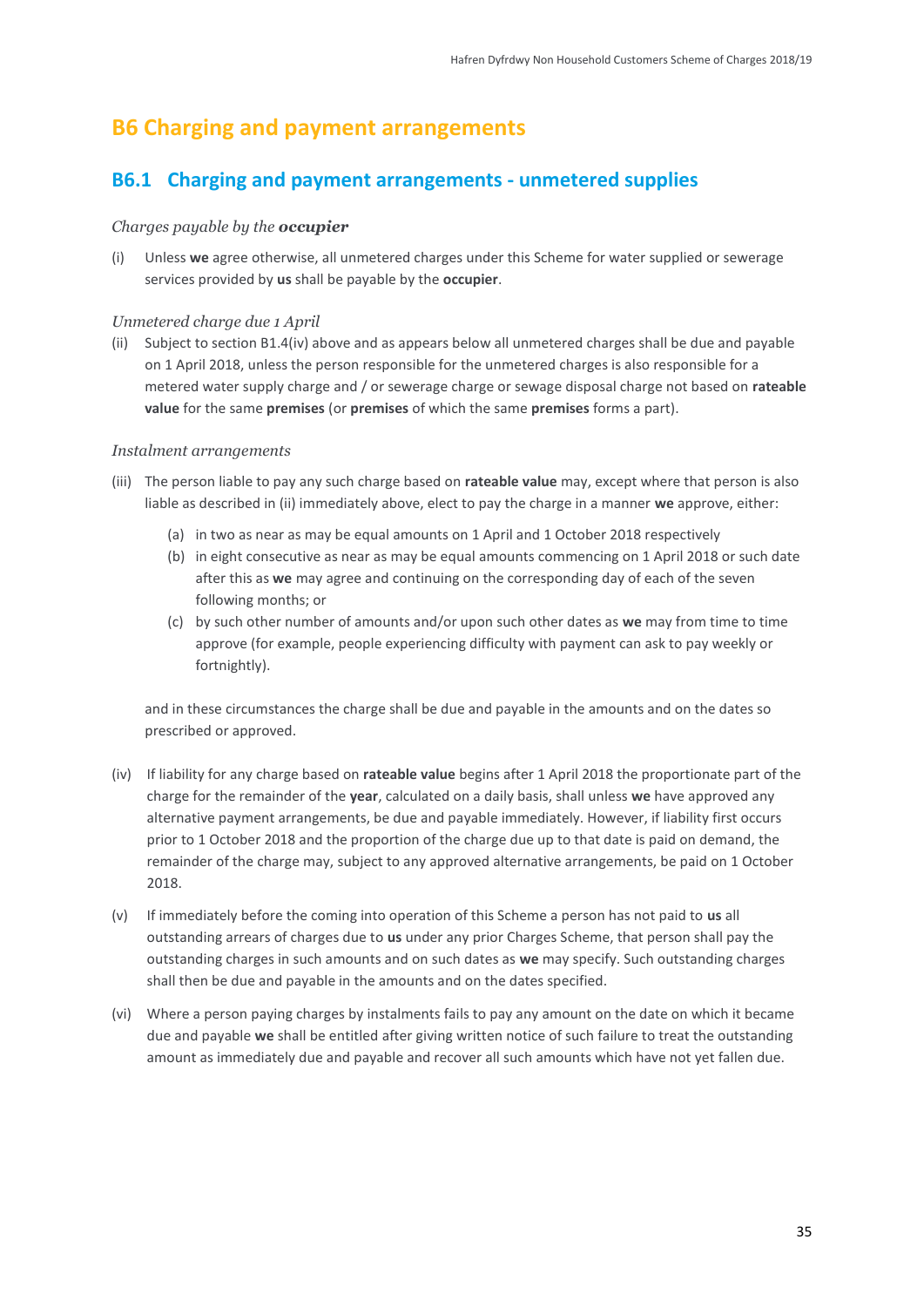### **B6.2 Charging and payment arrangements - metered supplies**

#### *Charges payable by the occupier*

(i) Unless **we** agree otherwise, all metered charges under this Scheme for water supplied or sewerage services provided by **us** shall be payable by the **occupier**.

#### *Metered charge due on demand*

- (ii) Where **we** directly bill, collect and recover charges, if a person is liable to pay to **us** a measured element of charge for a **premises,** that charge shall, in addition to any charge based on **rateable value** which that person is also liable to pay in respect of any **rateable value premises** forming part of that **premises**, unless **we** agree otherwise, be due on demand.
- (iii) Non-household **premises** will usually receive a bill every month, every three months or every six months.

Payments can be made in a number of amounts and/or upon such dates as **we** may from time to time and including where appropriate a monthly budget payment arrangement.

### **B6.3 Payment**

#### *Where to pay*

- (i) Payments may be made:
	- by direct debit (at no extra charge). You can set up a Direct debit by calling 0330 678 0646
	- by debit or credit card by ringing 0330 678 0646 (at no extra charge).
	- by cash at a PayPoint outlet (at no extra charge). Take your bill or Watercard and cash payment to a PayPoint store where you can pay your bill free of charge
	- at Barclays Bank (at no extra charge for payments by cheque but a charge may be made for cash payments) or at your own bank (ask the bank if a charge is payable)
	- at a Post Office using the payment slip on a bill or a reminder notice (the Post Office will make a charge for this)
	- at a Building Society (ask your own society for details)
	- by post to the address on your bill
	- by internet banking, using e-payment facilities of your bank or building society

None of these organisations referred to above acts as **our** agent.

We will make the charges shown in table 21 for dishonoured payments.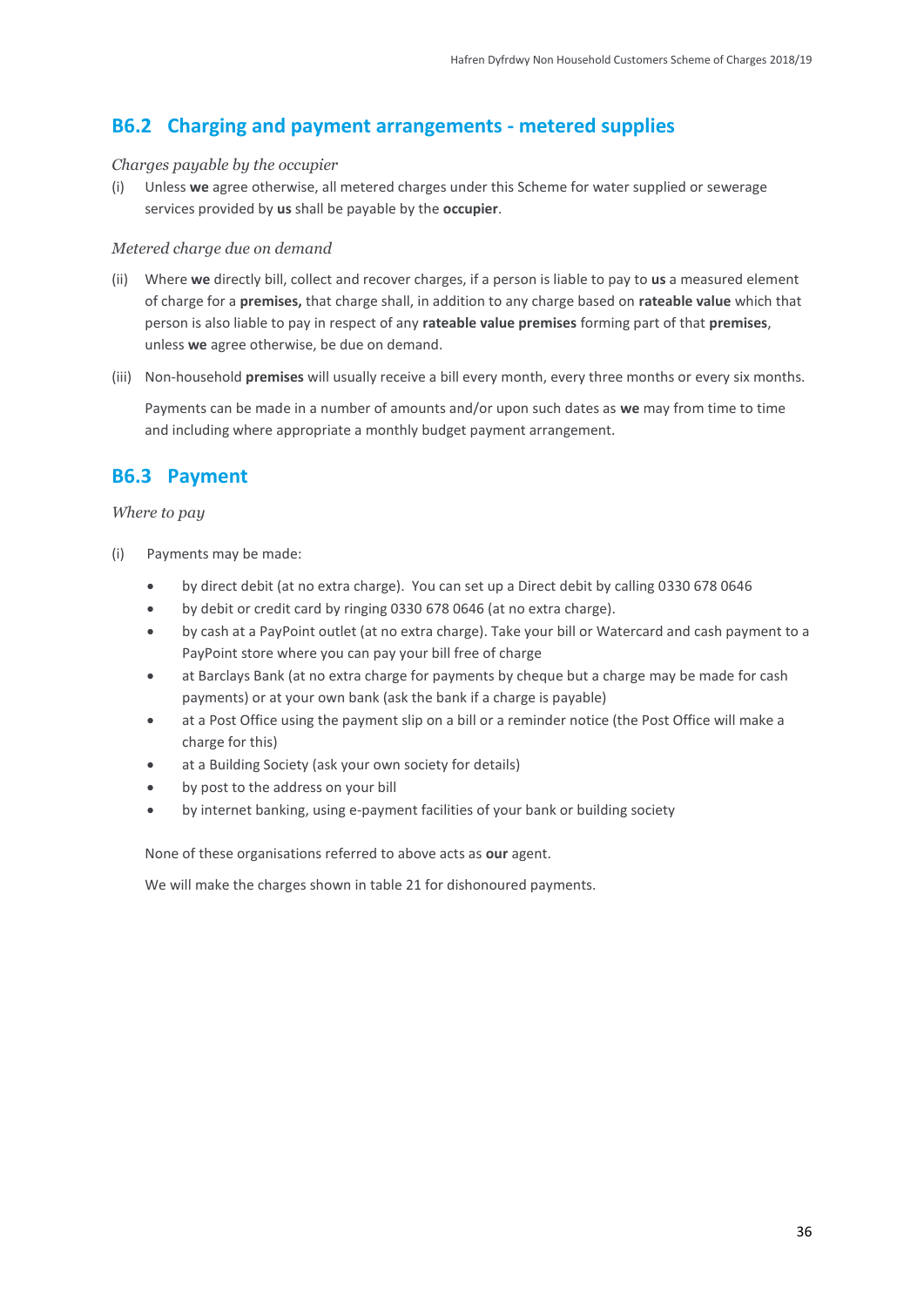# <span id="page-36-0"></span>**Section C: Non-household charges for 2018-19**

### <span id="page-36-1"></span>**C1 Introduction**

This section of the document sets **our non-household** water and sewerage charges for 2018-19.

### <span id="page-36-2"></span>**C2 Unmetered charges**

### **Table 1: Unmetered water supply charges**

| <b>Charging</b><br>Zone | Rate per pound of rateable value (£/£RV) |                                  |                 |                     |
|-------------------------|------------------------------------------|----------------------------------|-----------------|---------------------|
|                         | <b>Water supply</b>                      | <b>Used and surface</b><br>water | Used water only | Surface water only* |
| Α                       | 1.0902                                   | 1.1037                           | 0.8241          | 0.2775              |
| B                       | 0.6978                                   | n/a                              | n/a             | n/a                 |
|                         | 0.6532                                   | n/a                              | n/a             | n/a                 |
|                         | 0.9760                                   | 0.9194                           | 0.6966          | 0.2207              |

*(a) For Zones A to D – Rateable value charges*

\*Subject to a maximum charge of £112,441.66

#### *(b) Fixed charges for Zones A and D*

|                             |       | Used water only | <b>Surface water</b> |
|-----------------------------|-------|-----------------|----------------------|
| Fixed charge per property £ | 21.66 |                 |                      |
|                             |       |                 |                      |

*(c) Fixed charges for water supply - Zones B and C* 

| <b>Charging Zone</b> | <b>Fixed charge £ per year</b> |
|----------------------|--------------------------------|
|                      | 97.70                          |
|                      | 55.69                          |

### **Table 2: Assessed volume water charges**

|             | <b>Water</b>          | Water                                 | <b>Used water</b>              | <b>Used water</b>                  |
|-------------|-----------------------|---------------------------------------|--------------------------------|------------------------------------|
| <b>Zone</b> | <b>Fixed Charge £</b> | (m <sup>3</sup> of water)<br>assessed | <b>Fixed Charge</b><br>er vear | <b>Service Service</b><br>assessed |
|             |                       |                                       |                                |                                    |
|             | 97.70                 |                                       |                                |                                    |
|             |                       |                                       |                                |                                    |
|             |                       |                                       |                                |                                    |

### **Table 3: Unmeasured animal troughs**

|                   | Charge in £ per annum |
|-------------------|-----------------------|
| Charge per trough | 151.48                |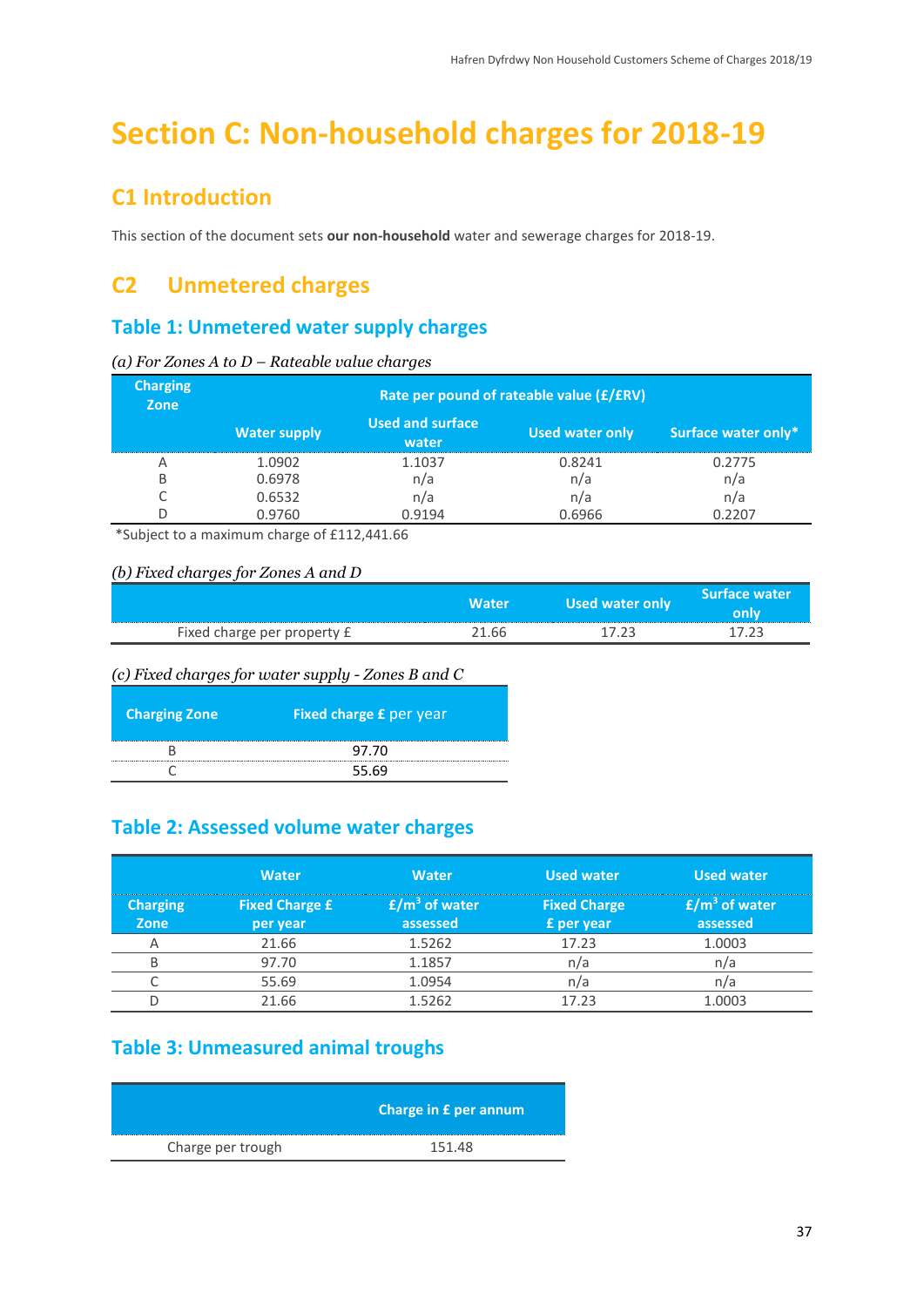### <span id="page-37-0"></span>**C3 Metered charges – Water supplies**

### **Table 4: Metered water supply standard volumetric charges**

#### *Table 4.a. Potable water supplies Zones A and D*

| Volume supplied $(m^3)$ p.a. | <b>Zone A</b><br>Charge in $E$ per m <sup>3</sup> | <b>Zone D</b><br>Charge in £ per m3 |
|------------------------------|---------------------------------------------------|-------------------------------------|
| $0 - 4,999$                  | 1.5264                                            | 1.5264                              |
| $5,000 - 9,999$              | 1.5251                                            | 1.5251                              |

*Table 4.b. Potable water supplies Zones B and C*

| Volume supplied $(m^3)$ p.a. | Zone B<br>Charge in $E$ per $m3$ | <b>Zone C</b><br>Charge in £ per m3 |
|------------------------------|----------------------------------|-------------------------------------|
| 0 – 49,999                   | 1.1857                           | 1.0954                              |
| $50,000 - 250,000$           | 1.1644                           | 1.0763                              |

#### *Table 4.c. Non-potable water supplies (Zones B and C only)*

| Volume supplied $(m^3)$ p.a. | Charge in £ per m3 |
|------------------------------|--------------------|
| $0 - 49.999$                 | 0.7470             |
| $50,000 - 250,000$           | በ 7317             |

### **Table 5: Metered Standing Charges**

#### *Table 5.a. Potable water supplies for Zones A and D*

| <b>Size of Meter up to</b> | <b>Charge £ per annum</b> |
|----------------------------|---------------------------|
| 15mm                       | 5.65                      |
| 22mm                       | 6.90                      |
| 30 <sub>mm</sub>           | 11.23                     |
| 42mm                       | 20.65                     |
| 50 <sub>mm</sub>           | 41.40                     |
| 80 <sub>mm</sub>           | 105.37                    |
| 100 <sub>mm</sub>          | 120.97                    |
| 150mm                      | 310.19                    |
| 200 <sub>mm</sub>          | 400.32                    |
| 250mm                      | 490.73                    |
| 300mm                      | 565.13                    |

#### *Table 5.b. Potable water supplies for Zones B and C*

| Size of Meter up to | Up to 50 MI<br>`na | 50 to 250 MI<br>na |
|---------------------|--------------------|--------------------|
| 15mm                |                    |                    |
| 22mm                |                    |                    |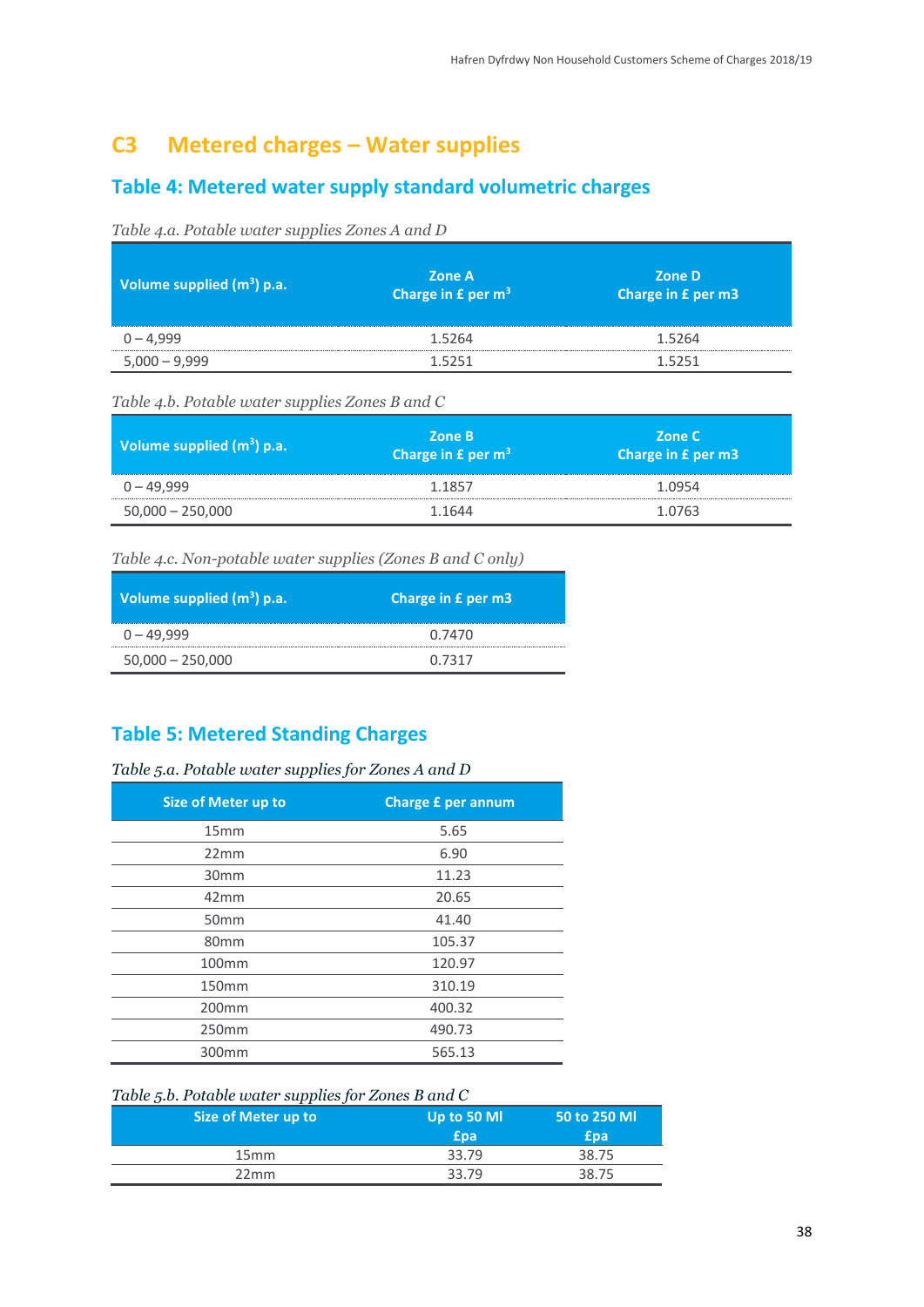| 28mm              | 8783   | 92.70   |
|-------------------|--------|---------|
| 35mm              | 12133  | 126 20  |
| 42mm              | 183.22 | 88 N9   |
| 54mm              | 243.76 | 265 R.R |
| ՋՈmm              | 443 96 |         |
| 100 <sub>mm</sub> | 592.76 | 614 68  |
| 150mm             | 788 78 |         |
|                   |        |         |
|                   |        |         |

*Table 5.c. Non-potable water supplies for Zones B and C*

| Size of Meter up to | Up to 50 MI<br>£pa              | 50 to 250 MI<br>ina              |
|---------------------|---------------------------------|----------------------------------|
| 15mm                | 33.86<br>---------------------- | 2 46                             |
| 22mm                | 33.86                           | 2 AR                             |
| 28 <sub>mm</sub>    |                                 | 57 20                            |
| 54mm                | 429 AA                          | 238 44                           |
| 80 <sub>mm</sub>    | 629 62                          | 38 R2<br>----------------------- |
| $100$ mm            | 778.44                          | 587.44                           |
| 150mm               |                                 | 83 AA                            |

### **Table 6: Water supply - site fixed charges for Zones A and D**

| <b>Annual Volume of Water</b><br><b>Supplied</b> | Water supply £ per year |
|--------------------------------------------------|-------------------------|
| 0 to 4.999 m3                                    | 46 16                   |
| 5,000 to 9,999 m3                                | 45.52                   |
| 10,000 to 49,999 m3                              | 369.81                  |
| 50,000 to 249,999 m3                             | 489 41                  |
| Greater than 250,000 m3                          | 489 41                  |

### **Table 7: Intermediate and large user potable water tariffs**

*Table 7.a. Intermediate and large user tariff for Zones A and D*

|                                                  |                                   | Rate in $E$ per $m3$ of water supplied in the period |                                                |
|--------------------------------------------------|-----------------------------------|------------------------------------------------------|------------------------------------------------|
| <b>Annual Volume of Water</b><br><b>Supplied</b> | <b>Fixed Charge £ per</b><br>vear | From 1 October to 30<br><b>April Inclusive</b>       | From 1 May to<br><b>30 September Inclusive</b> |
| 10,000m3 to 49,999m3<br>water supplied per annum | 3,278.76                          | 0.8794                                               | 1.5876                                         |
| Over 50,000m3 water<br>supplied per annum        | 23,049.00                         | በ 5699                                               | 1.0637                                         |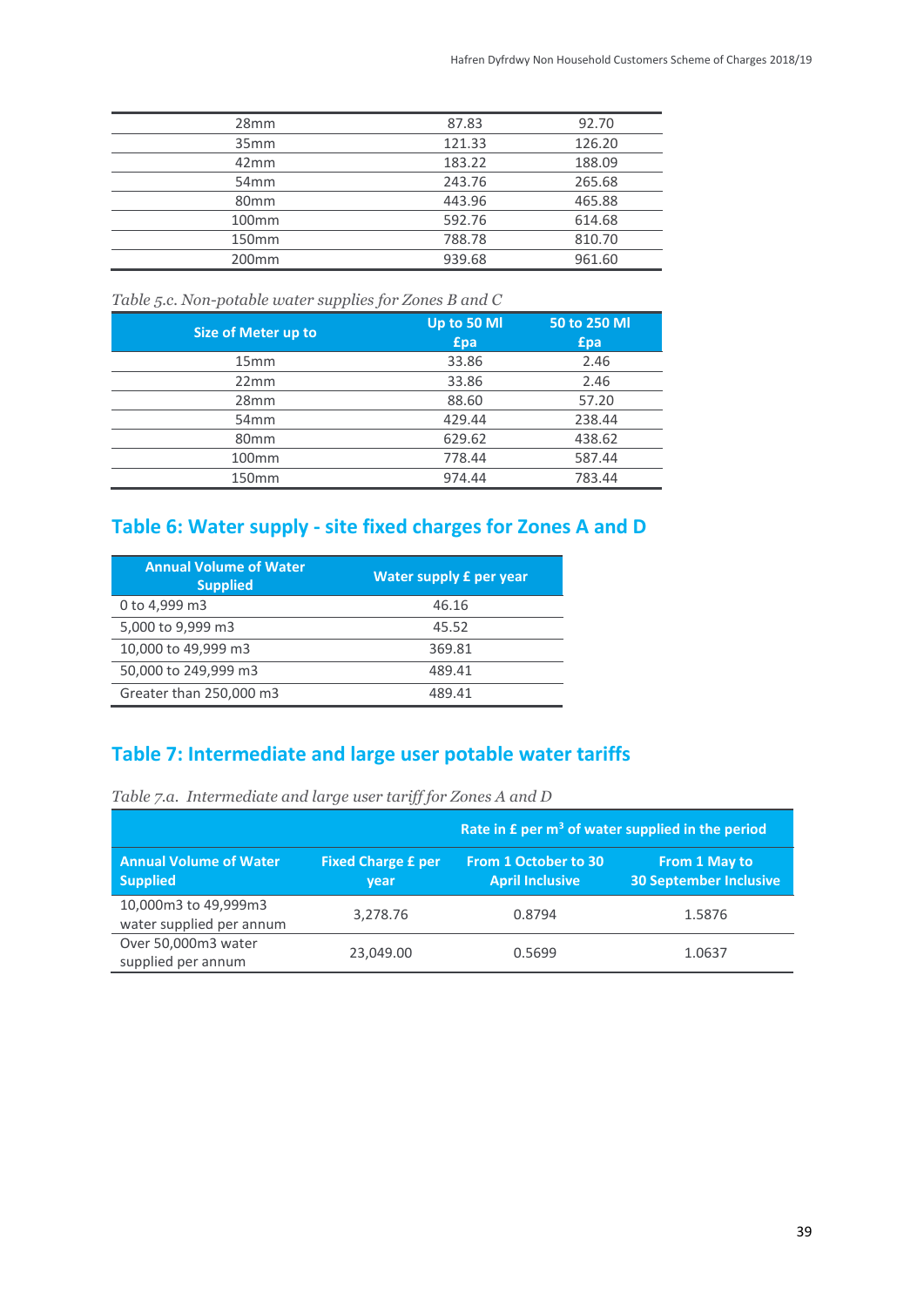| <b>System Charge</b> | <b>Annual Volume of Water Supplied 0</b><br>$m^3 - 250,000 m^3$ | <b>Annual Volume of Water Supplied in</b><br>excess of 250,000 m <sup>3</sup> |
|----------------------|-----------------------------------------------------------------|-------------------------------------------------------------------------------|
| <b>£</b> per annum   | Rate in $E$ per $m3$ of water supplied in<br>the period         | Rate in $E$ per $m^3$ of water supplied in the<br>period                      |
| 2615.45              | 1.1855                                                          | 0.9482                                                                        |

#### *Table 7.b. Large user tariff for Zones B and C*

The Large User tariff applies to customers using 250,000  $m<sup>3</sup>$  of treated water per annum or more. An automatic retrospective credit/refund will be applied to all accounts where consumption is in excess of 250,000 m<sup>3</sup> in each financial year from 1 April to 31 March.

### <span id="page-39-0"></span>**C4 Metered charges – Sewerage services**

Measured charges for sewerage services are shown below and apply to Zones A and D only. The volumetric element is charged per m3 (see table 8) with annual fixed charges also being applied for each service provided (see table 9). Measured sewerage charges also include an annual fixed charges for surface water drainage, these are usually based on the site area, as shown in table 10 below, though a small number of sites with pre-existing arrangements are charged based on rateable value, as shown in table 11.

#### **Table 8: Measured wastewater charges**

|                                                                    | <b>Sites supplied</b><br>with $0 - 5,000m^3$<br>water p.a. | <b>Sites supplied</b><br>with $5-$<br>$10,000m3$ water<br>p.a. | <b>Sites supplied</b><br>with 10 -<br>$50,000m3$ water<br>p.a. | <b>Sites supplied</b><br>with $50-$<br>250,000m3<br>water p.a. | <b>Sites supplied</b><br>with over<br>250,000m3<br>water p.a. |
|--------------------------------------------------------------------|------------------------------------------------------------|----------------------------------------------------------------|----------------------------------------------------------------|----------------------------------------------------------------|---------------------------------------------------------------|
| For the first 9,999 $m3$                                           | 1.0031                                                     | 0.9925                                                         | 0.9925                                                         | 0.9791                                                         | 0.9772                                                        |
| From $10,000 \text{ m}^3$ to<br>49,999 m <sup>3</sup>              | 0.9989                                                     | 0.9884                                                         | 0.9884                                                         | 0.9751                                                         | 0.9732                                                        |
| From 50,000 to<br>249,999 m <sup>3</sup>                           | 0.9602                                                     | 0.9526                                                         | 0.9526                                                         | 0.9399                                                         | 0.9380                                                        |
| Above 250,000 $\text{m}^3$                                         | 0.9129                                                     | 0.9062                                                         | 0.9062                                                         | 0.8936                                                         | 0.8918                                                        |
| Volumes discharged<br>directly to a<br>sewerage treatment<br>works | 0.7246                                                     | 0.7239                                                         | N/A                                                            | N/A                                                            | N/A                                                           |

### **Table 9: Sewerage Site Fixed Charges**

| <b>Annual Volume of Water</b><br><b>Supplied</b> | <b>Wastewater</b><br><b>£</b> per year | <b>Surface water</b><br><b>£</b> per year |
|--------------------------------------------------|----------------------------------------|-------------------------------------------|
| 0 to 4,999 $m3$                                  | 24.59                                  | 24.59                                     |
| 5,000 to 9,999 m <sup>3</sup>                    | 22.66                                  | 22.66                                     |
| 10,000 to 49,999 m <sup>3</sup>                  | 399.13                                 | 399.13                                    |
| 50,000 to 249,999 m <sup>3</sup>                 | 466.99                                 | 466.99                                    |
| greater than 250,000 $m3$                        | 638.99                                 | 638.99                                    |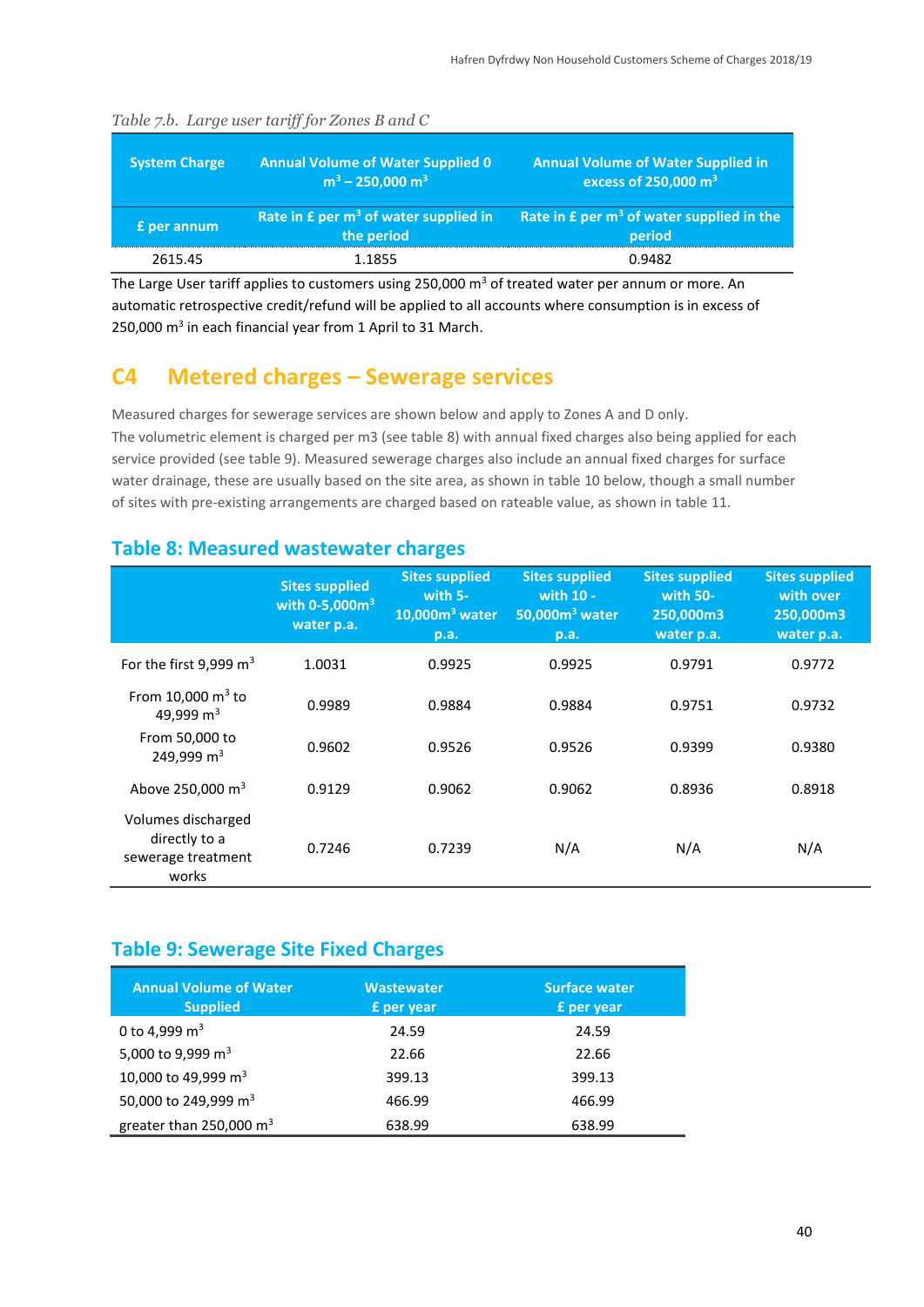| <b>Band</b>   | Chargeable area in m <sup>2</sup> (all<br>figures are inclusive) | Charge £ per year |
|---------------|------------------------------------------------------------------|-------------------|
| Band 1        | up to 20                                                         | 13.92             |
| Band 2        | $21 - 99$                                                        | 55.71             |
| Band 3        | $100 - 199$                                                      | 106.49            |
| Band 4        | $200 - 299$                                                      | 172.71            |
| Band 5        | $300 - 499$                                                      | 270.08            |
| Band 6        | $500 - 749$                                                      | 418.79            |
| Band 7        | $750 - 999$                                                      | 579.94            |
| Band 8        | $1,000 - 1,499$                                                  | 823.24            |
| Band 9        | 1,500 - 1,999                                                    | 1,146.45          |
| Band 10       | 2,000 - 3,999                                                    | 1,951.42          |
| Band 11       | 4,000 - 7,499                                                    | 3,719.60          |
| Band 12       | 7,500 - 9,999                                                    | 5,648.44          |
| Band 13       | 10,000 - 14,999                                                  | 8,058.48          |
| Band 14       | 15,000 - 19,999                                                  | 11,271.43         |
| Band 15       | 20,000 - 24,999                                                  | 14,484.26         |
| Band 16       | 25,000 - 29,999                                                  | 17,697.19         |
| Band 17       | 30,000 - 34,999                                                  | 20,909.92         |
| Band 18       | 35,000 - 39,999                                                  | 24,124.75         |
| Band 19       | 40,000 - 44,999                                                  | 27,339.59         |
| Band 20       | 45,000 - 49,999                                                  | 30,554.60         |
| Band 21       | 50,000 - 99,999                                                  | 48,211.40         |
| Band 22       | Over 100,000                                                     | 112,441.66        |
| <b>Band T</b> | <b>Transitional Charge</b>                                       | 171.67            |

### **Table 10: Surface water drainage charges - Site Surface Area charges**

### **Table 11: Surface water drainage charges - Rateable value charges**

| <b>Charging Zone</b> | Rate per pound of rateable<br>value (£/£RV) |
|----------------------|---------------------------------------------|
|                      | 0.2696                                      |
|                      | 0.2144                                      |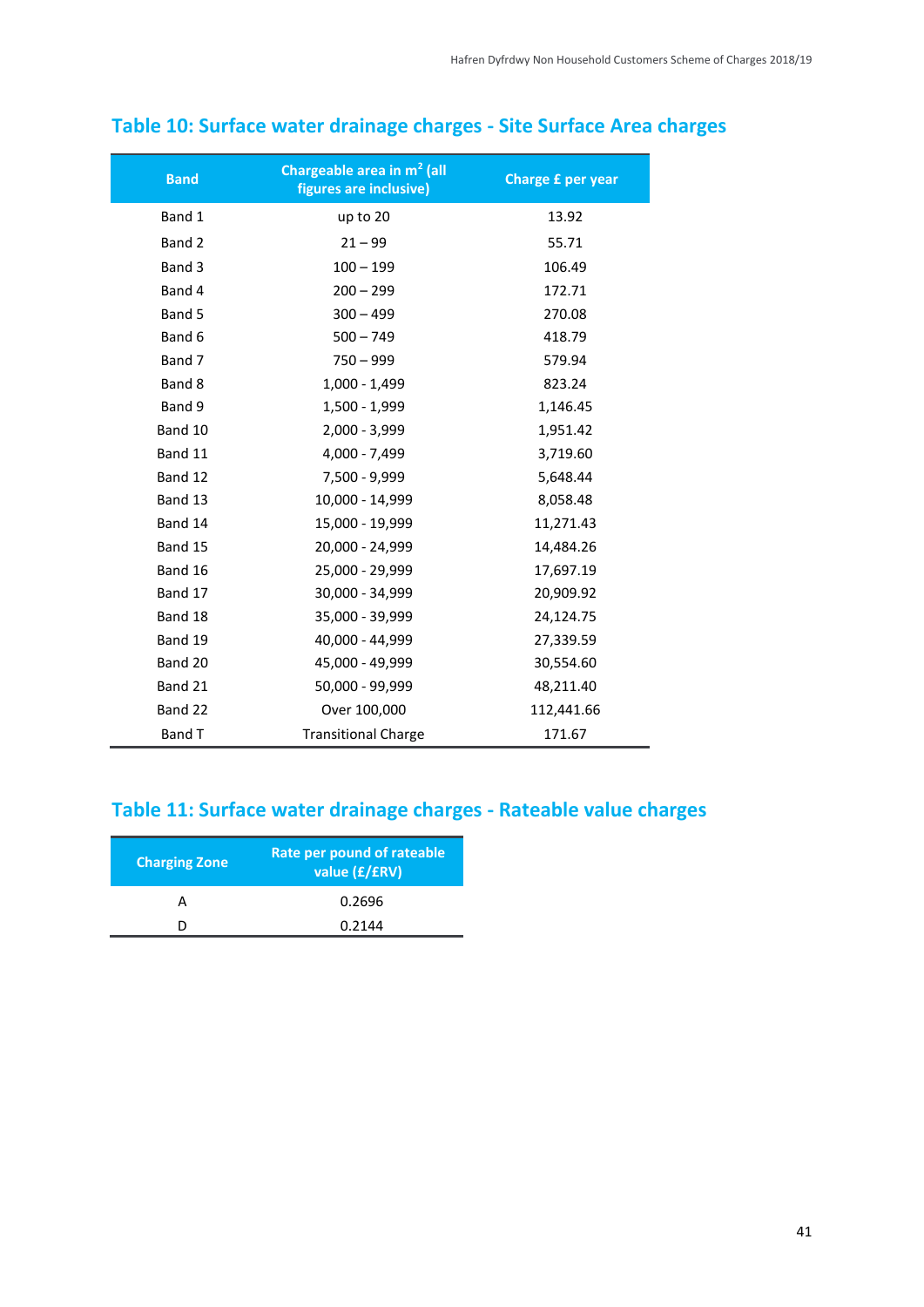### <span id="page-41-0"></span>**C5 Standby Charges**

|                                                   |                                   | Rate in £ per m <sup>3</sup> of water supplied in the period |                                                |  |
|---------------------------------------------------|-----------------------------------|--------------------------------------------------------------|------------------------------------------------|--|
| Total peak & off peak<br>notified volumes $(m^3)$ | <b>Fixed Charge</b><br>£ per year | <b>From 1 October to</b><br><b>30 April Inclusive</b>        | From 1 May to<br><b>30 September Inclusive</b> |  |
| $0 - 4.999$                                       | 0.00                              | 0.5677                                                       | 1.4976                                         |  |
| $5,000 - 9,999$                                   | 0.00                              | 0.5678                                                       | 1.4975                                         |  |
| 10,000 - 49,999                                   | 2,076.51                          | 0.4397                                                       | 1.1479                                         |  |
| 50,000 or greater                                 | 14,187.97                         | 0.2850                                                       | 0.7788                                         |  |

### **Table 12: Standby tariff capacity charges**

### **Table 13: Standby tariff volume charges**

| Total volume supplied $(m^3)$ | <b>Fixed Charge £ per year</b> | Rate in $E$ per $m3$ of water<br>supplied in the period |
|-------------------------------|--------------------------------|---------------------------------------------------------|
| $0 - 4.999$                   | 0.00                           | 0.5677                                                  |
| $5,000 - 9,999$               | 0.00                           | 0.5678                                                  |
| 10,000 - 49,999               | 1,201.17                       | 0.4397                                                  |
| 50,000 or greater             | 8,860.69                       | 0.2850                                                  |

### **Table 14: Standby tariff premium charges (where notified volume is zero)**

| Total volume supplied $(m^3)$ | <b>From 1 October to</b><br><b>30 April Inclusive</b> | From 1 May to<br><b>30 September Inclusive</b> |
|-------------------------------|-------------------------------------------------------|------------------------------------------------|
| 0 - 4,999                     | 1.1354                                                | 2.9952                                         |
| $5,000 - 9,999$               | 1.1357                                                | 2.9950                                         |
| 10,000 - 49,999               | 1.1115                                                | 2.9305                                         |
| 50,000 or greater             | 1.1113                                                | 2.9334                                         |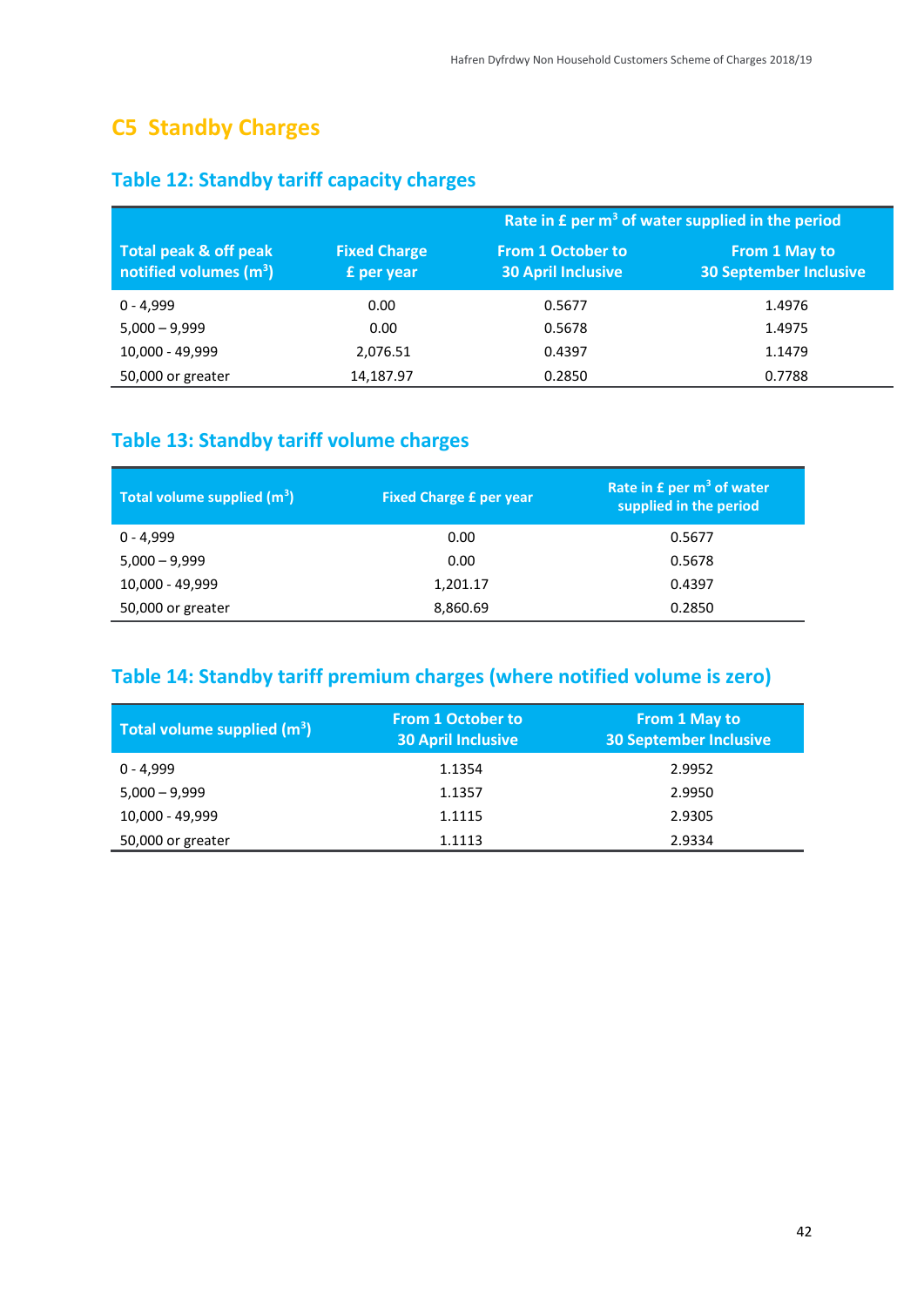### <span id="page-42-0"></span>**C6 Trade Effluent charges**

### **Table 15: Trade effluent charges - 0 to 4,999m<sup>3</sup> of water supplied**

| <b>Charging element</b>                                                                                       | Volume discharged $(m^3)$ | Charge in $E$ per $m3$   | Charge in £ per kg       |
|---------------------------------------------------------------------------------------------------------------|---------------------------|--------------------------|--------------------------|
|                                                                                                               | $0 - 9.999$               | 0.2758                   | $\overline{\phantom{0}}$ |
| <b>R</b> - (Reception and                                                                                     | $10,000 - 49,999$         | 0.2715                   |                          |
| conveyance in the public                                                                                      | 50,000 - 249,999          | 0.2356                   | $\overline{\phantom{0}}$ |
| foul water sewer)                                                                                             | Greater than 250,000      | 0.1883                   | -                        |
| V - (Volumetric treatment)                                                                                    |                           | 0.2496                   |                          |
| <b>B</b> - (Biological treatment)                                                                             |                           | $\overline{\phantom{a}}$ | 0.4290                   |
| S - (Treatment and disposal of primary sludge<br>from reception and treatment at a sewage<br>treatment works) |                           |                          | 0.3264                   |
| Discharge to a public sewer under a consent                                                                   |                           | 0.1419                   |                          |

### **Table 16: Trade effluent charges – 5,000 to 49,999m<sup>3</sup> of water supplied**

| <b>Charging element</b>                                                                                       | Volume discharged $(m^3)$ | Charge in $f$ per $m3$ | Charge in £ per kg |
|---------------------------------------------------------------------------------------------------------------|---------------------------|------------------------|--------------------|
|                                                                                                               | $0 - 9.999$               | 0.2736                 |                    |
| <b>R</b> - (Reception and<br>conveyance in the public                                                         | $10,000 - 49,999$         | 0.2694                 |                    |
| foul water sewer)                                                                                             | 50,000 - 249,999          | 0.2337                 |                    |
|                                                                                                               | Greater than 250,000      | 0.1868                 |                    |
| V - (Volumetric treatment)                                                                                    |                           | 0.2477                 |                    |
| <b>B</b> - (Biological treatment)                                                                             |                           |                        | 0.4256             |
| S - (Treatment and disposal of primary sludge<br>from reception and treatment at a sewage<br>treatment works) |                           |                        | 0.3239             |
| Discharge to a public sewer under a consent                                                                   |                           | 0.1419                 |                    |

### **Table 17: Trade effluent charges – 50,000 to 249,999m<sup>3</sup> of water supplied**

| <b>Charging element</b>                                                                                       | Volume discharged (m <sup>3</sup> ) | Charge in $E$ per $m3$ | Charge in £ per kg |
|---------------------------------------------------------------------------------------------------------------|-------------------------------------|------------------------|--------------------|
|                                                                                                               | $0 - 9.999$                         | 0.2699                 |                    |
| <b>R</b> - (Reception and                                                                                     | $10,000 - 49,999$                   | 0.2658                 |                    |
| conveyance in the public<br>foul water sewer)                                                                 | 50,000 - 249,999                    | 0.2306                 |                    |
|                                                                                                               | Greater than 250,000                | 0.1843                 |                    |
| V - (Volumetric treatment)                                                                                    |                                     | 0.2443                 |                    |
| <b>B</b> - (Biological treatment)                                                                             |                                     |                        | 0.4199             |
| S - (Treatment and disposal of primary sludge<br>from reception and treatment at a sewage<br>treatment works) |                                     |                        | 0.3195             |
| Discharge to a public sewer under a consent                                                                   |                                     | 0.1412                 |                    |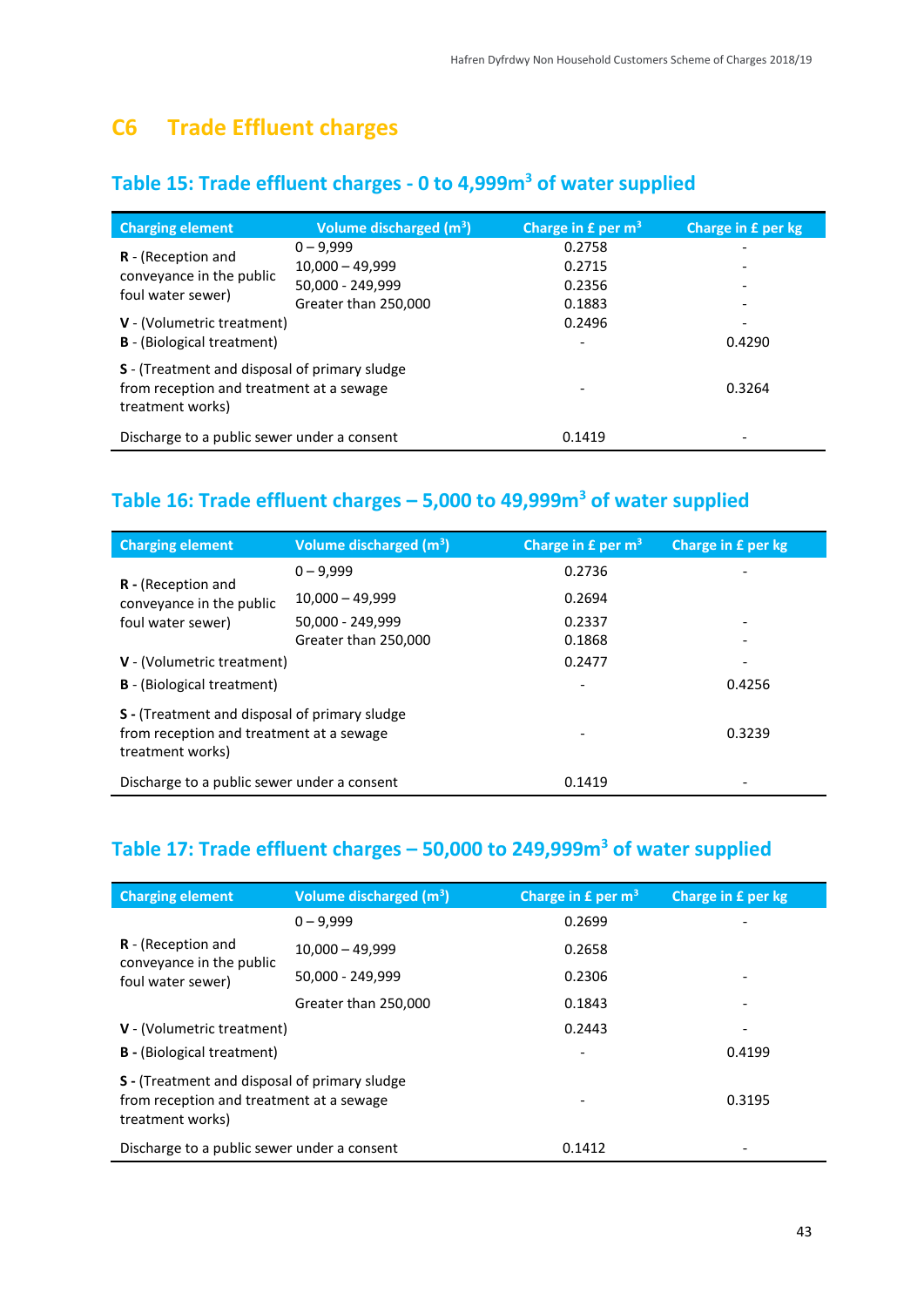| <b>Charging element</b>                                                                                       | Volume discharged (m <sup>3</sup> ) | Charge in $E$ per $m3$ | Charge in £ per kg       |
|---------------------------------------------------------------------------------------------------------------|-------------------------------------|------------------------|--------------------------|
| <b>R</b> - (Reception and                                                                                     | $0 - 9.999$                         | 0.2694                 | -                        |
| conveyance in the public                                                                                      | $10,000 - 49,999$                   | 0.2652                 |                          |
| foul water sewer)                                                                                             | 50,000 - 249,999                    | 0.2301                 | $\overline{\phantom{a}}$ |
|                                                                                                               | Greater than 250,000                | 0.1839                 |                          |
| <b>V</b> - (Volumetric treatment)                                                                             |                                     | 0.2439                 |                          |
| <b>B</b> - (Biological treatment)                                                                             |                                     |                        | 0.4190                   |
| S - (Treatment and disposal of primary sludge<br>from reception and treatment at a sewage<br>treatment works) |                                     |                        | 0.3189                   |
| Discharge to a public sewer under a consent                                                                   |                                     | 0.1403                 |                          |

### **Table 18: Trade effluent charges - greater than 250,000m<sup>3</sup> of water supplied**

### **Table 19: Fixed charges for trade effluent**

| <b>Volume of Trade Effluent</b><br>discharged (m3) | Charge in $E$ per $m3$ |
|----------------------------------------------------|------------------------|
| $0 - 49,999$                                       | 56.17                  |
| 50,000 - 249,999                                   | 469.02                 |
| Greater than 250,000                               | 657.93                 |

### **Table 20: Assessed volume charges for trade effluent**

|                                | Charge in £ per m <sup>3</sup> of Trade Effluent Discharged |                                                                        |                            |                                                                                                          |
|--------------------------------|-------------------------------------------------------------|------------------------------------------------------------------------|----------------------------|----------------------------------------------------------------------------------------------------------|
| <b>Assessed trade effluent</b> | Sites supplied with 0<br>- 4,999m3 of water<br>annually     | <b>Sites supplied</b><br>with 5,000 -<br>49,999m3 of<br>water annually | <b>Sites supplied with</b> | Sites supplied with<br>50,000 - 249,999m3 greater than 250,000<br>of water annually m3 of water annually |
| Launderette                    | 0.8426                                                      | 0.8426                                                                 | 0.8408                     | 0.8392                                                                                                   |
| Car wash                       | 0.5621                                                      | 0.5621                                                                 | 0.5609                     | 0.5598                                                                                                   |
| Gas holder seal water          | 0.5625                                                      | 0.5625                                                                 | 0.5613                     | 0.5602                                                                                                   |
| Paint stripping                | 0.7099                                                      | 0.7099                                                                 | 0.7084                     | 0.7070                                                                                                   |
| Swimming pool backwash         | 0.5230                                                      | 0.5230                                                                 | 0.5218                     | 0.5208                                                                                                   |

### <span id="page-43-0"></span>**C7 Other charges**

### **Table 21: Charges for dishonoured payments**

| by cheque | Charge for each dishonoured payment Charge for each dishonoured payment<br>by direct debit |  |
|-----------|--------------------------------------------------------------------------------------------|--|
| 4.00      | 4.00                                                                                       |  |